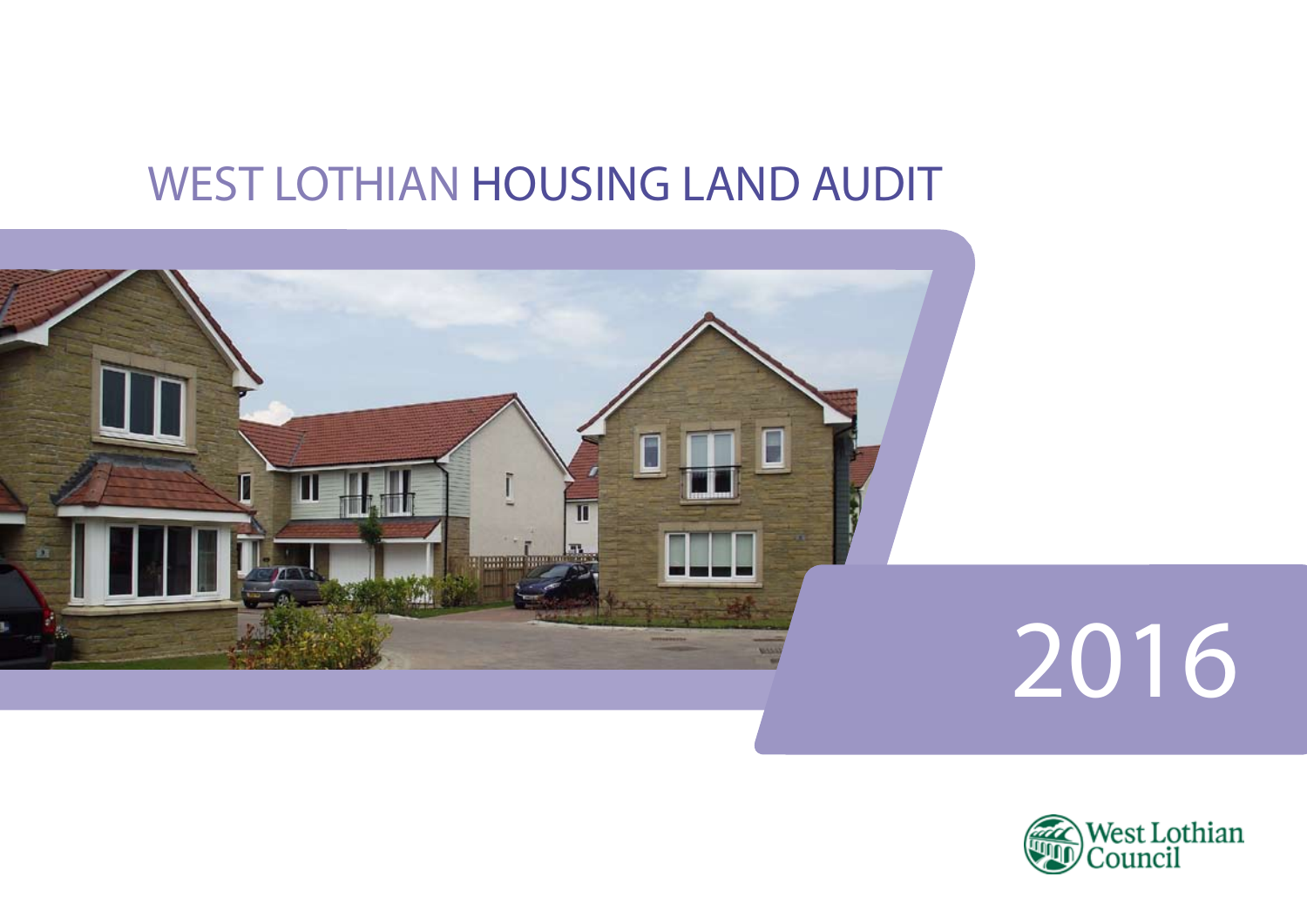#### Introduction

Housing Land Audit 2016 (HLA 2016) provides a comprehensive and factual assessment of the current housing land supply within the administrative boundaries of West Lothian Council at 31st March 2016.

The audit is an important source of information for the monitoring of the adopted West Lothian Local Plan 2009 which is now in the process of being replaced by the West Lothian Local Development Plan.

HLA 2016 seeks to programme future dwelling completions from this supply during the audit period between 2016 up to 2021. It also gives an indication of the likely completions for the two years following the audit period – i.e. between 2021 and 2023 – together with the amount of dwellings expected beyond this period.

The audit has been prepared in line with Scottish Planning Policy 2014 (SPP) and Scottish Government guidance contained within Planning Advice Note (PAN) 2/2010: Affordable Housing and Housing Land Audits (August 2010), which sets out the criteria for the inclusion of sites in the audit, and gives guidance on determining the status of these sites.

## General principles

Sites included within the audit are housing sites under construction, sites with planning permission for housing, sites in the adopted local plan and West Lothian Local Development Plan Proposed Plan and where appropriate, other buildings and land with agreed potential for residential development. All new housing development, redevelopment, conversions and subdivisions are included in the audit, but refurbishment of existing housing stock is excluded.

The audit provides an estimate of future completions from these sources of housing supply over the next five years as well as in to the longer term. The audit comprises a schedule showing housing sites consisting of four or more units; smaller sites are shown as an aggregation and are not shown individually. Separate tables indicate dwelling completions on a site by site basis as well as sites which are constrained and sites which have been removed. In addition to the housing site schedule, maps are available on request to show the location of each individual referenced housing site.

The future completion rates shown in the audit represent completions expected from the established land supply. There are also a number of other sources of land that will provide additional completions that are not accounted for in this audit, for example from constrained sites and from future windfall sites not yet identified.

The estimates of programmed completions are prepared by the council and are subject to consultation with Homes for Scotland, house builders and other public agencies. The council has been unable to reach agreement with Homes for Scotland and HLA 2016 is therefore published as a disputed Audit.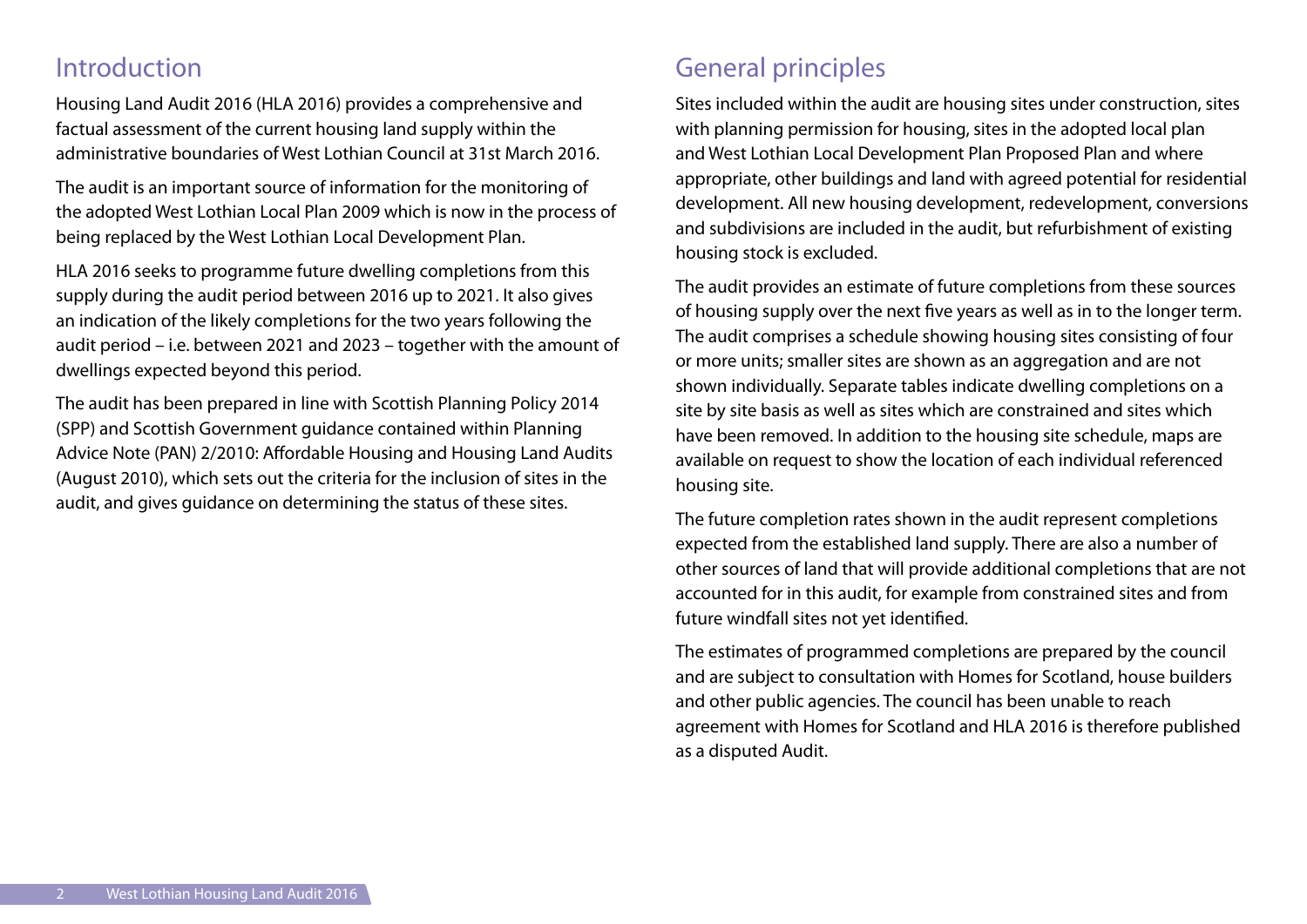## Content of Housing Site Schedules

Sites with a capacity of five or more dwellings contain the following details.

| <b>SITE REF</b>                         | A unique HLA site reference number.                                                                                                                                                                                                                                                                                                                         |
|-----------------------------------------|-------------------------------------------------------------------------------------------------------------------------------------------------------------------------------------------------------------------------------------------------------------------------------------------------------------------------------------------------------------|
| <b>SETTLEMENT</b>                       | The name of the town/village in which the site is located or is nearest to.                                                                                                                                                                                                                                                                                 |
| <b>SITE NAME and ADDRESS</b>            | A street name or, where appropriate, a site marketing name.                                                                                                                                                                                                                                                                                                 |
| <b>DEVELOPER/OWNER</b>                  | The name of the developer or owner if known.                                                                                                                                                                                                                                                                                                                |
| <b>AREA</b>                             | An approximation of the site area expressed in hectares.                                                                                                                                                                                                                                                                                                    |
| Brf/Grf                                 | An indication whether a development site is brownfield or greenfield.                                                                                                                                                                                                                                                                                       |
| <b>SOURCE</b>                           | Identifies sites that originated from the 'Base Supply' (BS) of the now superseded Edinburgh & Lothians Structure Plan, or the<br>West Lothian Local Plan (LP). Sites identified in the Local Development Plan Proposed Plan are identified as 'LDP' and 'Windfall'<br>sites are identified by 'W'.                                                         |
| <b>LATEST CONSENT</b>                   | An indication whether a development site benefits from any planning consent and the nature and date of such a consent.<br>FULL - site has full planning consent for housing<br><b>OUTLINE - site has outline consent</b><br>MSC - matters specified in conditions<br>ARM - approval of reserved matters<br>LP - site is allocated in the adopted local plan |
| U/C                                     | Identifies sites where development is under construction.                                                                                                                                                                                                                                                                                                   |
| <b>TOTAL DWELLINGS</b>                  | The total number of dwellings approved or allocated on the site. Note: This may be an estimate for some sites, especially those<br>with outline or no consent.                                                                                                                                                                                              |
| <b>HOUSES / FLATS</b>                   | The split between the number of houses and flats where known.                                                                                                                                                                                                                                                                                               |
| <b>TOTAL AFFORDABLE</b><br><b>UNITS</b> | An indication of how many units in a de velopment are 'affordable' homes, or, whether a contribution has been made in lieu<br>of provision. Note: Some larger sites may have made provision for affordable housing at the outline planning stage and this<br>may not be reflected subsequently as parcels of land are brought forward for development.      |
| <b>COMPLETIONS</b>                      | The number of dwellings completed (as of 31 March 2016).                                                                                                                                                                                                                                                                                                    |
| <b>REMAINING</b>                        | The number of dwellings still to be built (as of 31 March 2016).                                                                                                                                                                                                                                                                                            |
| <b>EXPECTED COMPLETIONS</b>             | An estimate of annual completions commencing 1st April 2016 for the five-year period 16/17 to 20/21. These columns are<br>followed by a summary column 16/21 and a longer term estimation of completions in column Post 2023.                                                                                                                               |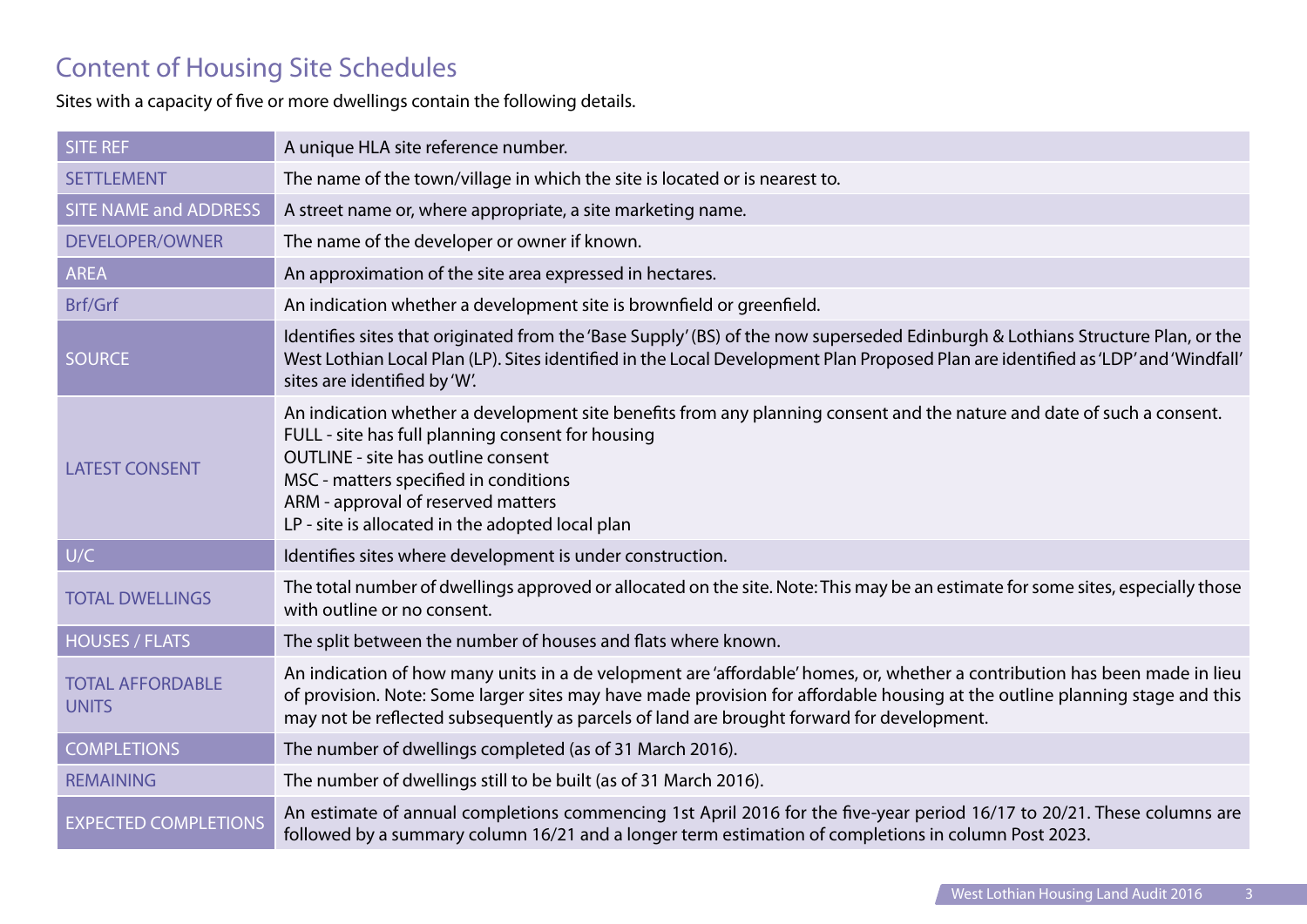#### **SCHEDULE 1SUMMARY**

#### **SUMMARY West Lothian Housing Land Audit 2016 (FINALISED 10 MAY 2017)**

| <b>All tenures</b>              |              | <b>Housing Land Supply</b> |              |              |          |       |                            | <b>Delivery Programme</b> |       |                |       |       |                    |
|---------------------------------|--------------|----------------------------|--------------|--------------|----------|-------|----------------------------|---------------------------|-------|----------------|-------|-------|--------------------|
|                                 | <b>Total</b> | <b>Total</b>               | All          | <b>Total</b> |          |       |                            |                           |       |                |       |       |                    |
| <b>Status</b>                   | site         | affordable                 | completions  | dwellings    |          |       | ◀ Programmed Completions ▶ |                           |       | <b>Total</b>   |       |       |                    |
|                                 | capacity     | units                      | by 31/3/2016 | remaining    | 16/17    | 17/18 | 18/19                      | 19/20                     | 20/21 | 16/17 to 20/21 | 21/22 | 22/23 | POST <sub>23</sub> |
| <b>Under Construction</b>       | 3,162        | 785                        | 1,274        | 1,888        | 673      | 467   | 307                        | 253                       | 179   | 1,879          | 5     | 4     | 0                  |
| <b>Consent</b>                  | 9,258        | 2,069                      | $\mathbf{0}$ | 9,258        | 15       | 575   | 664                        | 761                       | 640   | 2,655          | 503   | 477   | 5,623              |
| No Consent                      | 12,045       | 3,069                      | 0            | 12,045       | $\Omega$ | 87    | 465                        | 1,645                     | 1,923 | 4,120          | 1,322 | 1,155 | 5,448              |
|                                 |              |                            |              |              |          |       |                            |                           |       |                |       |       |                    |
| <b>Small Sites</b>              | 240          | 0                          | 40           | 200          | 40       | 40    | 40                         | 40                        | 40    | 200            | 0     | 0     | 0                  |
|                                 |              |                            |              |              |          |       |                            |                           |       |                |       |       |                    |
| <b>Total Effective Supply</b>   | 24,705       | 5,923                      | 1,314        | 23,391       | 728      | 1,169 | 1,476                      | 2,699                     | 2,782 | 8,854          | 1,830 | 1,636 | 11,071             |
|                                 |              |                            |              |              |          |       |                            |                           |       |                |       |       |                    |
| Constrained                     | 438          |                            |              |              |          |       |                            |                           |       |                |       |       |                    |
|                                 |              |                            |              |              |          |       |                            |                           |       |                |       |       |                    |
| <b>Total Established Supply</b> | 25,143       |                            |              |              |          |       |                            |                           |       |                |       |       |                    |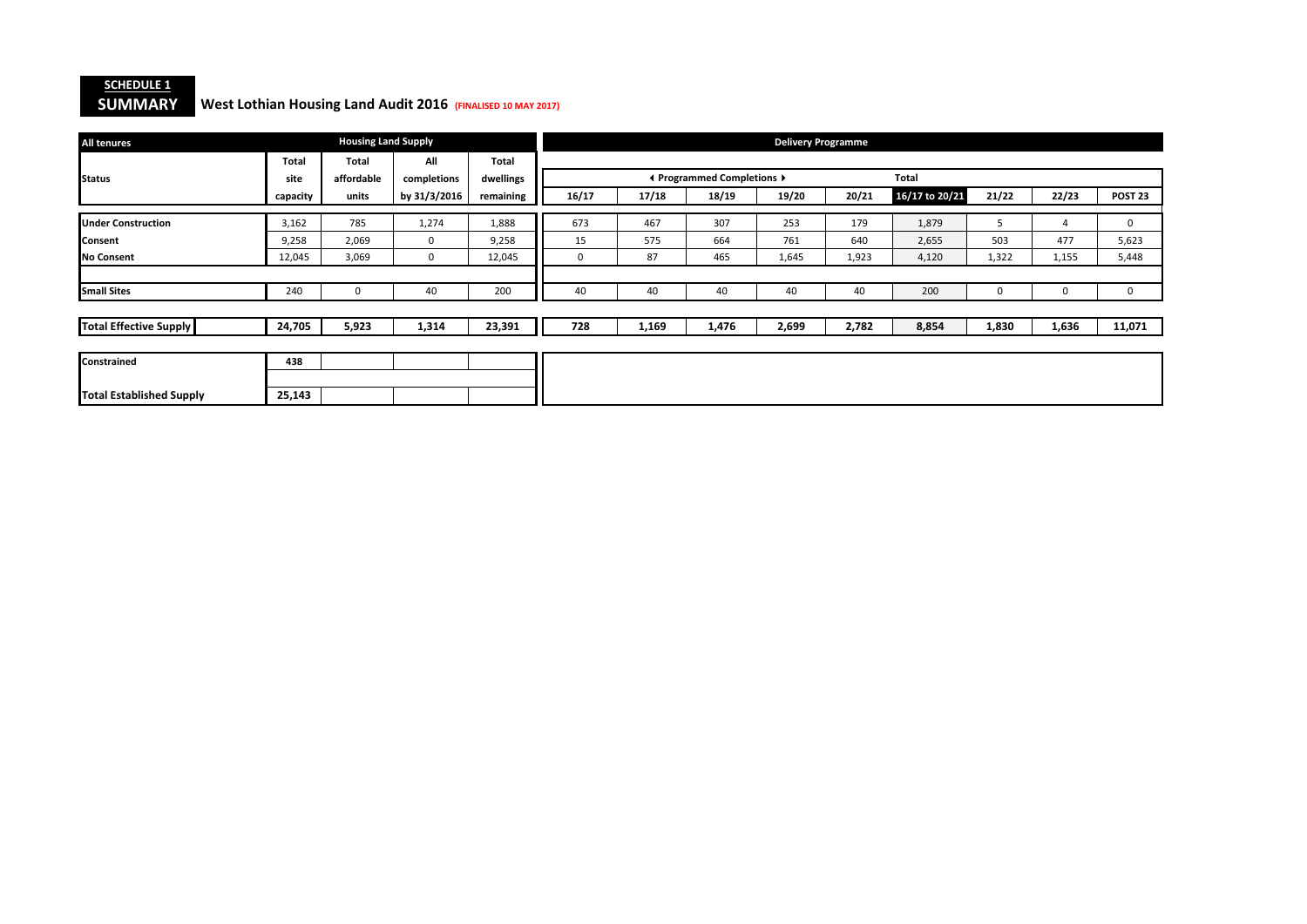**SCHEDULE 2**

| <b>HLA</b><br>reference          |                                   |                                                                                                                                                                                          |                                                                 |                 |                                        |                                           |                            | Planning            | Planning                   | Planning                        |                                         |                             |                                                                |                                       |                    |                                                    |                                                    |                            |                                                    |                                                | Expected                                           |                                                    |                                                     | <b>Total</b>                   |                                                     | Expected                                                                                                                                                                                                                                                                                                                                                                                                                                                                                     |                                            |
|----------------------------------|-----------------------------------|------------------------------------------------------------------------------------------------------------------------------------------------------------------------------------------|-----------------------------------------------------------------|-----------------|----------------------------------------|-------------------------------------------|----------------------------|---------------------|----------------------------|---------------------------------|-----------------------------------------|-----------------------------|----------------------------------------------------------------|---------------------------------------|--------------------|----------------------------------------------------|----------------------------------------------------|----------------------------|----------------------------------------------------|------------------------------------------------|----------------------------------------------------|----------------------------------------------------|-----------------------------------------------------|--------------------------------|-----------------------------------------------------|----------------------------------------------------------------------------------------------------------------------------------------------------------------------------------------------------------------------------------------------------------------------------------------------------------------------------------------------------------------------------------------------------------------------------------------------------------------------------------------------|--------------------------------------------|
|                                  | LDP<br>reference                  | <b>Site Name/Location</b>                                                                                                                                                                | Developer (or owner)                                            | Gross Area (ha) | <b>Brownfield</b>                      | Greenfield                                | Source                     | application<br>type | application<br>reference   | application<br>date of approval | Under<br>construction                   | <b>Total No</b><br>of units | Flats<br>ouses                                                 | Affordable<br>units                   | Affordabl<br>CS/AP | Private<br>Sector                                  | Completion<br>at 31/03/2016                        | Remaining<br>at 01/04/2016 | 16/17                                              | 17/18                                          | <b>completions</b><br>18/19                        |                                                    |                                                     | 19/20 20/21 16/17 to 20/21     | 21/22                                               | completions<br>22/23 POST 23                                                                                                                                                                                                                                                                                                                                                                                                                                                                 |                                            |
| <b>Housing Market Area WLC02</b> |                                   |                                                                                                                                                                                          |                                                                 |                 |                                        |                                           |                            |                     |                            |                                 |                                         |                             |                                                                |                                       |                    |                                                    |                                                    |                            |                                                    |                                                |                                                    |                                                    |                                                     |                                |                                                     |                                                                                                                                                                                                                                                                                                                                                                                                                                                                                              |                                            |
| 26/7(2)                          | H-AD <sub>1</sub>                 | <b>Ross Court (Muirhousedyes Mains)</b>                                                                                                                                                  | <b>ARH Homes Ltd</b>                                            | 0.2             |                                        | $\sim$                                    | <b>WILP</b>                | <b>Full</b>         | 0829/FUL/10                | 11/01/11                        | Y                                       |                             | 5 5 0                                                          | $\bullet$                             |                    | 5                                                  | $\blacksquare$                                     | $\overline{a}$             |                                                    |                                                |                                                    |                                                    |                                                     |                                |                                                     | 0 0 0 0 2 2 4 0 0 0                                                                                                                                                                                                                                                                                                                                                                                                                                                                          |                                            |
| 26/8<br>26/9                     | $H-AD2$<br>H-AD <sub>3</sub>      | Land north of Loganlea Road                                                                                                                                                              | <b>WLC</b><br>Mr & Mrs Doyle                                    | 1.0<br>0.4      |                                        | $\epsilon$<br>$\checkmark$                | <b>WLLP</b><br><b>LDP</b>  |                     |                            |                                 | $\mathsf{N}$<br>N                       | 20<br>$5^{\circ}$           |                                                                | 20<br>$\overline{\mathbf{0}}$         |                    | $\overline{0}$<br>$5 -$                            | $\overline{\mathbf{0}}$<br>$\mathbf{0}$            | 20<br>5                    |                                                    |                                                |                                                    |                                                    |                                                     |                                |                                                     | 0 0 0 0 0 5 5 0 0 0                                                                                                                                                                                                                                                                                                                                                                                                                                                                          |                                            |
| 26/6                             | H-AD4                             | anlea Crescent/Place                                                                                                                                                                     | Private + WLC                                                   | 2.3             |                                        | $\checkmark$                              | <b>WLLP</b>                |                     |                            |                                 | N                                       | 35                          |                                                                | 35                                    |                    | $\bullet$                                          | $\mathbf 0$                                        | 35                         |                                                    |                                                |                                                    |                                                    | 23                                                  | 35                             |                                                     |                                                                                                                                                                                                                                                                                                                                                                                                                                                                                              |                                            |
|                                  | H-AM <sub>2</sub>                 | atherfield West                                                                                                                                                                          | <b>Dundas Estates and Development Co Ltd</b>                    | 3.10            | $\checkmark$                           |                                           | <b>WLLP</b>                | PiP                 | 0451/P/09                  |                                 | $\mathsf{N}$                            | 70                          |                                                                | 10                                    |                    | 60                                                 | $\bullet$                                          | 70                         | $\overline{\mathbf{0}}$                            |                                                |                                                    | $\circ$                                            | 24                                                  | - 24                           |                                                     | 22                                                                                                                                                                                                                                                                                                                                                                                                                                                                                           |                                            |
| СS<br>1/29c                      | H-AM 3                            | Nelson Park/Mallace Avenue                                                                                                                                                               | <b>WLC</b>                                                      | 1.60            |                                        |                                           | <b>WLLP</b>                | Full                | 0824/FUL/15                | 03/07/15                        | N                                       | 26                          | 14<br>12                                                       | 26                                    |                    | $\mathbf 0$                                        | $\overline{0}$                                     | 26                         | $\bullet$                                          | 16                                             | 10                                                 | $\overline{\mathbf{0}}$                            | $\bullet$                                           | 26                             | $\bullet$                                           | $\bullet$                                                                                                                                                                                                                                                                                                                                                                                                                                                                                    | $\overline{\mathbf{0}}$                    |
| 1/39                             | H-AM4<br>H-AM <sub>5</sub>        | Former Nursery, High Academy Street<br><b>Colinshiel (Site A)</b>                                                                                                                        | <b>Lucas Land Purchases</b><br>WLC/Dundas                       | 0.20<br>10.30   | $\mathcal{L}$                          | $\checkmark$                              | W<br><b>WLLP</b>           | Full                | 0403/08                    | 01/07/13                        | $\mathsf{N}$<br>$\mathsf{N}$            | 6 <sup>1</sup><br>135       | 6 <sub>1</sub><br>$\bullet$                                    | $\overline{\mathbf{0}}$<br>34         | <b>CS</b>          | $6^{\circ}$<br>101                                 | $\bullet$<br>$\bullet$                             | 6<br>135                   | $\overline{\mathbf{0}}$<br>$\overline{\mathbf{0}}$ | $\overline{\mathbf{0}}$<br>$\bullet$           | $\bullet$<br>$\overline{0}$                        | $\bullet$<br>$\overline{\mathbf{0}}$               | $\bullet$<br>24                                     | $\overline{\mathbf{0}}$<br>24  | 6<br>24                                             | $\bullet$<br>24                                                                                                                                                                                                                                                                                                                                                                                                                                                                              | $\bullet$<br>63                            |
|                                  | H-AM7<br>H-AM 8                   | <b>Tarrareoch (Southdale Meadows)</b><br>Tarrareoch (Remainder)                                                                                                                          | Bellway Homes Ltd. Scotland<br><b>Terrace Hill/FWP</b>          | 3.00<br>13.60   |                                        | $\sim$<br>$\checkmark$                    | <b>WLLP</b><br><b>WLLP</b> | <b>MSC</b><br>PiP   | 0073/MSC/14<br>1044/P/08   | 23/06/14<br>22/11/10            | Y<br>N                                  | 85                          |                                                                | 12<br>40                              |                    | 73<br>225                                          | 36<br>$\bullet$                                    | 49<br>265                  | 36<br>$\overline{\mathbf{0}}$                      | 13<br>$\bullet$                                | $\bullet$<br>24                                    | $\overline{\mathbf{0}}$<br>24                      | $\bullet$<br>24                                     | 49<br>72                       | $\bullet$<br>24                                     | $\bullet$<br>24                                                                                                                                                                                                                                                                                                                                                                                                                                                                              | $\overline{\mathbf{0}}$<br>145             |
|                                  | <b>H-AM 11</b>                    | Netherhouse, Phase 2 (Ferrier Way)                                                                                                                                                       | <b>Tavlor Wimpey East Scotland</b>                              | 3.90            |                                        | $\checkmark$                              | <b>WLLP</b>                | MSC                 | 0186/MSC/14                | 23/06/14                        | Y                                       | 265<br>85                   | 85<br>$\overline{\mathbf{0}}$                                  | 21                                    |                    | 64                                                 | 38                                                 | 47                         | 36                                                 | 11                                             | $\overline{\mathbf{0}}$                            | $\bullet$                                          | $\bullet$                                           | 47                             | $\bullet$                                           | $\bullet$                                                                                                                                                                                                                                                                                                                                                                                                                                                                                    | $\bullet$                                  |
|                                  | <b>H-AM 12</b><br><b>H-AM 13</b>  | <b>Standhill (North)</b><br><b>Standhill (South)</b>                                                                                                                                     | <b>W</b> Jones<br><b>Avant Homes</b>                            | 12.80<br>6.30   |                                        | $\checkmark$<br>$\checkmark$              | <b>WLLP</b><br><b>WLLP</b> | Full                | 0047/FUL/16                |                                 | N<br>N                                  | 300<br>110                  |                                                                | 75<br>28                              |                    | 225<br>82                                          | $\mathbf{0}$<br>$\bullet$                          | 300<br>110                 | $\mathbf{0}$<br>$\bullet$                          | $\bullet$<br>- 26                              | $\overline{\mathbf{0}}$<br>58                      | 24<br>26                                           | 24<br>$\bullet$                                     | 48<br>110                      | 24<br>$\overline{\mathbf{0}}$                       | 24<br>$\overline{\mathbf{0}}$                                                                                                                                                                                                                                                                                                                                                                                                                                                                | 204<br>$\bullet$                           |
|                                  | <b>H-AM 14</b><br><b>H-AM 15</b>  | <b>Trees Farm</b><br><b>Lower Bathville</b>                                                                                                                                              | <b>EWP</b><br><b>Terrace Hill/EWP</b>                           | 26.60<br>27.60  |                                        | $\checkmark$<br>$\overline{\phantom{a}}$  | <b>WLLP</b><br><b>WLLP</b> |                     |                            |                                 | $\mathsf{N}$<br>N                       | 350<br>400                  |                                                                | 88<br>100                             |                    | 262<br>300                                         | $\bullet$<br>$\bullet$                             | 350<br>400                 | $\bullet$<br>$\bullet$                             | $\bullet$<br>$\bullet$                         | $\overline{\mathbf{0}}$<br>24                      | 24<br>24                                           | 24<br>24                                            | 48<br>72                       | 24<br>48                                            | 24<br>48                                                                                                                                                                                                                                                                                                                                                                                                                                                                                     | 254<br>232                                 |
| 1/41                             | <b>H-AM 16</b>                    | Mayfield Drive                                                                                                                                                                           | WLC                                                             | 0.80            | $\epsilon$                             |                                           | <b>LDP</b>                 | Full                | 0444/FUL/15                | 18/08/15                        | Y                                       | 22                          | 14<br>8                                                        | 22                                    |                    | $\bullet$                                          | $\mathbf 0$                                        | 22                         | $\overline{\mathbf{0}}$                            | 22                                             | $\overline{\mathbf{0}}$                            | $\overline{\mathbf{0}}$                            | $\overline{\mathbf{0}}$                             | 22                             | $\bullet$                                           | $\bullet$                                                                                                                                                                                                                                                                                                                                                                                                                                                                                    | $\bullet$                                  |
| 1/42                             | <b>H-AM 17</b><br><b>H-AM 18</b>  | <b>Drove Road</b><br>Stonerigg Farm                                                                                                                                                      | <b>WLC</b><br>A & J Gilchrist                                   | 3.30<br>0.80    |                                        | $\checkmark$<br>$\overline{\phantom{a}}$  | <b>LDP</b><br>W            | PiP                 | 0542/P/12                  | 03/08/15                        | N<br>$\mathbf N$                        | 26<br>11                    | 26<br>11<br>$\overline{\mathbf{0}}$                            | 26<br>$\bullet$                       | CS                 | $\bullet$<br>11                                    | $\mathbf 0$<br>$\mathbf 0$                         | 26<br>11                   | $\bullet$<br>$\bullet$                             | $\overline{\mathbf{0}}$<br>$\circ$             | $\overline{\mathbf{0}}$<br>$\overline{\mathbf{3}}$ | $\mathbf{0}$<br>$\overline{a}$                     | 26<br>$\overline{4}$                                | 26<br>11                       | $\bullet$<br>$\bullet$                              | $\bullet$<br>$\mathbf{0}$                                                                                                                                                                                                                                                                                                                                                                                                                                                                    | $\bullet$<br>$\overline{\mathbf{0}}$       |
| 1/40<br>1/37                     | $H-LW2$                           | Bathville Cross (redevelopment) Phases 2 - 5<br>Craigengall Farm (Lowland Crofts)(by West Calder)                                                                                        | <b>WLC</b><br><b>M&amp;M Quality Homes</b>                      | 13.60           | $\epsilon$                             | $\checkmark$                              | <b>W</b><br><b>W</b>       | Full<br>PiP         | 0201/FUL/15<br>0447/P/98   | 05/05/15<br>19/01/05            | Y                                       | 18<br>$11$ $11$             | $\bullet$<br>18<br>$\bullet$                                   | 18<br>$\overline{\mathbf{0}}$         |                    | $\bullet$<br>11                                    | $\mathbf 0$<br>6                                   | 18<br>5 <sub>1</sub>       | $\mathbf 0$<br>$\mathbf{1}$                        | 18<br>$\mathbf{1}$                             | $\mathbf{0}$<br>$\mathbf{1}$                       | $\overline{\mathbf{0}}$<br>$\overline{2}$          | $\overline{\mathbf{0}}$<br>$\overline{\phantom{a}}$ | 18<br>5 <sup>5</sup>           | $\bullet$<br>$\overline{\phantom{a}}$               | $\bullet$<br>$\bullet$                                                                                                                                                                                                                                                                                                                                                                                                                                                                       | $\bullet$<br>$\bullet$                     |
|                                  |                                   |                                                                                                                                                                                          |                                                                 |                 |                                        |                                           |                            |                     |                            |                                 |                                         |                             |                                                                |                                       |                    |                                                    |                                                    |                            |                                                    |                                                |                                                    |                                                    |                                                     |                                |                                                     |                                                                                                                                                                                                                                                                                                                                                                                                                                                                                              |                                            |
| 2/66(20)                         | H-BA <sub>2</sub>                 | Wester Inch, Area BB (land east of Meikle Inch Lane)                                                                                                                                     | <b>Taylor Wimpey</b>                                            | 1.81            |                                        |                                           | <b>BS</b>                  | <b>MSC</b>          | 0803/MSC/14                | 10/03/15                        | $\mathbb{N}$                            | 78                          | 78<br>$\bullet$                                                | $\overline{\mathbf{0}}$               | <b>AP</b>          | 78                                                 | $\mathbf{0}$                                       | 78                         | $\bullet$                                          | 24                                             | 24                                                 | 30                                                 | $\bullet$                                           | 78                             | $\bullet$                                           | $\bullet$                                                                                                                                                                                                                                                                                                                                                                                                                                                                                    | $\bullet$                                  |
| 2/66(7)<br>2/66(7)               | H-BA3<br>H-BA3                    | itandhill (Inchcross Grange)<br><b>Standhill (frontage site)</b>                                                                                                                         | <b>Sarratt West Scotlan</b><br><b>Barratt West Scotland</b>     | 17.20<br>1.20   | ✔<br>$\checkmark$                      |                                           | <b>BS</b><br><b>BS</b>     | MSC<br>MSC          | 0841/MSC/11<br>0824/MSC    | 20/11/12<br>03/05/16            | Y                                       | 175<br>17                   | 175<br>$\bullet$<br>17<br>$\bullet$                            | 27<br>$\overline{\mathbf{0}}$         | cs                 | 148<br>17                                          | 118<br>$\bullet$                                   | 57<br>17                   | 32<br>$\bullet$                                    | 25<br>17                                       | $\bullet$                                          | $\mathbf{0}$<br>$\bullet$                          | $\bullet$<br>$\bullet$                              | 57<br>17                       | $\mathbf{0}$<br>$\bullet$                           | $\mathbf 0$<br>$\bullet$                                                                                                                                                                                                                                                                                                                                                                                                                                                                     | $\bullet$<br>$\bullet$                     |
| 2/69                             | H-BA <sub>5</sub>                 | Napier Avenue                                                                                                                                                                            | <b>JBB Developments Ltd</b>                                     | 3.20            |                                        | $\checkmark$                              | <b>WLLP</b>                | Full                | 0614/FUL/08                | 28/08/13                        | N                                       | 10                          | 10<br>$\bullet$                                                | $\bullet$                             | cs                 | 10                                                 | $\mathbf 0$                                        | 10                         | $\bullet$                                          | $\bullet$                                      | $\overline{0}$                                     | $\overline{\mathbf{0}}$                            | $\bullet$                                           | $\bullet$                      | $5 -$                                               | 5 <sub>5</sub>                                                                                                                                                                                                                                                                                                                                                                                                                                                                               | $\bullet$                                  |
| 2/98<br>2/7E                     | H-BA6<br><b>H-BA7</b>             | aston Road (Sibcas<br>Little Boghead (Site 2)                                                                                                                                            | Sibcas Ltd<br><b>WLC</b>                                        | 12.50<br>1.10   | $\epsilon$<br>$\epsilon$               |                                           | <b>WLLP</b><br><b>WLLP</b> | Full                | 1335/04                    | 21/12/05                        | N<br>N                                  | 298 223<br>20               | 75                                                             | $\bullet$<br>20                       | <b>AP</b>          | 298<br>$\overline{0}$                              | $\bullet$<br>$\bullet$                             | 298<br>20                  | $\overline{C}$                                     | $\overline{\mathbf{0}}$                        | $\overline{\mathbf{0}}$                            | $\bullet$                                          | 20                                                  | 20                             | $\bullet$                                           | $\bullet$                                                                                                                                                                                                                                                                                                                                                                                                                                                                                    | 106<br>$\overline{\phantom{a}}$            |
| 2/66(15)                         | H-BA <sub>8</sub>                 | Wester Inch, Area S,                                                                                                                                                                     | <b>Miller Homes</b>                                             | 3.70            | $\sim$                                 |                                           | <b>BS</b>                  | MSC                 | 0813/MSC/13                | 12/03/14                        | Y                                       | 76                          | 76<br>$\bullet$ $\bullet$                                      | $\bullet$                             | <b>AP</b>          | 76                                                 | 39                                                 | 37                         | 36                                                 | $\mathbf{1}$                                   | $\overline{\mathbf{0}}$                            | $\bullet$                                          | $\overline{\mathbf{0}}$                             | 37                             | $\bullet$                                           | $\bullet$                                                                                                                                                                                                                                                                                                                                                                                                                                                                                    | Г о                                        |
| 2/66(17a)                        | <b>H-BA10</b>                     | Wester Inch, Areas U and V, (Queens Gait and Reiver<br>Grange)                                                                                                                           | ersimmon and Charles Church                                     | 4.17            |                                        |                                           | <b>BS</b>                  | MSC                 | 0627/MSC/12                | 14/03/13                        |                                         | 134                         | 116<br>18                                                      | $\mathbf 0$                           | <b>AP</b>          | 134                                                | 108                                                | 26                         | 26                                                 |                                                |                                                    |                                                    |                                                     |                                |                                                     |                                                                                                                                                                                                                                                                                                                                                                                                                                                                                              | $\overline{0}$                             |
| 2/66(19)<br>2/85b                | <b>H-BA11</b><br><b>H-BA12</b>    | Wester Inch, Phases 1 & 2<br>Main Street                                                                                                                                                 | <b>WLC</b><br>Mr R Lawson                                       | 4.30<br>0.23    | $\checkmark$<br>$\mathcal{L}$          |                                           | <b>BS</b><br><b>W</b>      | MSC<br>Full         | 0151/MSC/15<br>0217/02     | 15/05/15<br>03/05/02            | N<br>N                                  | 86<br>15                    | 54<br>32<br>$\overline{\phantom{a}}$ 0<br>15                   | 86<br>$\overline{\mathbf{0}}$         |                    | $\bullet$<br>15                                    | $\mathbf{0}$<br>$\mathbf{0}$                       | 86<br>15                   | $\overline{0}$                                     | 38                                             | 48                                                 | $\bullet$                                          | $\bullet$                                           | 86<br><b>15</b>                | $\bullet$                                           | $\overline{\mathbf{0}}$                                                                                                                                                                                                                                                                                                                                                                                                                                                                      | $\bullet$                                  |
| 2/100<br>2/105a                  | <b>H-BA13</b><br><b>H-BA14</b>    | rvey str<br>Windyknowe/Glasgow Road, (East)                                                                                                                                              | <b>Albany Street Development Ltd</b><br><b>WLC</b>              | 0.43<br>0.50    | $\sim$                                 | $\checkmark$                              | <b>WLLP</b><br><b>WLLP</b> | Full<br>MSC         | 0645/FUL/15<br>0150/MSC/15 | 23/08/16<br>11/05/15            | N<br>$\mathbb N$                        | 42 0<br>$9^{\circ}$         | 42<br>$\begin{array}{ccc} & 1 & \end{array}$<br>8 <sub>1</sub> | 42<br>9                               |                    | $\bullet$<br>$\bullet$                             | $\bullet$<br>$\bullet$                             | 42<br>9                    | $\bullet$                                          | $9$ and $9$                                    | $\bullet$ $\bullet$                                | $\overline{\mathbf{0}}$                            | $\overline{\phantom{a}}$ 0                          | 9                              | $\overline{\mathbf{0}}$                             | $\begin{array}{ccc} 0 & & 0 \end{array}$                                                                                                                                                                                                                                                                                                                                                                                                                                                     |                                            |
| 2/105b                           | <b>H-BA15</b>                     | Windyknowe/Glasgow Road, (West)                                                                                                                                                          | <b>Sibbald Family Trust</b>                                     | 1.26            |                                        | $\mathcal{L}$                             | <b>WLLP</b>                |                     |                            |                                 | $\mathbb{N}$                            | 46                          | 46<br>$\bullet$                                                | $\overline{7}$                        |                    | 39                                                 | $\mathbf{0}$                                       | 46                         | $\bullet$                                          | $\bullet$                                      | $\bullet$ $\bullet$                                | 15                                                 | 15                                                  | 30                             | 16                                                  |                                                                                                                                                                                                                                                                                                                                                                                                                                                                                              |                                            |
| 2/101a<br>2/101b                 | <b>H-BA16</b><br><b>H-BA 17</b>   | ormer Edgar Allen Works, Whitburn Road (Site /<br>Former Edgar Allen Works, Whitburn Road (Site B)                                                                                       | <b>Maple Oak PLC</b><br><b>Maple Oak PLC</b>                    | 2.70<br>1.20    | $\sim$<br>$\overline{\phantom{a}}$     |                                           | <b>W</b><br><b>W</b>       | MSC<br>PiP          | 0748/MSC/12<br>1119/P/03   | 20/09/13<br>10/03/04            | $\mathsf{N}$<br>$\mathsf{N}$            | 170<br>30 <sub>o</sub>      | 63 107<br>30<br>$\bullet$                                      | $\bullet$<br>30                       | <b>AP</b>          | 170<br>$\bullet$                                   | $\overline{\mathbf{0}}$<br>$\overline{\mathbf{0}}$ | 170<br>30                  | $\overline{\mathbf{0}}$                            | 24<br>$\bullet$                                | -48<br>$\bullet$                                   | 48<br>$\bullet$                                    | -50<br>30                                           | 170<br>30 <sub>2</sub>         | $\bullet$                                           | $\overline{\mathbf{0}}$                                                                                                                                                                                                                                                                                                                                                                                                                                                                      | $\sim$ 0 $\sim$<br>$\overline{\mathbf{0}}$ |
| 2/101c<br>2/109                  | <b>H-BA 17</b><br><b>H-BA18</b>   | <b>Whitburn Road (Site C)</b><br><b>Hardhill Road (former Creamery garage)</b>                                                                                                           | Maple Oak PLC<br>Mr Levden                                      | 0.82<br>0.12    | $\epsilon$<br>$\checkmark$             |                                           | <b>WLLP</b><br><b>W</b>    | Full<br>Full        | 0083/FUL/09<br>0635/FUL/16 |                                 | N<br>$\mathbb{N}$                       | 28<br>14                    | 28<br>$\bullet$<br>$\bullet$<br>14                             | $\overline{a}$<br>$\bullet$           | <b>CS</b>          | 24<br>14                                           | $\bullet$<br>$\overline{0}$                        | 28<br>14                   | $\bullet$ $\bullet$<br>$\bullet$                   | $\bullet$ $\bullet$<br>- 0 -                   | $\bullet$ $\bullet$<br>- 0 -                       | $\bullet$                                          | 24 4 4<br><b>14</b>                                 | 28<br>14                       | $\bullet$ $\bullet$<br>$\bullet$                    | $\begin{array}{ccc} 0 & & 0 \\ \end{array}$<br>- 0                                                                                                                                                                                                                                                                                                                                                                                                                                           | - 0 -                                      |
| 2/110                            | <b>H-BA 19</b>                    | <b>Bloomfield Place</b>                                                                                                                                                                  | <b>Scotmid Co-op</b>                                            | 0.12            | $\checkmark$                           |                                           | <b>W</b>                   | Full                | 0940/FUL/15                |                                 | $\mathbb{N}$                            | 18                          | 18<br>$\bullet$                                                | $\bullet$                             | $\mathsf{cs}$      | 18                                                 | $\overline{0}$                                     | 18                         | $\bullet$                                          | $\bullet$                                      | 18                                                 | $\bullet$                                          | $\bullet$                                           | 18                             | $\bullet$                                           | $\bullet$                                                                                                                                                                                                                                                                                                                                                                                                                                                                                    | $\bullet$ $\bullet$                        |
| 2/111<br>2/112                   | <b>H-BA 20</b><br><b>H-BA21</b>   | <b>Rosemount Court</b><br>13 - 15 Glasgow Road (Meadowpark)                                                                                                                              | WLC<br><b>WB Property Ltd</b>                                   | 1.01<br>0.12    | $\epsilon$<br>$\epsilon$               |                                           | <b>W</b><br><b>WLLP</b>    | Full<br>Full        | 0238/FUL/13<br>0093/FUL/08 | 21/08/13<br>09/09/14            | Y<br>N                                  | 30<br>22                    | 30<br>$\bullet$<br>22<br>$\bullet$                             | 30<br>$\overline{\mathbf{3}}$         |                    | $\bullet$<br>19                                    | $\bullet$<br>$\bullet$                             | 30<br>22                   | 30<br>$\bullet$                                    | $\bullet$<br>$\bullet$                         | $\overline{0}$<br>11                               | $\overline{0}$<br>11                               | $\bullet$<br>$\bullet$                              | 30<br>22                       | $\bullet$<br>$\bullet$                              | $\overline{0}$<br>$\overline{\mathbf{0}}$                                                                                                                                                                                                                                                                                                                                                                                                                                                    | $\bullet$<br>$\bullet$                     |
| 2/113                            | <b>H-BA 22</b><br><b>H-BA 23</b>  | <b>Bathgate Community Education Centre</b><br><b>Wester Inch</b>                                                                                                                         | <b>WLC</b><br>WLC                                               | 0.20<br>3.50    | $\checkmark$                           |                                           | LDP<br><b>LDP</b>          |                     |                            |                                 | $\mathbb{N}$<br>N                       | 6<br>50                     | $\bullet$<br>6                                                 | 6<br>50                               |                    | $\bullet$<br>$\bullet$                             | $\mathbf 0$<br>$\mathbf 0$                         | 6<br>50                    | $\bullet$<br>$\bullet$                             | $\bullet$<br>$\bullet$                         | $\bullet$<br>$\bullet$                             | $\overline{\mathbf{0}}$<br>25                      | 6<br>25                                             | 6<br>50                        | $\bullet$<br>$\bullet$                              | $\bullet$<br>$\bullet$                                                                                                                                                                                                                                                                                                                                                                                                                                                                       | $\overline{\mathbf{0}}$<br>$\bullet$       |
| 2/114                            | <b>H-BA 24</b>                    | <b>Guildiehaugh Depot</b>                                                                                                                                                                | <b>WLC</b>                                                      | 4.40            | $\epsilon$                             |                                           | LDP                        |                     |                            |                                 | $\overline{N}$                          | 100                         |                                                                | 100                                   |                    | $\bullet$                                          | $\mathbf{0}$                                       | 100                        | $\bullet$                                          | $\bullet$                                      | $\bullet$                                          | 30                                                 | 70                                                  | 100                            | $\bullet$                                           | $\bullet$                                                                                                                                                                                                                                                                                                                                                                                                                                                                                    | $\overline{\mathbf{0}}$                    |
| 2/115<br>2/116                   | <b>H-BA 25</b><br><b>H-BA 26</b>  | <b>Waverley Street Depo</b><br><b>Blackburn Road</b>                                                                                                                                     | <b>WLC</b>                                                      | 0.30<br>0.40    | $\mathcal{L}$                          |                                           | <b>LDP</b><br><b>LDP</b>   |                     |                            |                                 | N<br>N                                  | 8<br>10                     |                                                                | 8<br>$\bullet$                        | CS                 | $\bullet$<br>10                                    | $\mathbf{0}$<br>$\mathbf{0}$                       | 8<br>10                    | $\bullet$<br>$\bullet$                             | $\bullet$<br>$\overline{\mathbf{0}}$           | $\bullet$<br>$\mathbf{0}$                          | $\overline{\mathbf{8}}$<br>$\bullet$               | $\bullet$<br>$\bullet$                              | 8<br>$\Omega$                  | $\bullet$<br>$\bullet$                              | $\bullet$<br>10                                                                                                                                                                                                                                                                                                                                                                                                                                                                              | $\mathbf{0}$<br>$\bullet$                  |
| 2/117<br>2/118                   | <b>H-BA 27</b><br><b>H-BA 28</b>  | Whitburn Road (former abbatoir)<br>Mid Street (site of former swimming pool)                                                                                                             | <b>APB Food Grou</b><br><b>WLC</b>                              | 6.50<br>0.10    | $\epsilon$<br>$\overline{\phantom{a}}$ |                                           | <b>LDP</b><br>LDP          |                     |                            |                                 | $\overline{\mathbf{N}}$<br>$\mathsf{N}$ | 100<br>10                   |                                                                | 15<br>$\bullet$                       | CS                 | 85<br>10                                           | $\mathbf{0}$<br>$\overline{0}$                     | 100<br>10                  | $\bullet$<br>$\bullet$                             | $\bullet$<br>$\overline{\mathbf{0}}$           | $\overline{0}$<br>$\overline{\mathbf{0}}$          | 24<br>10                                           | 24<br>$\bullet$                                     | 48<br>10                       | 26<br>$\overline{\mathbf{0}}$                       | 26<br>$\bullet$                                                                                                                                                                                                                                                                                                                                                                                                                                                                              | $\bullet$<br>$\overline{\mathbf{0}}$       |
| 2/119                            | <b>H-BA 29</b>                    | 14 - 20 Glasgow Road                                                                                                                                                                     | Mr J Bryce                                                      | 0.50            | $\epsilon$                             |                                           | <b>WLLP</b>                | Full                | 0248/FUL/08                |                                 | N                                       | 61                          | $0 \t\t 61$                                                    | 9                                     |                    | 52                                                 | $\bullet$                                          | 61                         | $\bullet$                                          | $\overline{\mathbf{0}}$                        | 24                                                 | 24                                                 | 13                                                  | 61                             | $\bullet$                                           | $\begin{array}{ccc} & & & & 0 & \end{array}$                                                                                                                                                                                                                                                                                                                                                                                                                                                 |                                            |
|                                  |                                   |                                                                                                                                                                                          |                                                                 |                 |                                        |                                           |                            |                     |                            |                                 |                                         |                             |                                                                |                                       |                    |                                                    |                                                    |                            |                                                    |                                                |                                                    |                                                    |                                                     |                                |                                                     |                                                                                                                                                                                                                                                                                                                                                                                                                                                                                              |                                            |
| 3/2(2)<br>3/17                   | H-BB 1<br>$H-BB2$                 | aisyhill Road<br>dochhill Roac                                                                                                                                                           | Meridian<br><b>WLC</b>                                          | 3.54<br>0.57    | $\sim$                                 | $\overline{\phantom{a}}$                  | <b>BS</b><br><b>WLLP</b>   | Full                | 1270/05                    | 18/07/06                        | N<br>N                                  | - 9<br>15                   |                                                                | - 9<br>15                             |                    | $\bullet$<br>$\overline{\mathbf{0}}$               | $\bullet$<br>$\bullet$                             | 9<br>15                    |                                                    |                                                |                                                    |                                                    |                                                     |                                |                                                     |                                                                                                                                                                                                                                                                                                                                                                                                                                                                                              |                                            |
| 3/32                             | $H-BB3$                           | <b><i><u>lest Main Street (Wes</u></i></b>                                                                                                                                               | <b>WLC</b>                                                      | 0.20            | $\mathcal{L}$                          |                                           | <b>WLLP</b>                |                     |                            |                                 | N                                       | 6                           |                                                                | 6                                     |                    | $\overline{\mathbf{0}}$                            | $\overline{0}$                                     | 6                          |                                                    |                                                |                                                    |                                                    |                                                     |                                |                                                     |                                                                                                                                                                                                                                                                                                                                                                                                                                                                                              |                                            |
| 3/36<br>3/41                     | $H-BB4$<br>H-BB <sub>6</sub>      | est Main Street (Eas<br>East Main Street (Former garage site)                                                                                                                            | <b>WLC</b><br><b>Mrs Zahid</b>                                  | 0.20<br>0.09    | $\checkmark$<br>$\epsilon$             |                                           | <b>WLLP</b><br><b>W</b>    | Full                | 0272/FUL/12                | 15/11/12                        | $\mathbb{N}$<br>N                       | 6<br>$\overline{7}$         | $\bullet$<br>$\overline{7}$                                    | 6<br>$\bullet$                        | CS                 | $\bullet$<br>$\overline{7}$                        | $\overline{0}$<br>$\overline{0}$                   | 6<br>$\overline{7}$        | $\bullet$                                          | $\Omega$                                       | $\Omega$                                           | $\overline{7}$                                     | $\bullet$                                           | $\overline{7}$                 | $\bullet$                                           | $\circ$                                                                                                                                                                                                                                                                                                                                                                                                                                                                                      | $\overline{a}$<br>$\overline{\phantom{a}}$ |
| 3/26<br>3/42                     | $H-BB7$<br>H-BB <sub>8</sub>      | <b>Redhouse West (Blackburnhall Road)</b><br>West Main Street (former adult training centre)                                                                                             | <b>WLC</b><br>WLC                                               | 3.26<br>0.40    | $\sim$                                 | $\checkmark$                              | <b>WLLP</b><br><b>LDP</b>  | Full                | 0695/FUL/14                | 06/03/15                        | Y<br>N                                  | 100<br>12                   | 52<br>48                                                       | 100<br>$\overline{\mathbf{0}}$        | CS                 | $\bullet$<br>12                                    | $\overline{\mathbf{0}}$<br>$\overline{\mathbf{0}}$ | 100<br>12                  | 50<br>$\overline{0}$                               | 50<br>$\bullet$                                | $\overline{\mathbf{0}}$<br>$\overline{\mathbf{0}}$ | $\bullet$<br>12                                    | $\overline{\mathbf{0}}$<br>$\overline{0}$           | 100<br>12                      | $\overline{\mathbf{0}}$<br>$\bullet$                | $\overline{\mathbf{0}}$<br>$\overline{0}$                                                                                                                                                                                                                                                                                                                                                                                                                                                    | $\bullet$<br>$\overline{\phantom{0}}$      |
| 3/43                             | $H-BB9$                           | Ash Grove (Site A)                                                                                                                                                                       | <b>WLC</b>                                                      | 0.30            | $\epsilon$                             |                                           | LDP                        |                     |                            |                                 | N                                       | 5                           |                                                                | $\overline{\mathbf{0}}$               | CS                 | 5                                                  | $\overline{\mathbf{0}}$                            | 5                          | $\overline{0}$                                     | $\bullet$                                      | $\bullet$                                          | 5                                                  | $\overline{\mathbf{0}}$                             | - 5                            | $\overline{0}$                                      | $\overline{\mathbf{0}}$                                                                                                                                                                                                                                                                                                                                                                                                                                                                      | $\bullet$                                  |
| 3/44                             | H-BB 10                           | Ash Grove (Site B)                                                                                                                                                                       | <b>WLC</b>                                                      | 0.50            | $\mathcal{L}$                          |                                           | <b>LDP</b>                 |                     |                            |                                 | $\mathbb{N}$                            | 5 <sub>5</sub>              |                                                                | $\overline{\mathbf{0}}$               | $\mathsf{cs}$      | $-5$                                               | $\overline{0}$                                     | 5                          | $\overline{\mathbf{0}}$                            | $\overline{\mathbf{0}}$                        | $\overline{\mathbf{0}}$                            | $5 -$                                              | $\bullet$                                           | $\overline{\phantom{0}}$       | $\bullet$                                           | $\overline{\mathbf{0}}$                                                                                                                                                                                                                                                                                                                                                                                                                                                                      | $\overline{\mathbf{0}}$                    |
| 31/5a                            | $H-BL1$                           | arthill Road (Site A), (Allison Gardens)                                                                                                                                                 | <b>RBS West Register Property (Administrators)</b>              | 11.40           |                                        | $\overline{\phantom{a}}$                  | <b>BS</b>                  | Full                | 0484/06                    | 29/05/06                        | Y                                       | 132                         |                                                                |                                       |                    |                                                    |                                                    |                            |                                                    |                                                |                                                    |                                                    |                                                     |                                |                                                     |                                                                                                                                                                                                                                                                                                                                                                                                                                                                                              |                                            |
|                                  | $H-BL2$                           |                                                                                                                                                                                          |                                                                 |                 |                                        |                                           |                            |                     |                            |                                 |                                         |                             |                                                                |                                       |                    |                                                    |                                                    |                            |                                                    |                                                |                                                    |                                                    |                                                     |                                |                                                     |                                                                                                                                                                                                                                                                                                                                                                                                                                                                                              |                                            |
| 31/5b                            |                                   |                                                                                                                                                                                          |                                                                 |                 |                                        |                                           | <b>BS</b>                  | Full                | 0484                       | 29/05/06                        | $\mathsf{N}$                            | 19                          | $\bullet$<br>19                                                | 19<br>19                              |                    | 113<br>$\mathbf{0}$                                | 74                                                 | 58<br>19                   |                                                    |                                                |                                                    |                                                    |                                                     |                                |                                                     |                                                                                                                                                                                                                                                                                                                                                                                                                                                                                              |                                            |
| 31/12<br>31/13                   | $H-BL3$<br>$H-BL4$                | tcraigs Road (south of railway line)<br>aiginn Terrace                                                                                                                                   | <b>Buchanan Homes</b><br><b>Blackridge Developments Limited</b> | 1.05<br>13.90   |                                        | $\checkmark$                              | <b>W</b><br><b>WLLP</b>    | ARM<br>Full         | 0738/ARM/06<br>1077/FUL/07 | 05/03/07                        | N                                       | 10<br>210                   | 10                                                             | $\overline{0}$<br>31                  | <b>CS</b>          | 10<br>179                                          | $\Omega$<br>$\mathbf 0$                            | 10<br>210                  |                                                    |                                                |                                                    |                                                    |                                                     | 120                            |                                                     | 42                                                                                                                                                                                                                                                                                                                                                                                                                                                                                           |                                            |
|                                  | $H-BL5$                           |                                                                                                                                                                                          | <b>WLC</b><br><b>Blackridge Developments Limited</b>            | 0.90            |                                        | $\checkmark$                              | <b>W</b>                   | W                   |                            |                                 | N                                       | 30                          |                                                                | 30                                    |                    | $\overline{\mathbf{0}}$                            | $\bullet$                                          | 30                         |                                                    |                                                |                                                    |                                                    |                                                     |                                |                                                     |                                                                                                                                                                                                                                                                                                                                                                                                                                                                                              | $\bullet$                                  |
| 31/11<br>31/4                    | H-BL 6                            | Land south of Craiginn Terrace                                                                                                                                                           |                                                                 | 1.00            |                                        | $\sim$                                    | <b>LDP</b>                 |                     |                            |                                 | N                                       | 10                          |                                                                | $\bullet$                             | $\mathsf{CS}$      | 10                                                 | $\bullet$                                          | 10                         |                                                    |                                                |                                                    |                                                    |                                                     |                                |                                                     | 0 0 0 10 0 10 10 0 0 0                                                                                                                                                                                                                                                                                                                                                                                                                                                                       |                                            |
| 21/6                             | H-LW <sub>3</sub>                 | Former Breich Inn                                                                                                                                                                        | <b>Fraser Coutts</b>                                            | 0.24            | $\epsilon$                             |                                           | <b>W</b>                   | Full                | 0766/FUL/13                | 23/01/14                        | N                                       | $\sim$ 5                    | $0 \quad 5$                                                    | $\bullet$ $\bullet$                   | $\mathsf{cs}$      | $\overline{\phantom{0}}$                           | $\overline{0}$                                     | - 5                        | $\bullet$                                          | $\bullet$                                      | $\bullet$                                          | $\overline{\phantom{0}}$                           | $\bullet$ $\bullet$                                 | - 5                            | $\overline{\mathbf{0}}$                             | $\bullet$                                                                                                                                                                                                                                                                                                                                                                                                                                                                                    | $\bullet$                                  |
| 21/3                             | <b>H-BR 2</b>                     | <b>Woodmuir Road (West)</b>                                                                                                                                                              | Mr and Mrs Tod                                                  | 2.13            |                                        | $\checkmark$                              | <b>BS</b>                  | Full                | 0203/FUL/15                | 07/07/04                        | Y                                       | 30                          | 30<br>$\bullet$                                                | $\overline{\mathbf{0}}$               | $\mathsf{cs}$      | 30                                                 | 27                                                 | $\overline{\mathbf{3}}$    | $\bullet$                                          | $\mathbf{1}$                                   | $\mathbf{1}$                                       | $\mathbf{1}$                                       | $\bullet$                                           | $\overline{\mathbf{3}}$        | $\bullet$                                           | $\bullet$                                                                                                                                                                                                                                                                                                                                                                                                                                                                                    | $\overline{\phantom{0}}$                   |
| 21/5<br>21/7                     | $H-BR3$<br>$H-BR4$                | nuir Road (East)<br><b>Woodmuir Community Hall</b>                                                                                                                                       | Mr and Mrs Tod<br><b>WLC</b>                                    | 4.08<br>0.10    | $\epsilon$                             | $\sim$                                    | <b>WLLP</b><br><b>LDP</b>  | Full                | 0123/FUL/09                |                                 | N<br>$\mathbb{N}$                       | 58<br>$5^{\circ}$           |                                                                | $\overline{\mathbf{8}}$<br>$\bullet$  | CS                 | 50<br>$5^{\circ}$                                  | $\bullet$<br>$\bullet$                             | 58<br>5                    | $\overline{\mathbf{0}}$                            | $\overline{\mathbf{0}}$                        | $-5$                                               | 24                                                 | 34<br>$0 \t 0 \t 5$                                 | 58                             | $\circ$<br>$\overline{\mathbf{0}}$                  | $\bullet$<br>$\overline{\phantom{a}}$ $\overline{\phantom{a}}$ $\overline{\phantom{a}}$ $\overline{\phantom{a}}$ $\overline{\phantom{a}}$ $\overline{\phantom{a}}$ $\overline{\phantom{a}}$ $\overline{\phantom{a}}$ $\overline{\phantom{a}}$ $\overline{\phantom{a}}$ $\overline{\phantom{a}}$ $\overline{\phantom{a}}$ $\overline{\phantom{a}}$ $\overline{\phantom{a}}$ $\overline{\phantom{a}}$ $\overline{\phantom{a}}$ $\overline{\phantom{a}}$ $\overline{\phantom{a}}$ $\overline{\$ | $\sim$ 0 $\sim$                            |
| 21/8<br>21/9                     | H-BR <sub>5</sub><br>$H-BR6$      | <b>Former Woodmuir Primary School</b><br><b>Blackhill Farm</b>                                                                                                                           | <b>WLC</b><br><b>Woodmuir Estates</b>                           | 0.10<br>2.60    | $\mathcal{L}$                          | $\overline{\phantom{a}}$                  | LDP<br><b>LDP</b>          |                     |                            |                                 | $\mathbf N$<br><b>N</b>                 | $5^{\circ}$<br>30           |                                                                | $\bullet$<br>$\overline{\phantom{a}}$ | cs                 | 5 <sub>5</sub><br>25                               | $\bullet$<br>$\bullet$                             | 5<br>30                    | $\bullet$<br>$\overline{\phantom{a}}$              | $\overline{\mathbf{0}}$<br>$\bullet$           | 5<br>$\bullet$                                     | $\bullet$<br>$\overline{\phantom{a}}$              | $\bullet$<br>5 <sup>2</sup>                         | $\overline{\phantom{0}}$<br>10 | $\overline{\mathbf{0}}$<br>$\overline{\phantom{a}}$ | $\bullet$<br>5 <sup>7</sup>                                                                                                                                                                                                                                                                                                                                                                                                                                                                  | $\overline{\mathbf{0}}$<br>10              |
|                                  |                                   |                                                                                                                                                                                          |                                                                 |                 |                                        |                                           |                            |                     |                            |                                 |                                         |                             |                                                                |                                       |                    |                                                    |                                                    |                            |                                                    |                                                |                                                    |                                                    |                                                     |                                |                                                     |                                                                                                                                                                                                                                                                                                                                                                                                                                                                                              |                                            |
| 22/4                             | $H-BD1$                           | Willowdean (Site A)                                                                                                                                                                      | <b>Lochay Homes</b>                                             | 1.12            |                                        | $\checkmark$                              | <b>LDP</b>                 | Full                | 0537/FUL/16                |                                 | $\mathbf N$                             | 32                          |                                                                | 5 <sub>1</sub>                        |                    | 27                                                 | $\overline{0}$                                     | 32                         | $\overline{\mathbf{0}}$                            | $\overline{\phantom{a}}$ 3                     | $\overline{\mathbf{3}}$                            |                                                    | 3 3 3                                               | 12                             | 20                                                  | $\overline{\mathbf{0}}$                                                                                                                                                                                                                                                                                                                                                                                                                                                                      | $\overline{\mathbf{0}}$                    |
| 22/8                             | $H-BD2$                           |                                                                                                                                                                                          | <b>Rosebery Estates</b>                                         | 6.20            |                                        | $\checkmark$                              | <b>WLLP</b>                | PiP                 |                            |                                 | N                                       | 90                          |                                                                | 14                                    |                    | 76                                                 | $\mathbf 0$                                        | 90                         |                                                    |                                                |                                                    |                                                    |                                                     | $\bullet$                      |                                                     | 18                                                                                                                                                                                                                                                                                                                                                                                                                                                                                           | - 0 -                                      |
| 22/9<br>22/7                     | $H-BD3$<br>$H-BD4$                | Willowdean (Bridgend Golf Course)<br>Auldhill                                                                                                                                            | <b>Graham Townsley</b><br><b>WLC</b>                            | 1.60<br>0.20    | $\mathcal{L}$                          | $\sim$                                    | <b>LDP</b><br><b>LDP</b>   | Full                | 0739/P/16<br>0204/FUL/15   | 25/05/16                        | $\mathbf{v}$                            | 40<br>$5 -$                 | 5 <sub>1</sub><br>$\bullet$                                    | 6 <sub>1</sub><br>5 <sub>1</sub>      |                    | 36<br>$\overline{\mathbf{0}}$                      | $\bullet$<br>$\bullet$                             | 40<br>5                    | $\bullet$<br>5 <sub>5</sub>                        | $\bullet$ $\bullet$<br>$\overline{\mathbf{0}}$ | $\overline{\mathbf{0}}$<br>$\bullet$               | $\overline{\mathbf{0}}$<br>$\overline{\mathbf{0}}$ | $\overline{\mathbf{0}}$<br>$\bullet$                | 5 <sup>5</sup>                 | 20<br>$\bullet$                                     | 20 0<br>$\overline{\mathbf{0}}$                                                                                                                                                                                                                                                                                                                                                                                                                                                              | $\overline{\mathbf{0}}$                    |
|                                  | $H-BD5$                           | <b>Bridgend Farm</b>                                                                                                                                                                     | T & B Wilson                                                    | 2.40            |                                        | $\overline{\phantom{a}}$                  | <b>LDP</b>                 |                     |                            |                                 | N                                       | 30                          |                                                                | $\overline{4}$                        |                    | 26                                                 | $\bullet$                                          | 30                         | $\bullet$                                          | $\bullet$                                      | $\overline{\mathbf{0}}$                            | 10                                                 | 20                                                  | 30                             | $\overline{\mathbf{0}}$                             | $\bullet$                                                                                                                                                                                                                                                                                                                                                                                                                                                                                    |                                            |
| 22/10                            |                                   |                                                                                                                                                                                          |                                                                 |                 |                                        |                                           |                            |                     |                            |                                 | $\mathsf{N}$                            |                             |                                                                |                                       |                    |                                                    |                                                    |                            |                                                    |                                                |                                                    |                                                    |                                                     |                                |                                                     |                                                                                                                                                                                                                                                                                                                                                                                                                                                                                              |                                            |
| 4/37<br>4/22                     | <b>H-BU1</b><br>H-BU <sub>2</sub> | endykes Road<br>mes North (Site B)                                                                                                                                                       | ersimmon<br>Mr & Mrs Turner                                     | 2.84<br>1.50    | $\epsilon$                             | $\overline{\phantom{a}}$                  | <b>WLLP</b><br><b>WLLP</b> |                     |                            |                                 | N                                       | 50<br>20                    |                                                                | 13<br>$\overline{\mathbf{0}}$         | $\mathsf{CS}$      | 37<br>20                                           | $\mathbf{0}$<br>$\mathbf{0}$                       | 50<br>20                   |                                                    |                                                |                                                    |                                                    |                                                     |                                |                                                     |                                                                                                                                                                                                                                                                                                                                                                                                                                                                                              | $\overline{\mathbf{0}}$                    |
| 4/39<br>4/38a                    | H-BU4<br>H-BU <sub>6</sub>        | <b>Holmes North (Site A)</b>                                                                                                                                                             | Boland<br><b>WLC</b>                                            | 22.30<br>1.00   | $\mathcal{L}$                          | $\checkmark$                              | <b>WLLP</b><br><b>WLLP</b> | PiP                 | 0558/P/09                  |                                 | N<br>N                                  | 350<br>15                   | 15<br>$\bullet$                                                | 88<br>$\overline{\mathbf{0}}$         | <b>CS</b>          | 262<br>15                                          | $\bullet$<br>$\mathbf 0$                           | 350<br>15                  | $\bullet$                                          | $\bullet$                                      | $5^{\circ}$                                        | $5^{\circ}$                                        | $5^{\circ}$                                         | 15                             | $\bullet$                                           | 48<br>$\begin{array}{ccc} 0 & & 0 \\ \end{array}$                                                                                                                                                                                                                                                                                                                                                                                                                                            | 158                                        |
| 4/56                             | H-BU <sub>7</sub>                 | Old Broxburn Primary School Site, West Main Street                                                                                                                                       | <b>WLC</b>                                                      | 0.36            | $\epsilon$                             |                                           | <b>W</b>                   | Full                | 0583/FUL/12                | 04/04/13                        | Y                                       | 18                          | $\overline{\phantom{a}}$ 0 $\overline{\phantom{a}}$<br>18      | 18                                    |                    | $\overline{\mathbf{0}}$                            | $\bullet$                                          | 18                         | 18                                                 | $\overline{0}$                                 | $\overline{0}$                                     | $\overline{0}$                                     | $\bullet$                                           | 18                             | $\bullet$                                           | $\overline{\mathbf{0}}$                                                                                                                                                                                                                                                                                                                                                                                                                                                                      | $\bullet$                                  |
| GW<br>GE                         | H-BU <sub>8</sub><br>$H-BU9$      | <b>Greendykes Road (West)</b><br>Greendykes Road (Eas                                                                                                                                    | <b>Ashdale and Boland</b><br><b>Ashdale and Boland</b>          | 31.80<br>7.10   |                                        | $\mathcal{L}$<br>$\overline{\phantom{a}}$ | <b>WLLP</b><br><b>WLLP</b> |                     |                            |                                 | N<br>N.                                 | 590<br>135                  |                                                                | 148<br>34                             |                    | 442<br>101                                         | $\bullet$<br>$\bullet$                             | 590<br>135                 | $\bullet$<br>- 0 -                                 | $\bullet$ $\bullet$                            | $\bullet$                                          | 24<br>- 24                                         | 24<br>48                                            | 48<br>72                       | 48<br>48                                            | 48<br>15                                                                                                                                                                                                                                                                                                                                                                                                                                                                                     | 446<br>$\bullet$                           |
| ww<br>4/58                       | <b>H-BU 10</b><br><b>H-BU 11</b>  | <b>West Wood</b><br><b>Church Street Depot</b>                                                                                                                                           | Balmoral<br><b>WLC</b>                                          | 38.60<br>0.30   | $\overline{\phantom{a}}$               | $\sim$                                    | <b>WILP</b><br><b>LDP</b>  |                     |                            |                                 | N<br>$\mathbb{N}$                       | 825<br>10                   |                                                                | 206<br>10                             |                    | 619<br>$\overline{\mathbf{0}}$                     | $\bullet$<br>$\overline{\mathbf{0}}$               | 825<br>10                  | $\bullet$<br>$\overline{\mathbf{0}}$               | $\bullet$<br>$\overline{\mathbf{0}}$           | $\bullet$<br>$\overline{\mathbf{0}}$               | 24<br>10                                           | 24<br>$\bullet$                                     | 48<br>10                       | 48<br>$\bullet$                                     | 72<br>$\bullet$                                                                                                                                                                                                                                                                                                                                                                                                                                                                              | 657<br>$\bullet$                           |
| 4/59                             | <b>H-BU 12</b>                    | <b>Hillview Avenue</b>                                                                                                                                                                   | <b>WLC</b>                                                      | 1.20            |                                        | $\checkmark$                              | <b>LDP</b>                 |                     |                            |                                 | $\mathbf N$                             | 45                          |                                                                | 45                                    |                    | $\bullet$                                          | $\overline{\mathbf{0}}$                            | 45                         | $\bullet$                                          | $\bullet$                                      | $\bullet$                                          | 24                                                 | 21                                                  | 45                             | $\bullet$                                           | $\overline{\mathbf{0}}$                                                                                                                                                                                                                                                                                                                                                                                                                                                                      | $\bullet$                                  |
| 4/57<br>4/57                     | <b>H-BU 13</b><br><b>H-BU 13</b>  | Kirkhill North Phase 1<br>Kirkhill North Phase 2                                                                                                                                         | <b>WLC</b><br><b>WLC</b>                                        | 3.30<br>9.70    |                                        | $\epsilon$<br>$\checkmark$                | <b>LDP</b><br><b>LDP</b>   | Full<br><b>MSC</b>  | 0757/FUL/14<br>0259/MSC/15 | 09/04/15<br>02/09/15            | Y                                       | 45<br>185                   | 45<br>$\bullet$<br>185<br>$\bullet$                            | 45<br>185                             |                    | $\overline{\mathbf{0}}$<br>$\overline{\mathbf{0}}$ | 5<br>$\bullet$                                     | 40<br>185                  | 20<br>60                                           | 20<br>60                                       | $\bullet$<br>65                                    | $\overline{\mathbf{0}}$<br>$\overline{\mathbf{0}}$ | $\overline{\mathbf{0}}$<br>$\bullet$                | 40<br>185                      | $\bullet$<br>$\bullet$                              | $\bullet$<br>$\overline{\mathbf{0}}$                                                                                                                                                                                                                                                                                                                                                                                                                                                         | $\bullet$<br>$\overline{\mathbf{0}}$       |
| 4/60                             | <b>H-BU 14</b>                    | East Main Street (former Vion factory site)                                                                                                                                              | <b>Bellway Homes</b>                                            | 7.70            |                                        |                                           | <b>W</b>                   | Full                | 0489/FUL/15                | 22/07/16                        |                                         | 190                         | 190<br>$\circ$                                                 | 14                                    | <b>PLUS CS</b>     | 176                                                | $\mathbf 0$                                        | 190                        | 24                                                 | 24                                             | 46                                                 | 48                                                 | 48                                                  | 190                            | $\overline{\mathbf{0}}$                             | $\bullet$                                                                                                                                                                                                                                                                                                                                                                                                                                                                                    | $\overline{\mathbf{0}}$                    |
|                                  |                                   |                                                                                                                                                                                          |                                                                 |                 |                                        |                                           |                            |                     |                            |                                 |                                         |                             |                                                                |                                       |                    |                                                    |                                                    |                            |                                                    |                                                |                                                    |                                                    |                                                     |                                |                                                     |                                                                                                                                                                                                                                                                                                                                                                                                                                                                                              |                                            |
| 5/5a & 5/5b<br>5/6               | <b>H-DE 1</b><br>$H-DE2$          | angour Village Hospital<br>Main Street *                                                                                                                                                 | <b>NHS</b><br><b>Colin and John Macfarlane</b>                  | 69.10<br>6.20   |                                        | ╭                                         | <b>WLLP</b><br><b>LDP</b>  | PiP<br>PiP          | 0607/P/15<br>0586/P/14     |                                 | N<br>$\mathbf N$                        | 550<br>60                   |                                                                | 80<br>9                               |                    | 470<br>51                                          | $\overline{\mathbf{0}}$<br>$\overline{0}$          | 550<br>60                  | $^{\circ}$<br>$\bullet$                            | $\overline{\mathbf{0}}$                        | - 0<br>12                                          | $\bullet$<br>24                                    | 48<br>24                                            | -48<br>60                      | 48<br>$\overline{\mathbf{0}}$                       | 72<br>$\overline{\mathbf{0}}$                                                                                                                                                                                                                                                                                                                                                                                                                                                                | 382<br>$\bullet$ $\bullet$                 |
|                                  | $H-DE3$                           | <b>Burnhouse</b><br>This site is currently the subject of a planning appeal, the outcome of which has the potential to significantly increase the capacity of the site shown in the HLA. | <b>Walker Group</b>                                             | 7.70            |                                        | $\mathcal{L}$                             | <b>LDP</b>                 |                     |                            |                                 | N                                       | 120                         |                                                                | 18                                    |                    | 102                                                | $\mathbf{0}$                                       | 120                        | $\bullet$                                          | $\bullet$                                      | $\overline{\mathbf{0}}$                            | $\bullet$                                          | 24                                                  | 24                             | 24                                                  | 24                                                                                                                                                                                                                                                                                                                                                                                                                                                                                           | 48                                         |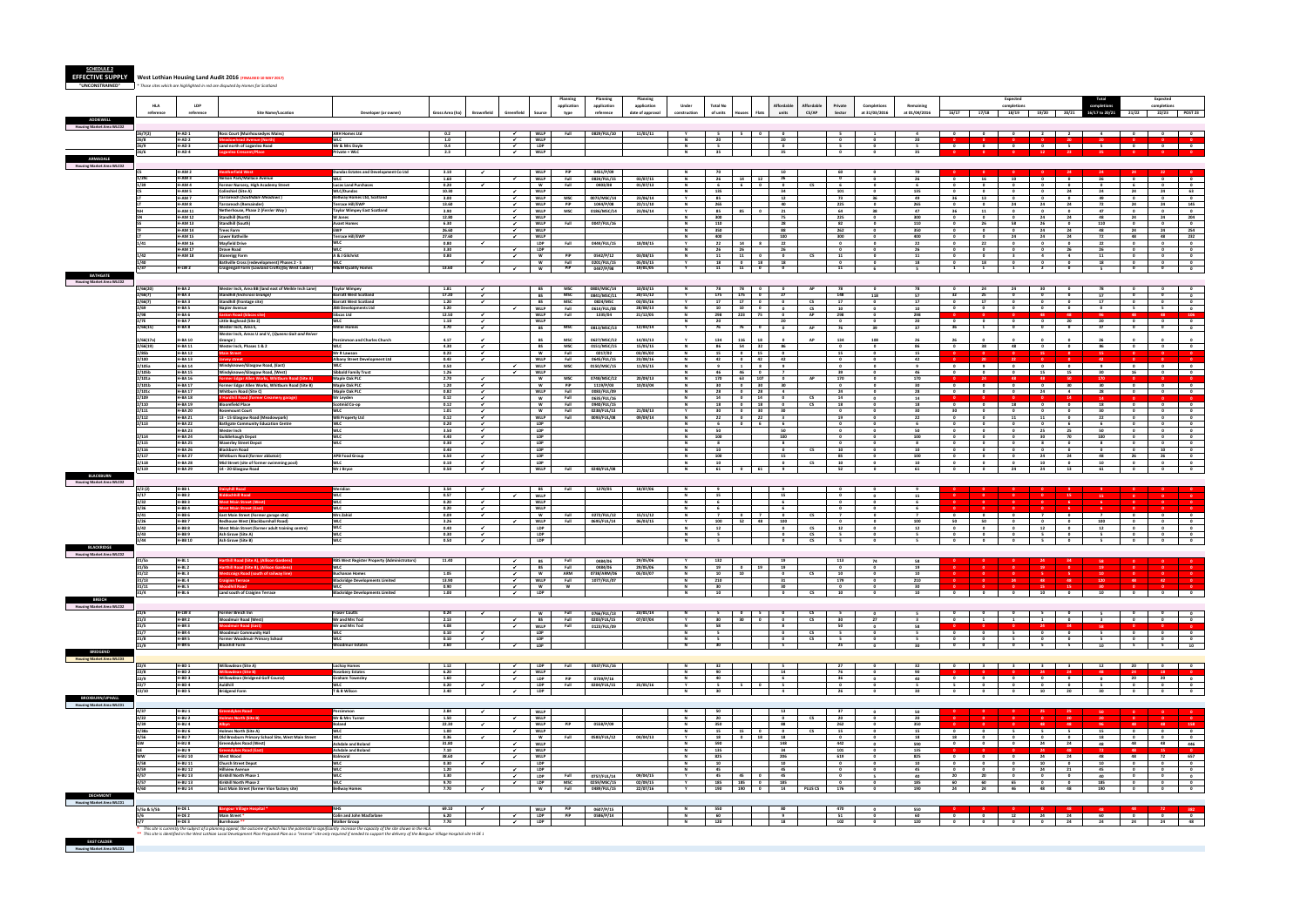|                                                       |                            | $H-EC2$                               |                                                                                           | <b>Colin Grieve</b><br>2.38                                                  |                            |                                          | WLLP                       | <b>ARM</b>         | 0680/ARM/04 & 07         | 02/06/2006 &<br>03/10/08 |                   | 13                                 | $\sim$                                           |               | 13                      | 11<br>$\overline{2}$                                               |                                                             |                                                     |                                                              |                                                                     |                          |                                           |                                                                                                     |
|-------------------------------------------------------|----------------------------|---------------------------------------|-------------------------------------------------------------------------------------------|------------------------------------------------------------------------------|----------------------------|------------------------------------------|----------------------------|--------------------|--------------------------|--------------------------|-------------------|------------------------------------|--------------------------------------------------|---------------|-------------------------|--------------------------------------------------------------------|-------------------------------------------------------------|-----------------------------------------------------|--------------------------------------------------------------|---------------------------------------------------------------------|--------------------------|-------------------------------------------|-----------------------------------------------------------------------------------------------------|
|                                                       | 6/17                       | H-EC <sub>3</sub>                     | mnark Fal                                                                                 | 3.03<br>Stephen Dalton                                                       | $\epsilon$                 |                                          | <b>WLLP</b>                | Full               | 0470/FUL/13              | 20/08/13                 | N                 | 50                                 | $\overline{7}$                                   |               | 43                      | $\sim$<br>50                                                       |                                                             |                                                     |                                                              |                                                                     |                          |                                           |                                                                                                     |
|                                                       | <b>RW</b>                  | H-EC4                                 | Raw Holdings West, (Seven Wells) Site A                                                   | 5.20<br><b>Walker Group</b>                                                  |                            | $\epsilon$                               | <b>WLLP</b>                | Full               | 0081/FUL/12              | 10/05/13                 | Y                 | 103<br>103                         | $\bullet$<br>17                                  | <b>AP</b>     | 103                     | 66<br>37                                                           | 30                                                          | $\overline{7}$                                      | $\overline{\phantom{a}}$<br>$\overline{\phantom{a}}$         | $\overline{\mathbf{0}}$                                             | 37                       | $\overline{\mathbf{0}}$                   | $\overline{\phantom{a}}$ $\overline{\phantom{a}}$ $\overline{\phantom{a}}$ $\overline{\phantom{a}}$ |
|                                                       | <b>RW</b>                  | H-EC4                                 | Raw Holdings West, (Seven Wells) Site B Affordable                                        | <b>WLC</b><br>0.41                                                           |                            | $\overline{ }$                           | <b>WLLP</b>                | Full               | 0483/FUL/15              | 21/08/15                 | N                 | 15<br>$\overline{\mathbf{3}}$      | 12<br>15                                         |               | $\Omega$                | $\Omega$<br>15                                                     | 15                                                          | $\overline{0}$                                      | $\overline{\mathbf{0}}$<br>$\Omega$                          | $\Omega$                                                            | 15                       | $\Omega$                                  | $\bullet$<br>$\Omega$                                                                               |
|                                                       | H-EC 5a                    | $H-EC 5(a)$                           | <b>Raw Holdings West</b>                                                                  | 21.00<br><b>Cala Homes</b>                                                   |                            | $\checkmark$                             | <b>WLLP</b>                | Full               | 0198/FUL/15              |                          | N                 | 300                                | 75                                               |               | 215                     | 300<br>$\Omega$                                                    | $\overline{0}$                                              | $\overline{0}$                                      | $\bullet$<br>12                                              | 24                                                                  | 36                       | 24<br>24                                  | 216                                                                                                 |
|                                                       | H-EC 5b<br><b>RW</b>       | $H-EC5(b)$<br><b>H-EC<sub>5</sub></b> | <b>Raw Holdings West</b><br><b>Raw Holdings West, (Remainder</b>                          | 21.00<br><b>Persimmon Homes</b><br>Various                                   |                            | $\sim$<br>$\overline{\phantom{a}}$       | <b>WLLP</b><br><b>WLLP</b> | Full<br>PiP        | 0609/FUL/15<br>0524/P/09 | 15/03/09                 | N<br>N            | 253<br>100                         | 63<br>25                                         |               | 190<br>75               | 253<br>$\Omega$<br>100<br>$\overline{\mathbf{0}}$                  | $\overline{0}$<br>$\overline{0}$<br>$\overline{\mathbf{0}}$ | $\overline{\mathbf{0}}$                             | 12<br>24<br>$\overline{\mathbf{0}}$<br>$\overline{0}$        | 24<br>24                                                            | 60<br>24                 | 24<br>24                                  | 24<br>145<br>28<br>24                                                                               |
|                                                       |                            | H-EC <sub>7</sub>                     | Almondell, Phase 1, Sites LKa/LKc                                                         | 4.10<br><b>Taylor Wimpey East Scotland</b>                                   |                            | $\checkmark$                             | <b>WLLP</b>                | MSC                | 0221/MSC/13              | 29/07/13                 |                   | 107<br>107                         | $\bullet$<br>$\overline{\mathbf{0}}$             |               | 107                     | 62<br>- 45                                                         | 35                                                          | 10                                                  | $\overline{\mathbf{0}}$<br>$\overline{0}$                    | $\overline{0}$                                                      | 45                       | $\bullet$                                 | $\overline{0}$<br>$\bullet$                                                                         |
|                                                       |                            | H-EC <sub>8</sub>                     | Almondell, Phase 1, Sites MWf/LKb                                                         | Persimmon/Charles Church<br>4.80                                             |                            |                                          | <b>WLLP</b>                | MSC                | 0226/MSC/13              | 12/09/13                 |                   | 110<br>110                         | $\bullet$<br>$\overline{0}$                      |               | 110                     | 97<br>13                                                           | 13<br>$\bullet$                                             |                                                     | $\overline{\mathbf{0}}$<br>$\bullet$                         | $\bullet$                                                           | 13                       | $\bullet$                                 | $\circ$<br>$\bullet$                                                                                |
|                                                       |                            | H-EC9                                 | Almondell, Phase 1, Site MWd/e                                                            | <b>Stuart Milne Homes</b><br>1.27                                            |                            | $\checkmark$                             | <b>WLLP</b>                | MSC                | 0376/MSC/14              | 02/09/14                 |                   | 31                                 | $\overline{0}$                                   |               | 31                      | 26<br>5                                                            | $\overline{\mathbf{0}}$<br>5                                |                                                     | $\overline{\mathbf{0}}$<br>$\bullet$                         | $\bullet$                                                           | - 5                      | $\bullet$                                 | $\circ$<br>$\bullet$                                                                                |
|                                                       |                            | H-EC <sub>6</sub>                     | Almondell, Phase 1, Site LKd                                                              | 1.27<br><b>WLC</b>                                                           |                            | $\checkmark$                             | <b>WLLP</b>                | MSC                | 0527/MSC/15              | 15/02/16                 | $\mathbb{N}$      | 36<br>36                           | $\circ$<br>36                                    |               | $\bullet$               | 36<br>$\overline{0}$                                               | $\bullet$                                                   | 36                                                  | $\overline{\mathbf{0}}$<br>$\bullet$                         | $\bullet$                                                           | 36                       | $\bullet$                                 | $\bullet$<br>$\bullet$                                                                              |
|                                                       |                            | H-EC9                                 | Almondell, Phase 1, Site MWa / MWb                                                        | <b>Stuart Milne Homes</b><br>2.83                                            |                            | $\checkmark$                             | <b>WLLP</b>                | MSC                | 0663/MSC/15              | 18/02/16                 |                   | 92                                 |                                                  | $^{\circ}$    | $\bullet$               | 92<br>$\circ$                                                      | $\bullet$                                                   | 30                                                  | 32<br>30                                                     | $\mathbf{0}$                                                        | 92                       | $\bullet$                                 | $\bullet$<br>$\bullet$                                                                              |
|                                                       |                            | H-EC <sub>9</sub>                     | Almondell, Phase 1, Sites MWc & LKe (part)                                                | <b>Charles Church</b><br>3.16                                                |                            | $\checkmark$<br>$\sim$                   | <b>WLLP</b>                | <b>MSC</b>         | 0815/MSC/15              | 31/08/16                 | $\mathbb{N}$      | 64                                 | $\overline{0}$                                   |               | 64                      | 64                                                                 | $\bullet$                                                   | 16                                                  | 24<br>24                                                     | $\bullet$                                                           | 64                       | $\bullet$                                 | $\bullet$<br>$\bullet$                                                                              |
| <b>EAST WHITBURN</b>                                  |                            | H-EC <sub>9</sub>                     | Almondell, (Remainder)                                                                    | <b>Stirling</b>                                                              |                            |                                          | <b>WLLP</b>                | Full               | 0524/P/09                | 15/03/09                 | N                 | 1,852                              | 463                                              |               | 1,399                   | 1,852<br>$\overline{0}$                                            | $\bullet$                                                   | 55                                                  | 55<br>72                                                     | 72                                                                  | 254                      | 72                                        | 72<br>1,454                                                                                         |
| <b>Housing Market Area WLC02</b>                      |                            |                                       |                                                                                           |                                                                              |                            |                                          |                            |                    |                          |                          |                   |                                    |                                                  |               |                         |                                                                    |                                                             |                                                     |                                                              |                                                                     |                          |                                           |                                                                                                     |
|                                                       | 25/16                      |                                       | 1 Bathgate Road                                                                           | <b>Swift Corporation Ltd</b><br>0.10                                         | $\sim$                     |                                          | <b>W</b>                   | Full               | 0759/FUL/14              |                          | N                 | 8 0 8 0                            |                                                  | $\mathsf{CS}$ | 8 <sub>1</sub>          | $\overline{0}$<br>8 <sup>2</sup>                                   | $\bullet$                                                   | $\bullet$                                           | 8 <sup>2</sup><br>$\bullet$                                  | $\overline{\mathbf{0}}$                                             | $\overline{\mathbf{8}}$  | $\bullet$                                 | $\bullet$<br>$\overline{\mathbf{0}}$                                                                |
| <b>FAULDHOUSE</b>                                     |                            |                                       |                                                                                           |                                                                              |                            |                                          |                            |                    |                          |                          |                   |                                    |                                                  |               |                         |                                                                    |                                                             |                                                     |                                                              |                                                                     |                          |                                           |                                                                                                     |
| <b>Housing Market Area WLC02</b>                      |                            |                                       |                                                                                           |                                                                              |                            |                                          |                            |                    |                          |                          |                   |                                    |                                                  |               |                         |                                                                    |                                                             |                                                     |                                                              |                                                                     |                          |                                           |                                                                                                     |
|                                                       | 7/41                       | H-FA <sub>1</sub>                     | <b>Eastwood Park (East)</b>                                                               | <b>Charlestown Properties Ltd</b><br>3.05                                    |                            | $\epsilon$                               | <b>BS</b>                  | PiP                | 0053/P/06                | 19/03/13                 | N                 | 68 68 0                            | 10                                               |               | 58                      | 68                                                                 | $\bullet$ $\bullet$                                         | $\overline{\mathbf{0}}$                             | $\overline{\mathbf{0}}$                                      | 10 10 10                                                            | 20                       | 10                                        | $10$ $28$                                                                                           |
|                                                       | 7/24                       | H-FA <sub>2</sub>                     | <b>leadow Cresce</b>                                                                      | c/o Colin Hardie, Hardie Associates<br>0.37                                  | $\checkmark$               | $\checkmark$                             | <b>WLLP</b>                | Full               | 0466/FUL/11              |                          | N<br>N            | $\overline{7}$                     | $\bullet$                                        | $\mathsf{cs}$ | $\overline{7}$          | $\overline{z}$<br>$\overline{0}$                                   |                                                             |                                                     |                                                              |                                                                     |                          |                                           |                                                                                                     |
|                                                       | 7/26<br>7/25               | H-FA <sub>3</sub><br>H-FA4            | Park View (West)<br>hotts Road                                                            | <b>WLC</b><br>1.70<br><b>WLC</b><br>3.16                                     | $\epsilon$                 |                                          | <b>WLLP</b><br><b>WLLP</b> |                    |                          |                          | <b>N</b>          | 30<br>30                           | $5 -$<br>30                                      |               | 25<br>$\overline{0}$    | 30<br>30<br>$\overline{0}$                                         |                                                             |                                                     |                                                              |                                                                     |                          | 0 0 0 15 15 30 0 0 0                      |                                                                                                     |
|                                                       | 7/30                       | H-FA <sub>5</sub>                     | <b>Breichwater Place</b>                                                                  | 3.28<br><b>RCK Developments Ltd</b>                                          |                            | $\epsilon$                               | <b>WLLP</b>                | Full               | 0638/FUL/16              | 02/12/16                 | Y                 | 78<br>78                           | $\bullet$<br>$\bullet$                           |               | 78                      | 17<br>61                                                           |                                                             |                                                     |                                                              |                                                                     |                          | 7   24   24   6   0   61   0   0   0      |                                                                                                     |
|                                                       | 7/38                       | H-FA <sub>6</sub>                     | heephousehill (Nort                                                                       | Nicholson Construction<br>1.49                                               |                            | $\checkmark$                             | <b>WLLP</b>                | Full               | 0929/FUL/07              |                          | N                 | 48                                 | $\overline{7}$                                   |               | 41                      | $\Omega$<br>48                                                     |                                                             |                                                     |                                                              |                                                                     |                          |                                           |                                                                                                     |
|                                                       | 7/39                       | H-FA <sub>7</sub>                     | anrigg Road (3)                                                                           | 1.80<br>A Anderson                                                           |                            | $\checkmark$                             | <b>WLLP</b>                |                    |                          |                          | N                 | 30                                 | 5                                                |               | 25                      | $\Omega$<br>30                                                     | - 0                                                         |                                                     |                                                              |                                                                     | 30                       |                                           |                                                                                                     |
|                                                       | 7/43                       | H-FA <sub>8</sub>                     | <b>Eldrick Avenue</b>                                                                     | 0.30<br><b>WLC</b>                                                           | $\checkmark$               |                                          | LDP                        |                    |                          |                          | N                 | 8                                  | 8                                                |               | $\overline{0}$          | $\Omega$<br>8                                                      | $\bullet$                                                   | $\bullet$                                           | $\bullet$<br>8 <sup>1</sup>                                  | $\bullet$                                                           | $_{\rm 8}$               | $\bullet$                                 | $\bullet$<br>$\bullet$                                                                              |
|                                                       | 7/44<br>7/40               | H-FA <sub>9</sub><br><b>H-FA10</b>    | Main Street (former cinema and garage)<br><b>Eastfield Recreation Ground</b>              | 0.01<br><b>WLC</b><br><b>WLC</b><br>1.27                                     | $\epsilon$                 |                                          | LDP<br><b>W</b>            | Full               | 0214/FUL/15              | 15/06/15                 | <b>N</b>          | 5<br>40<br>16                      | $\overline{\mathbf{0}}$<br>40<br>24              |               | 5<br>$\bullet$          | $\bullet$<br>- 5<br>40<br>$\circ$                                  | $\overline{0}$<br>$\overline{7}$                            | $\overline{\mathbf{0}}$<br>33                       | $\overline{\mathbf{0}}$<br>5<br>$\mathbf 0$<br>$\bullet$     | $\bullet$<br>$\bullet$                                              | - 5<br>40                | $\overline{0}$<br>$\bullet$               | $\overline{0}$<br>$\bullet$<br>$\bullet$<br>$\bullet$                                               |
|                                                       | 7/42                       | <b>H-FA11</b>                         | Former Victoria Park Colliery                                                             | <b>Walter Crawford Property</b><br>3.57                                      | ✔                          |                                          | <b>LDP</b>                 |                    |                          |                          |                   | 25                                 | $\bullet$                                        | <b>CS</b>     | 25                      | 25<br>$\circ$                                                      | $\bullet$                                                   | $\mathbf 0$                                         | $\mathbf{0}$<br>$\overline{\mathbf{0}}$                      | 25                                                                  | 25                       | $\bullet$                                 | $\bullet$<br>$\bullet$                                                                              |
| <b>KIRKNEWTON</b>                                     |                            |                                       |                                                                                           |                                                                              |                            |                                          |                            |                    |                          |                          |                   |                                    |                                                  |               |                         |                                                                    |                                                             |                                                     |                                                              |                                                                     |                          |                                           |                                                                                                     |
| <b>Housing Market Area WLC01</b>                      |                            |                                       |                                                                                           |                                                                              |                            |                                          |                            |                    |                          |                          |                   |                                    |                                                  |               |                         |                                                                    |                                                             |                                                     |                                                              |                                                                     |                          |                                           |                                                                                                     |
|                                                       | 9/2                        | H-KN 1                                | <b>Braekirk Gardens</b>                                                                   | 5.49<br><b>Drummond Homes Ltd</b>                                            |                            | $\overline{\phantom{a}}$                 | <b>BS</b>                  | Full               | 0292/79                  | 12/06/79                 | Y                 | 124<br>124 0                       | $\overline{\mathbf{0}}$                          |               | 124                     | 111<br>13                                                          |                                                             |                                                     | $1 \mid 2 \mid 2 \mid 2 \mid 2 \mid$                         |                                                                     | - 9                      | $\overline{2}$                            | $2 \t 0$                                                                                            |
|                                                       | 9/11                       | <b>H-KN2</b>                          | tion Road (East                                                                           | 3.53<br><b>Drummond Homes</b>                                                |                            | $\checkmark$                             | <b>WLLP</b>                |                    |                          |                          | N                 | 90                                 | 14                                               |               | 76                      | 90<br>$\circ$                                                      |                                                             |                                                     |                                                              | 24                                                                  | 48                       | -24<br>18                                 |                                                                                                     |
|                                                       | 9/12(2)<br>9/14            | H-KN3<br>H-KN 4                       | nps Junction (Eas<br><b>Station Road (South) (extension)</b>                              | Kirknewton Community Development Trust<br>0.50<br>Derek Mastertor<br>2.06    |                            | $\checkmark$                             | WLLP<br><b>WLLP</b>        | PiP<br>PiP         | 0578/P/15<br>0691/P/14   |                          | N                 | 5<br>30                            | 5<br>$\bullet$                                   | <b>CS</b>     | $\bullet$<br>30         | 5<br>$\circ$<br>30<br>$\overline{0}$                               | $\bullet$                                                   | $\bullet$                                           | $\bullet$<br>15                                              | 15                                                                  | 30                       | $\overline{0}$<br>$\overline{\mathbf{0}}$ | - 0<br>$\overline{\mathbf{0}}$<br>$\bullet$                                                         |
| <b>LINLITHGOW</b>                                     |                            |                                       |                                                                                           |                                                                              |                            |                                          |                            |                    |                          |                          |                   |                                    |                                                  |               |                         |                                                                    |                                                             |                                                     |                                                              |                                                                     |                          |                                           |                                                                                                     |
| <b>Housing Market Area WLC03</b>                      |                            |                                       |                                                                                           |                                                                              |                            |                                          |                            |                    |                          |                          |                   |                                    |                                                  |               |                         |                                                                    |                                                             |                                                     |                                                              |                                                                     |                          |                                           |                                                                                                     |
|                                                       | 10/79                      | $H-LL1$                               | Former Bus Depot, High Street                                                             | 0.31<br><b>McCarthy and Stone</b>                                            | $\epsilon$                 |                                          | <b>WLLP</b>                | Full               | 0249/FUL/11              | 08/05/13                 | Y                 | 41 0                               | 41<br>$\bullet$                                  | $\mathsf{cs}$ | 41                      | 11<br>30                                                           | 11                                                          | $\bullet$                                           | $\overline{\mathbf{0}}$<br>$\bullet$                         | $\overline{\mathbf{0}}$                                             |                          | $\mathbf{0}$                              | $\bullet$<br>$\bullet$                                                                              |
|                                                       | 10/83                      | H-LL 2                                | Westerlea Court. Friarsbrae                                                               | 0.30<br><b>Cala Management Ltd</b>                                           |                            |                                          | <b>W</b>                   | Full               | 0453/FUL/12              | 16/07/13                 | N                 | 12<br>$\sim$ 0                     | 12<br>$\bullet$                                  | <b>CS</b>     | 12                      | 12<br>$\overline{\mathbf{0}}$                                      | $\overline{\mathbf{0}}$                                     | 12                                                  | $\bullet$<br>$\bullet$                                       | $\overline{\mathbf{0}}$                                             | 12                       | $\overline{\mathbf{0}}$                   | $\bullet$<br>$\bullet$                                                                              |
|                                                       | 10/84                      | H-LL <sub>3</sub>                     | ghall East                                                                                | 3.20<br><b>Cala Management Ltd</b>                                           |                            | $\checkmark$                             | LDP                        | Full               | 0302/FUL/14              |                          | N                 | 50                                 | $\overline{7}$                                   |               | 43                      | 50<br>$\overline{\mathbf{0}}$                                      |                                                             |                                                     | -24<br>- 0                                                   | - 26                                                                | 50                       |                                           |                                                                                                     |
|                                                       | 10/85<br>10/86             | H-LL 4<br>H-LL 5                      | ad East of Ma<br>irk Road (land at BSW Ti                                                 | The Church of Scotland General Trustees<br>2.00<br>0.70<br><b>BSW Timber</b> | $\epsilon$                 |                                          | LDP<br><b>LDP</b>          |                    |                          |                          | N<br>$\mathbb{N}$ | 45<br>18<br>$\bullet$              | $\overline{7}$<br>18<br>$\bullet$                | <b>CS</b>     | 38<br>18                | 45<br>$\circ$<br>18<br>$\circ$                                     |                                                             |                                                     |                                                              |                                                                     |                          |                                           |                                                                                                     |
|                                                       | 10/87                      | H-LL 6                                | Mill Road, Linlithgow Bridge                                                              | 1.60<br><b>WLC</b>                                                           |                            |                                          | <b>LDP</b>                 | Full               | 0244/FUL/15              | 02/07/15                 |                   | 15                                 | 15                                               |               | $\overline{\mathbf{0}}$ | 15<br>$\mathbf{0}$                                                 | 15                                                          | $\bullet$                                           | $\overline{\mathbf{0}}$<br>$\bullet$                         | $\overline{\mathbf{0}}$                                             | 15                       | $\bullet$                                 | $\bullet$<br>$\bullet$                                                                              |
|                                                       | 10/88                      | H-LL 7                                | Clarendon House, 30 Manse Road                                                            | 2.60<br><b>Craigs Eco Developments Ltd</b>                                   |                            |                                          | <b>LDP</b>                 |                    |                          |                          | N                 | 8                                  | $\mathbf{0}$                                     | <b>CS</b>     | 8                       | 8<br>$\circ$                                                       |                                                             | $\circ$                                             |                                                              |                                                                     |                          |                                           | $\mathbf{1}$<br>$\overline{\mathbf{3}}$                                                             |
|                                                       | 10/89                      | <b>H-LL 10</b>                        |                                                                                           | 26.00<br>Manor Forrest Ltd                                                   |                            | $\overline{\phantom{a}}$                 | <b>LDP</b>                 | PiP                | 0698/P/13                |                          | $\mathsf{N}$      | 120                                | 18                                               |               | 102                     | 120<br>$\mathbf{0}$                                                |                                                             |                                                     |                                                              | 24                                                                  |                          | 24                                        | 24<br>24                                                                                            |
|                                                       | 10/90                      | <b>H-LL 11</b>                        | oxholm Farm/Pilgrims Hill                                                                 | John Kerr Ltd<br>20.00                                                       |                            | $\checkmark$                             | <b>LDP</b>                 |                    |                          |                          | N                 | 200                                | 30                                               |               | 170                     | 200<br>$\overline{0}$                                              |                                                             |                                                     |                                                              |                                                                     |                          |                                           | 32                                                                                                  |
|                                                       | 10/91                      | <b>H-LL 12</b>                        | ston Farm                                                                                 | Mr W Aitken<br>10.00                                                         |                            | $\checkmark$                             | <b>LDP</b>                 |                    |                          |                          | N                 | 50                                 | 8                                                |               | 42                      | 50<br>$\overline{0}$                                               |                                                             |                                                     |                                                              |                                                                     |                          |                                           |                                                                                                     |
| <b>LIVINGSTON</b>                                     |                            |                                       |                                                                                           |                                                                              |                            |                                          |                            |                    |                          |                          |                   |                                    |                                                  |               |                         |                                                                    |                                                             |                                                     |                                                              |                                                                     |                          |                                           |                                                                                                     |
| <b>Housing Market Area WLC01</b>                      | EE5B                       | H-LV <sub>1</sub>                     | <b>Ityne Place (South</b>                                                                 | <b>WLC</b><br>0.68                                                           |                            | $\checkmark$                             | <b>WLLP</b>                |                    |                          |                          | N                 | 8                                  | $\mathbf 0$                                      | <b>CS</b>     | 8                       | $\circ$<br>- 8                                                     |                                                             |                                                     |                                                              |                                                                     |                          |                                           |                                                                                                     |
|                                                       | MS8                        | H-LV <sub>3</sub>                     | <b>bert Drive, Murieston (Sc</b>                                                          | Mr Lind<br>1.20                                                              |                            | $\epsilon$                               | <b>WLLP</b>                | Full               | 1269/06                  |                          | $\mathbb{N}$      | 9                                  | $\overline{\mathbf{0}}$                          | $\mathsf{cs}$ | 9                       | 9                                                                  |                                                             |                                                     |                                                              |                                                                     |                          |                                           |                                                                                                     |
|                                                       | <b>B16</b>                 | H-LV4                                 | Ider Road, Bellsquari                                                                     | <b>WLC</b><br>0.50                                                           |                            | $\mathcal{L}$                            | <b>WLLP</b>                |                    |                          |                          | N                 | $5 -$                              | $\bullet$                                        | $\mathsf{cs}$ | 5 <sub>1</sub>          | $\circ$<br>$5^{\circ}$                                             |                                                             |                                                     |                                                              |                                                                     |                          |                                           |                                                                                                     |
|                                                       | C35                        | H-LV 5                                | rick Drive, Craigshill                                                                    | <b>WLC</b><br>0.23                                                           | ✔                          |                                          | <b>WLLP</b>                | PiP                | 0234/P/07                |                          | N                 | 10 0                               | 10<br>10                                         |               | $\overline{\mathbf{0}}$ | $\Omega$<br>10                                                     |                                                             |                                                     |                                                              |                                                                     |                          |                                           |                                                                                                     |
|                                                       | C003                       | H-LV 6                                | th Drive, Craigshil                                                                       | <b>WLC</b><br>0.15                                                           | $\epsilon$                 |                                          | <b>WLLP</b>                | Full               | 0532/FUL/08              | 29/07/09                 | N                 | 6 <sub>1</sub><br>$\bullet$        | 6 <sup>1</sup><br>6                              |               | $\bullet$               | $\Omega$<br>6                                                      |                                                             |                                                     |                                                              |                                                                     |                          |                                           |                                                                                                     |
|                                                       | <b>KN10B</b><br><b>B17</b> | H-LV 9                                | Kirkton (North)<br>Brucefield Industrial, (Limefields)                                    | 3.22<br><b>Barratt Home</b><br>9.66<br><b>Barratt Homes</b>                  |                            | $\checkmark$                             | <b>WLLP</b>                | Full<br><b>MSC</b> | 0049/FUL/16              |                          | N<br>N            | 89<br>170                          | 13<br>26                                         |               | 76<br>144               | $\Omega$<br>89                                                     | $\bullet$<br>$\bullet$                                      | 10<br>$\bullet$                                     | 33<br>33<br>24<br>48                                         | $\mathbf{1}$<br>48                                                  | 77                       | 12<br>50                                  | $\bullet$<br>$\overline{\phantom{a}}$ 0<br>$\bullet$                                                |
|                                                       | AV008                      | <b>H-LV 11</b><br><b>H-LV 12</b>      | Land north of Almondvale Stadiun                                                          | 0.62<br><b>WLC</b>                                                           |                            | $\checkmark$<br>$\checkmark$             | <b>WLLP</b><br><b>LDP</b>  | Full               | 0725/MSC/16              | 23/06/16                 | N                 | 170<br>20<br>$\overline{4}$        | $\overline{0}$<br><b>16</b><br>20                |               | $\bullet$               | 170<br>$\Omega$<br>$\Omega$<br>20                                  | $\bullet$                                                   | 10                                                  | 10<br>$\overline{0}$                                         | $\bullet$                                                           | 120<br>20                | $\bullet$<br>$\bullet$                    | $\overline{\mathbf{0}}$<br>$\overline{\mathbf{0}}$                                                  |
|                                                       |                            | <b>H-LV 13</b>                        | eside Far <del>n</del>                                                                    | 121.20<br>Alan Graham/A and R Graham                                         |                            | $\overline{\phantom{a}}$                 | <b>WLLP</b>                |                    | 0544/FUL/15              |                          | <b>N</b>          | 1,900                              | 475                                              |               | 1.425                   | 1,900<br>$\overline{\mathbf{0}}$                                   |                                                             |                                                     |                                                              |                                                                     |                          | 48                                        | 1.708<br>48                                                                                         |
|                                                       |                            | <b>H-LV 14</b>                        | Land at Eliburn Office Park                                                               | 6.80<br>Barratt/Gladman                                                      | $\checkmark$               |                                          | <b>LDP</b>                 | MSC                | 0158/MSC/14              | 23/06/14                 |                   | 87                                 | 13<br>$\overline{\mathbf{0}}$                    |               | 74                      | 56<br>31                                                           | 31 7                                                        | $\bullet$                                           | $\bullet$<br>$\bullet$                                       | $\overline{\mathbf{0}}$                                             | 31                       | $\bullet$                                 | $\bullet$ $\bullet$<br>$\overline{\mathbf{0}}$                                                      |
|                                                       |                            | <b>H-LV 15</b>                        | <b>Kirkton Business Centre</b>                                                            | 0.40<br><b>Elderhevs Ltd</b>                                                 | $\epsilon$                 |                                          | <b>LDP</b>                 | PiP                | 0255/P/13                |                          |                   | 29                                 | $\overline{4}$                                   |               | 25                      | 29<br>$\Omega$                                                     | $\overline{0}$                                              | $\bullet$                                           | 5<br>24                                                      | $\bullet$                                                           | 29                       | $\overline{0}$                            | $\bullet$<br>$\bullet$                                                                              |
|                                                       |                            | <b>H-LV 17</b>                        | Almond Link Road, Civic Centre Junction                                                   | <b>WLC</b><br>0.62                                                           |                            | $\checkmark$                             | <b>LDP</b>                 | Full               | 0196/FUL/15              | 13/06/15                 |                   | 20<br>20                           | $\bullet$<br>20                                  |               | $\bullet$               | 20<br>$\overline{0}$                                               | 20                                                          | $\bullet$                                           | $\bullet$<br>$\bullet$                                       | $\bullet$                                                           | 20                       | $\overline{0}$                            | $\bullet$<br>$\bullet$                                                                              |
|                                                       |                            | <b>H-LV 18</b>                        | Dedridge East Road (site of former Lammermuir House)                                      | <b>WLC</b><br>2.40                                                           | $\checkmark$               |                                          | <b>WLLP</b>                | Full               | 0239/FUL/15              | 18/06/15                 | N                 | 44<br>44                           | $\circ$<br>44                                    |               | $\bullet$               | 44<br>$\overline{0}$                                               | $\bullet$                                                   | 44                                                  | $\bullet$<br>$\bullet$                                       | $\bullet$                                                           | 44                       | $\bullet$                                 | $\bullet$<br>$\overline{\mathbf{0}}$                                                                |
|                                                       |                            | <b>H-LV 21</b><br><b>H-LV 22</b>      | Glen Road (rear of New Deans House)<br>Kirkton Road North (site of former Buchanan House) | 0.30<br><b>WLC</b><br><b>Barratt Homes</b><br>3.90                           | $\mathcal{L}$              |                                          | LDP<br><b>WLLP</b>         | <b>MSC</b>         | /MSC/15 & 0927/MS        | 26/02/16                 | N<br>Y            | 10<br>112<br>112 0                 | 10<br>$\overline{\mathbf{0}}$                    | $\mathsf{cs}$ | $\bullet$<br>112        | 10<br>$\overline{0}$<br>112<br>$\mathbf 0$                         | $\bullet$<br>$\overline{\mathbf{2}}$                        | $\overline{\mathbf{0}}$<br>36                       | $\mathbf{0}$<br>10<br>36<br>36                               | $\bullet$<br>$\overline{\mathbf{2}}$                                | 10<br>112                | $\bullet$<br>$\bullet$                    | $\bullet$<br>$\bullet$<br>$\overline{\mathbf{0}}$<br>$\bullet$                                      |
|                                                       |                            | <b>H-LV 23</b>                        | <b>Houston Road North</b>                                                                 | <b>Scottish Enterprise</b><br>5.80                                           |                            | $\sim$                                   | <b>LDP</b>                 |                    |                          |                          | N                 | 130                                | 20                                               |               | 110                     | 130<br>$\overline{0}$                                              | $\overline{0}$<br>$\bullet$                                 |                                                     | $\bullet$<br>24                                              | 24                                                                  | 48                       | 24                                        | 24<br>34                                                                                            |
|                                                       |                            | <b>H-LV 24</b>                        | <b>Eagle Brae Depot</b>                                                                   | 1.12<br><b>WLC</b>                                                           | $\sim$                     |                                          | <b>LDP</b>                 |                    |                          |                          | N                 | 30                                 | 30                                               |               | $\bullet$               | 30<br>$\overline{0}$                                               | $\overline{\mathbf{0}}$<br>$\bullet$                        |                                                     | $\bullet$<br>15                                              | 15                                                                  | 30                       | $\overline{\mathbf{0}}$                   | $\bullet$<br>$\bullet$                                                                              |
|                                                       |                            |                                       |                                                                                           |                                                                              |                            |                                          |                            |                    |                          | 15/10/2015 &             |                   |                                    |                                                  |               |                         |                                                                    |                                                             |                                                     |                                                              |                                                                     |                          |                                           |                                                                                                     |
|                                                       |                            | <b>H-LV 25</b>                        | Deans South, Phase 1                                                                      | 1.70                                                                         |                            |                                          |                            | Full               | & 0371/FUL/15 &          | 09/08/16                 |                   | 54<br>54                           | 54                                               |               | $\mathbf{0}$            | 54                                                                 |                                                             | 54                                                  | $\mathbf{0}$                                                 |                                                                     | 54                       |                                           |                                                                                                     |
|                                                       |                            | <b>H-LV 26</b>                        | Deans South, Phase 2                                                                      | 1.20<br><b>WLC</b>                                                           | $\epsilon$<br>✔            |                                          | W                          | PiP                | 53/P/16 & 0076/P/        | 10/03/16                 |                   | 63<br>63                           | 63<br>$\bullet$                                  |               | $\bullet$               | 63<br>$\circ$                                                      | $\bullet$                                                   | 20<br>$\mathbf{0}$                                  | 43<br>$\bullet$<br>$\mathbf 0$                               | $\bullet$                                                           | 63                       | $\bullet$                                 | $\bullet$<br>$\bullet$                                                                              |
|                                                       |                            | <b>H-LV 27</b><br><b>H-LV 28</b>      | <b>Deans South (Remainder)</b><br><b>Deans South Road</b>                                 | <b>WLC</b><br>5.00<br>0.30<br><b>WLC</b>                                     |                            |                                          | W<br><b>LDP</b>            | PiP                | 0834/P/14                | 23/01/15                 |                   | 116<br>116<br>- 5                  | $\bullet$<br>116                                 |               | $\bullet$               | 116<br>$\circ$<br>- 5<br>$\mathbf{0}$                              | $\bullet$                                                   | $\mathbf 0$                                         | 48                                                           | 48                                                                  | 96<br>- 5                | 20                                        | $\bullet$<br>$\bullet$<br>$\overline{\mathbf{0}}$<br>$\mathbf{0}$                                   |
|                                                       | <b>AV008/TCU6</b>          | <b>H-LV 30</b>                        | Land south of Almondvale Stadiun                                                          | <b>WLC</b><br>1.13                                                           |                            | $\checkmark$                             | <b>LDP</b>                 | Full               | 0553/FUL/15              | 20/06/16                 | $\mathbf N$       | 17<br>9                            | 17<br>8                                          |               | $\bullet$               | 17                                                                 | $\overline{7}$<br>$\bullet$                                 |                                                     | 10<br>$\bullet$                                              | $\bullet$                                                           | 17                       | $\bullet$                                 | $\mathbf{0}$<br>$\bullet$                                                                           |
|                                                       |                            | <b>H-LV 31</b>                        | <b>Murieston Valley Road</b>                                                              | <b>WLC</b><br>1.70                                                           |                            | $\checkmark$                             | <b>LDP</b>                 |                    |                          |                          | N                 | 24                                 | $\mathbf 0$                                      | <b>CS</b>     | 24                      | 24<br>$\mathbf{0}$                                                 | $\bullet$                                                   | $\mathbf 0$                                         | 12<br>$\overline{\mathbf{0}}$                                | 12                                                                  | 24                       | $\bullet$                                 | $\bullet$<br>$\mathbf 0$                                                                            |
|                                                       |                            |                                       |                                                                                           |                                                                              |                            |                                          |                            |                    |                          |                          |                   |                                    |                                                  |               |                         |                                                                    |                                                             |                                                     |                                                              |                                                                     |                          |                                           |                                                                                                     |
|                                                       |                            |                                       | <b>Brotherton Farm</b>                                                                    | 12.40<br>Gladman Developments Ltd & Mrs Ann Dow                              |                            | $\overline{ }$                           | <b>W</b>                   | PiP                | 0648/P/14                | 28/10/16                 |                   | 150                                | 22                                               |               | 128                     | 150<br>$\overline{\mathbf{0}}$                                     | $\bullet$<br>$\overline{\mathbf{0}}$                        |                                                     | 24<br>24                                                     | 24                                                                  | 72                       | 24<br>24                                  | 30                                                                                                  |
| <b>LONGRIDGE</b>                                      |                            |                                       |                                                                                           |                                                                              |                            |                                          |                            |                    |                          |                          |                   |                                    |                                                  |               |                         |                                                                    |                                                             |                                                     |                                                              |                                                                     |                          |                                           |                                                                                                     |
| <b>Housing Market Area WLC02</b>                      | 11/1                       | <b>H-LR1</b>                          | <b>urling Pond Lane</b>                                                                   | Price Waterhouse Cooper (Administrators)<br>27.60                            |                            | $\sim$                                   | <b>WLLP</b>                | Full               | 0815/FUL/06              | 07/11/07                 | Y                 | 55                                 | $\overline{\mathbf{0}}$                          |               | 55                      | 30<br>25                                                           |                                                             |                                                     |                                                              |                                                                     |                          |                                           |                                                                                                     |
|                                                       | 11/11                      | <b>H-LR2</b>                          | thouse Road (No                                                                           | <b>Ecosse Regeneration Ltd</b><br>16.80                                      | $\checkmark$               |                                          | <b>WLLP</b>                | PiP                | 0493/P/02                | 10/05/06                 | N                 | 30                                 | $\overline{4}$                                   |               | 26                      | $\overline{0}$<br>30                                               |                                                             |                                                     |                                                              |                                                                     |                          |                                           |                                                                                                     |
|                                                       | 11/13                      | H-LR <sub>3</sub>                     | Land at Back O Moss/Main Street                                                           | 2.50<br>Gleneagles Partnership / D & D Lambie                                |                            | $\sim$                                   | <b>LDP</b>                 |                    |                          |                          | N                 | $\overline{20}$                    | $\overline{\mathbf{3}}$                          |               | 17                      | $\overline{0}$<br>20                                               |                                                             |                                                     |                                                              |                                                                     |                          | 0 0 0 0 10 10 20 0 0 0                    |                                                                                                     |
|                                                       | 11/14                      | $H-LR4$                               | <b>Longridge Park</b>                                                                     | 0.30                                                                         |                            | $\overline{\phantom{a}}$                 | <b>LDP</b>                 |                    |                          |                          | $\overline{N}$    | $-5$                               | $\overline{\phantom{a}}$                         | <b>CS</b>     | $-5$                    | $\overline{\mathbf{0}}$<br>5                                       | $\overline{\phantom{a}}$                                    | $\overline{\phantom{0}}$                            | $\overline{\phantom{a}}$<br>$\overline{\phantom{0}}$         | $\overline{\phantom{a}}$                                            | $\overline{\phantom{0}}$ | $\overline{\phantom{a}}$                  | $\overline{\bullet}$ $\overline{\bullet}$ $\overline{\bullet}$                                      |
| <b>MID CALDER</b><br><b>Housing Market Area WLC01</b> |                            |                                       |                                                                                           |                                                                              |                            |                                          |                            |                    |                          |                          |                   |                                    |                                                  |               |                         |                                                                    |                                                             |                                                     |                                                              |                                                                     |                          |                                           |                                                                                                     |
|                                                       | 99/4                       | H-MC <sub>1</sub>                     | <b>New Calder Paper Mill</b>                                                              | <b>Robertson Homes</b><br>2.10                                               | $\sim$                     |                                          | <b>WLLP</b>                | Full               | 0811/FUL/14              | 13/06/16                 | Y                 | 49 49 0 0 CS 49                    |                                                  |               |                         | $\bullet$                                                          |                                                             |                                                     | 8 24 17 0 0                                                  |                                                                     |                          | $\bullet$ $\bullet$                       |                                                                                                     |
| <b>PHILPSTOUN</b>                                     |                            |                                       |                                                                                           |                                                                              |                            |                                          |                            |                    |                          |                          |                   |                                    |                                                  |               |                         | 49                                                                 |                                                             |                                                     |                                                              |                                                                     | 49                       |                                           |                                                                                                     |
| <b>Housing Market Area WLC03</b>                      |                            |                                       |                                                                                           |                                                                              |                            |                                          |                            |                    |                          |                          |                   |                                    |                                                  |               |                         |                                                                    |                                                             |                                                     |                                                              |                                                                     |                          |                                           |                                                                                                     |
|                                                       |                            | $H-PH1$                               | <b>Philpstoun Bowling Green Site</b>                                                      | <b>WLC</b><br>0.10                                                           | $\mathcal{L}$              |                                          | <b>LDP</b>                 | Full               | 0443/FUL/15              | 16/11/15                 |                   | $5 \mid 1$                         | $\sim$ 4<br>5 <sub>1</sub>                       |               | $\bullet$               | $\overline{\mathbf{0}}$<br>$\overline{\phantom{0}}$                | 5                                                           | $\bullet$                                           | $\bullet$<br>$\bullet$                                       | $\bullet$                                                           | 5 <sub>5</sub>           | $\bullet$                                 | $\bullet$<br>$\bullet$                                                                              |
| <b>POLBETH</b>                                        |                            |                                       |                                                                                           |                                                                              |                            |                                          |                            |                    |                          |                          |                   |                                    |                                                  |               |                         |                                                                    |                                                             |                                                     |                                                              |                                                                     |                          |                                           |                                                                                                     |
| <b>Housing Market Area WLC01</b>                      |                            |                                       |                                                                                           |                                                                              |                            |                                          |                            |                    |                          |                          |                   |                                    |                                                  |               |                         |                                                                    |                                                             |                                                     |                                                              |                                                                     |                          |                                           |                                                                                                     |
|                                                       | 15/41                      | H-LW 1                                | Gavieside                                                                                 | <b>Gillean Properties</b><br>3.4                                             |                            | $\sim$                                   | <b>W</b>                   | <b>MSC</b>         | 0365/MSC/15              |                          | N                 | $46$ $46$ $0$                      | $\bullet$                                        | $\mathsf{CS}$ | 46                      | $\bullet$<br>-46                                                   | $\bullet$<br>$\overline{\mathbf{0}}$                        |                                                     | 23<br>23                                                     | $\bullet$                                                           | 46                       | $\bullet$                                 | $\begin{array}{ccc} & & & & 0 \\ \hline \end{array}$                                                |
|                                                       | 15/42<br>15/43             | $H-PB1$                               | Site of former West Calder High School, Limefield<br>8 Polbeth Road                       | 10.3<br><b>WLC</b><br><b>Five Sisters Zoo</b><br>0.8                         | $\checkmark$<br>$\epsilon$ |                                          | <b>LDP</b><br><b>W</b>     | Full               | 0919/FUL/15              | 04/05/16                 | $\mathbb N$       | 120<br>5 <sub>1</sub><br>$\bullet$ | 120<br>$\overline{\mathbf{0}}$<br>5 <sub>1</sub> | CS            | $\bullet$               | 120<br>$\overline{\mathbf{0}}$<br>$\overline{0}$<br>5 <sup>5</sup> | $\overline{0}$                                              | $\overline{\mathbf{0}}$<br>$\overline{\phantom{a}}$ | 24<br>$\bullet$<br>$\overline{\mathbf{0}}$<br>5 <sub>5</sub> | 24<br>$\bullet$                                                     | 48<br>5 <sup>7</sup>     | 24<br>$\overline{\phantom{a}}$            | 24<br>24<br>$\overline{\phantom{a}}$<br>$\overline{\phantom{a}}$                                    |
| <b>PUMPHERSTON</b>                                    |                            |                                       |                                                                                           |                                                                              |                            |                                          |                            |                    |                          |                          |                   |                                    |                                                  |               |                         |                                                                    |                                                             |                                                     |                                                              |                                                                     |                          |                                           |                                                                                                     |
| <b>Housing Market Area WLC01</b>                      |                            |                                       |                                                                                           |                                                                              |                            |                                          |                            |                    |                          |                          |                   |                                    |                                                  |               |                         |                                                                    |                                                             |                                                     |                                                              |                                                                     |                          |                                           |                                                                                                     |
|                                                       | 27/3(A)                    | H-PU 1                                | Drumshoreland/Kirkforthar Brickworks (Site A)                                             | Dundas Estates and Development Co Ltd                                        | $\sim$ $\sim$              |                                          | BS                         | <b>PiP</b>         | 0050/P/08                |                          | N                 | 260 0 0 20                         |                                                  |               | 240                     | 260<br>$\overline{\mathbf{0}}$                                     | $\circ$ $\circ$ $\circ$                                     |                                                     | 24                                                           | 48 48                                                               | 120                      | 48                                        | $-48$ $44$                                                                                          |
|                                                       | 27/3(B)                    | H-PU <sub>1</sub>                     | Drumshoreland/Kirkforthar Brickworks (Site B)                                             | <b>WLC</b>                                                                   | $\mathcal{L}$              |                                          | <b>BS</b>                  | Full               | 0708/FUL/15              | 08/01/16                 | Y                 | 86<br>12 74                        | 86                                               |               | $\bullet$               | 86<br>$\Omega$                                                     | $\overline{\mathbf{0}}$                                     | 6 <sup>1</sup>                                      | 40 40                                                        | 40 0                                                                | 86                       | $\overline{\mathbf{0}}$                   | $\overline{\mathbf{0}}$ $\overline{\mathbf{0}}$ $\overline{\mathbf{0}}$                             |
|                                                       |                            | H-PU <sub>1</sub>                     | shoreland/Kirkforthar (Remainder)                                                         | <b>Dundas Estates and Development Co Ltd</b>                                 | $\mathcal{L}$              |                                          | <b>BS</b>                  |                    |                          |                          | $\mathbb N$       | 254                                | 38                                               |               | 216                     | 254<br>$\overline{\mathbf{0}}$                                     |                                                             |                                                     |                                                              | - 48                                                                | 120                      | 48                                        | 48<br>$-38$                                                                                         |
|                                                       | 27/5                       | H-PU <sub>2</sub>                     | shoreland Road Frontage                                                                   | Young's Paraffin Light and Mineral Oil Co Ltd<br>1.40                        | $\mathcal{L}$              |                                          | <b>WLLP</b>                | PiP                | 0038/P/05                |                          |                   | 25<br>25                           | $\bullet$<br>$\overline{a}$                      |               | 21                      | 25<br>$\overline{0}$                                               |                                                             |                                                     |                                                              |                                                                     |                          |                                           | $\overline{a}$                                                                                      |
| <b>SEAFIELD</b><br><b>Housing Market Area WLC02</b>   |                            |                                       |                                                                                           |                                                                              |                            |                                          |                            |                    |                          |                          |                   |                                    |                                                  |               |                         |                                                                    |                                                             |                                                     |                                                              |                                                                     |                          |                                           |                                                                                                     |
|                                                       | H-SF $1$                   | $H-SF1$                               | <b>Old Rows</b>                                                                           | <b>Atholl Homes</b><br>0.60                                                  | $\overline{\phantom{a}}$   |                                          | LDP                        | <b>Full</b>        | 0460/FUL/10              | 26/05/15                 | $\overline{N}$    | 10                                 | $\overline{\phantom{0}}$                         |               | $CS$ 10                 | $\overline{\mathbf{0}}$<br>10                                      | $\overline{\mathbf{0}}$                                     | 10                                                  | $\overline{\phantom{a}}$                                     | $\begin{array}{c c c c c} \hline \circ & \circ & \circ \end{array}$ | 10                       | $\bullet$                                 | $\overline{\phantom{a}}$ 0                                                                          |
| <b>STONEYBURN/BENTS</b>                               |                            |                                       |                                                                                           |                                                                              |                            |                                          |                            |                    |                          |                          |                   |                                    |                                                  |               |                         |                                                                    |                                                             |                                                     |                                                              |                                                                     |                          |                                           |                                                                                                     |
| <b>Housing Market Area WLC02</b>                      |                            |                                       |                                                                                           |                                                                              |                            |                                          |                            |                    |                          |                          |                   |                                    |                                                  |               |                         |                                                                    |                                                             |                                                     |                                                              |                                                                     |                          |                                           |                                                                                                     |
|                                                       | 13/15                      | H-SB <sub>3</sub>                     | Stoneyburn Workshops (North), Foulshiels Road                                             | 0.17<br><b>Almond Housing Association Ltd</b>                                | $\sim$                     |                                          | <b>WLLP</b>                | Full               | 0109/FUL/16              | 01/02/17                 | N                 | 12                                 | 12                                               |               | $\bullet$               | 12<br>$\overline{0}$                                               | $\bullet$<br>$\overline{\mathbf{0}}$                        |                                                     | 12<br>$\overline{\mathbf{0}}$                                | $\overline{\mathbf{0}}$                                             | 12                       | $\bullet$                                 | $\bullet$<br>$\overline{\mathbf{0}}$                                                                |
|                                                       | 13/16                      | H-SB <sub>4</sub>                     | <b>Burnlea Place and Meadow Place</b>                                                     | 1.00<br><b>WLC</b>                                                           |                            | $\overline{\phantom{a}}$                 | LDP                        |                    |                          |                          | N                 | 35                                 | 35                                               |               | $\bullet$               | $\overline{0}$<br>35                                               | $\bullet$                                                   | $\bullet$                                           | $\bullet$<br>11                                              | 24                                                                  | 35                       | $\overline{\mathbf{0}}$                   | $\overline{\mathbf{0}}$<br>$\bullet$                                                                |
|                                                       | 13/17                      | H-SB 5                                | <b>Foulshiels Road (Site A)</b>                                                           | 1.00<br><b>WLC</b>                                                           |                            | $\sim$                                   | LDP                        |                    |                          |                          | N                 | 20                                 | 20                                               |               | $\bullet$               | $\overline{\mathbf{0}}$<br>20                                      | $\bullet$                                                   | $\bullet$                                           | 10<br>$\bullet$                                              | 10                                                                  | 20                       | $\bullet$                                 | $\overline{\mathbf{0}}$<br>$\bullet$                                                                |
|                                                       | 13/18<br>13/19             | H-SB <sub>6</sub><br>$H-SB7$          | <b>Meadow Road/Church Gardens</b><br><b>Foulshiels Road (Site B)</b>                      | 2.00<br>4.40<br><b>WIC</b>                                                   |                            | $\sim$<br>$\checkmark$                   | LDP<br><b>LDP</b>          |                    |                          |                          | N                 | 30<br>150                          | $\bullet$<br>$^{23}$                             | <b>CS</b>     | 30<br>127               | 30<br>$\overline{\mathbf{0}}$<br>150<br>$\overline{0}$             | $\overline{0}$<br>$\bullet$                                 | $\bullet$<br>$\bullet$                              | $\bullet$<br>10<br>$\overline{\phantom{a}}$<br>$\bullet$     | 10<br>$\bullet$                                                     | 20<br>$\bullet$          | 10<br>30                                  | $\bullet$<br>$\overline{\mathbf{0}}$<br>30<br>90                                                    |
| <b>WEST CALDER</b>                                    |                            |                                       |                                                                                           |                                                                              |                            |                                          |                            |                    |                          |                          |                   |                                    |                                                  |               |                         |                                                                    |                                                             |                                                     |                                                              |                                                                     |                          |                                           |                                                                                                     |
| <b>Housing Market Area WLC01</b>                      |                            |                                       |                                                                                           |                                                                              |                            |                                          |                            |                    |                          |                          |                   |                                    |                                                  |               |                         |                                                                    |                                                             |                                                     |                                                              |                                                                     |                          |                                           |                                                                                                     |
|                                                       | <b>ICB</b>                 | H-WC 1                                | Cleugh Brae (CDA)                                                                         | Alan Graham/A and R Graham<br>12.10                                          |                            | $\sim$ $\sim$                            | <b>WLLP</b>                |                    |                          |                          | N                 | 120                                | 30                                               |               | 90                      | 120<br>$\overline{\mathbf{0}}$                                     |                                                             |                                                     |                                                              |                                                                     |                          |                                           |                                                                                                     |
|                                                       | <b>MO</b>                  | $H-WC.2$                              | lossend, Phase 1 (Site A)                                                                 | 7.00<br><b>Walker Group</b>                                                  |                            | $\sim$                                   | WLLP                       | Full               | 0349/FUL/11              | 22/10/14                 | Y                 | $173$   173   0                    | $\bullet$                                        |               | 173                     | 173<br>$\overline{0}$                                              |                                                             | 24                                                  | 48<br>-48                                                    | 48                                                                  | 173                      | $\overline{0}$                            | $\overline{0}$                                                                                      |
|                                                       | <b>IMO</b>                 | H-WC <sub>3</sub>                     | Mossend, Phase 1 (Site B) AH                                                              | 1.90<br><b>Walker Group</b>                                                  |                            | $\sim$                                   | WILP                       | PiP                | 0337/P/13                | 22/10/14                 | $\mathbb N$       | 58                                 | 58                                               |               | $\overline{0}$          | 58<br>$\overline{0}$                                               |                                                             |                                                     |                                                              |                                                                     |                          | 0 0 29 29 0 58 0 0 0                      |                                                                                                     |
|                                                       | H-WC5<br>15/45             | H-WC4<br>H-WC 5                       | lossend (Remainder) (Site Y)<br><b>Burngrange (west of West Calder cemetery)</b>          | 18.10<br><b>Walker Group</b><br>2.70<br><b>Mr Liam McCartney</b>             |                            | $\overline{\phantom{a}}$<br>$\checkmark$ | <b>LDP</b><br><b>LDP</b>   | PiP & Full         | 6/P/14 & 0875/FUL        | 07/10/16                 | $\mathbb{N}$<br>N | 189<br>25                          | 11<br>$\overline{0}$                             | $\mathsf{CS}$ | 178<br>25               | 189<br>$\overline{\mathbf{0}}$<br>25<br>$\overline{\mathbf{0}}$    | $\sim$ 0 $\sim$<br>$\bullet$                                | 30 <sup>2</sup><br>$\overline{\mathbf{0}}$          | - 30<br>30<br>$\bullet$<br>12                                | 30<br>13                                                            | 120<br>25                | 30 .<br>$\bullet$                         | - 30 - 9<br>$\overline{\mathbf{0}}$<br>$\overline{\mathbf{0}}$                                      |
|                                                       | 15/42                      | H-LW 4                                | <b>West Mains Farm (Lowland Crofts)</b>                                                   | 132.00<br><b>New Lives New Landscapes</b>                                    |                            | $\sim$                                   | <b>W</b>                   | PiP                | 1424/P/04                | 01/04/08                 | Y                 | 19<br>19                           | $\bullet$<br>$\overline{\mathbf{0}}$             |               | 19                      | 12<br>$\overline{7}$                                               | $\mathbf{1}$                                                | $\mathbf{1}$                                        | $\mathbf{1}$<br>$\mathbf{1}$                                 | $\mathbf{1}$                                                        | $\overline{\phantom{a}}$ | $\mathbf{1}$                              | $\mathbf{1}$<br>$\overline{\mathbf{0}}$                                                             |
|                                                       | 15/43                      | H-LW 5                                | <b>Longford Farm (Lowland Crofts)</b>                                                     | 106.00<br><b>New Lives New Landscapes</b>                                    |                            | $\epsilon$                               | <b>W</b>                   | PiP                | 0188/P/05                | 10/10/08                 | Y                 | 15<br>15                           | $\overline{\phantom{a}}$ 0<br>$\bullet$          |               | 15                      | 13<br>$\overline{2}$                                               | $\overline{2}$                                              | $\overline{\mathbf{2}}$                             | $\overline{\mathbf{2}}$<br>$\overline{\mathbf{2}}$           | $\overline{\mathbf{2}}$                                             | 10                       | $\overline{2}$                            | $\mathbf{1}$<br>$\bullet$                                                                           |
|                                                       | 15/44                      | H-LW 6                                | <b>Former Freeport Retail Village</b>                                                     | <b>AW Land Purchases Ltd</b><br>3.20                                         | $\checkmark$               |                                          | W                          | PiP                | 0488/P/09                | 29/08/13                 |                   | 30<br>30                           | $\bullet$<br>$\bullet$                           | <b>CS</b>     | 30                      | 30<br>$\overline{\mathbf{0}}$                                      | $\bullet$                                                   | $\overline{\mathbf{0}}$                             | 15<br>15                                                     | $\bullet$                                                           | 30                       | $\bullet$                                 | $\bullet$<br>$\overline{\mathbf{0}}$                                                                |
| <b>WESTFIELD</b>                                      |                            |                                       |                                                                                           |                                                                              |                            |                                          |                            |                    |                          |                          |                   |                                    |                                                  |               |                         |                                                                    |                                                             |                                                     |                                                              |                                                                     |                          |                                           |                                                                                                     |
| <b>Housing Market Area WLC02</b>                      |                            |                                       |                                                                                           |                                                                              |                            |                                          |                            |                    |                          |                          |                   |                                    |                                                  |               |                         |                                                                    |                                                             |                                                     |                                                              |                                                                     |                          |                                           |                                                                                                     |
|                                                       | 16/3 & 16/4                | H-WF <sub>1</sub>                     | orth & South Logiebrae                                                                    | Parker Moore (Isle of Man) Ltd<br>34.00                                      | $\overline{\phantom{a}}$   |                                          | <b>WLLP</b>                | Full               | 1003/FUL/08              | 13/12/08                 | N                 | 550                                | $\bullet$ $\bullet$                              | $\mathsf{cs}$ | 550                     | 550<br>$\bullet$                                                   | $\bullet$ $\bullet$                                         | <b>COLLEGE DE</b>                                   |                                                              |                                                                     |                          | 48 48 48 48 444 48 48 49 310              |                                                                                                     |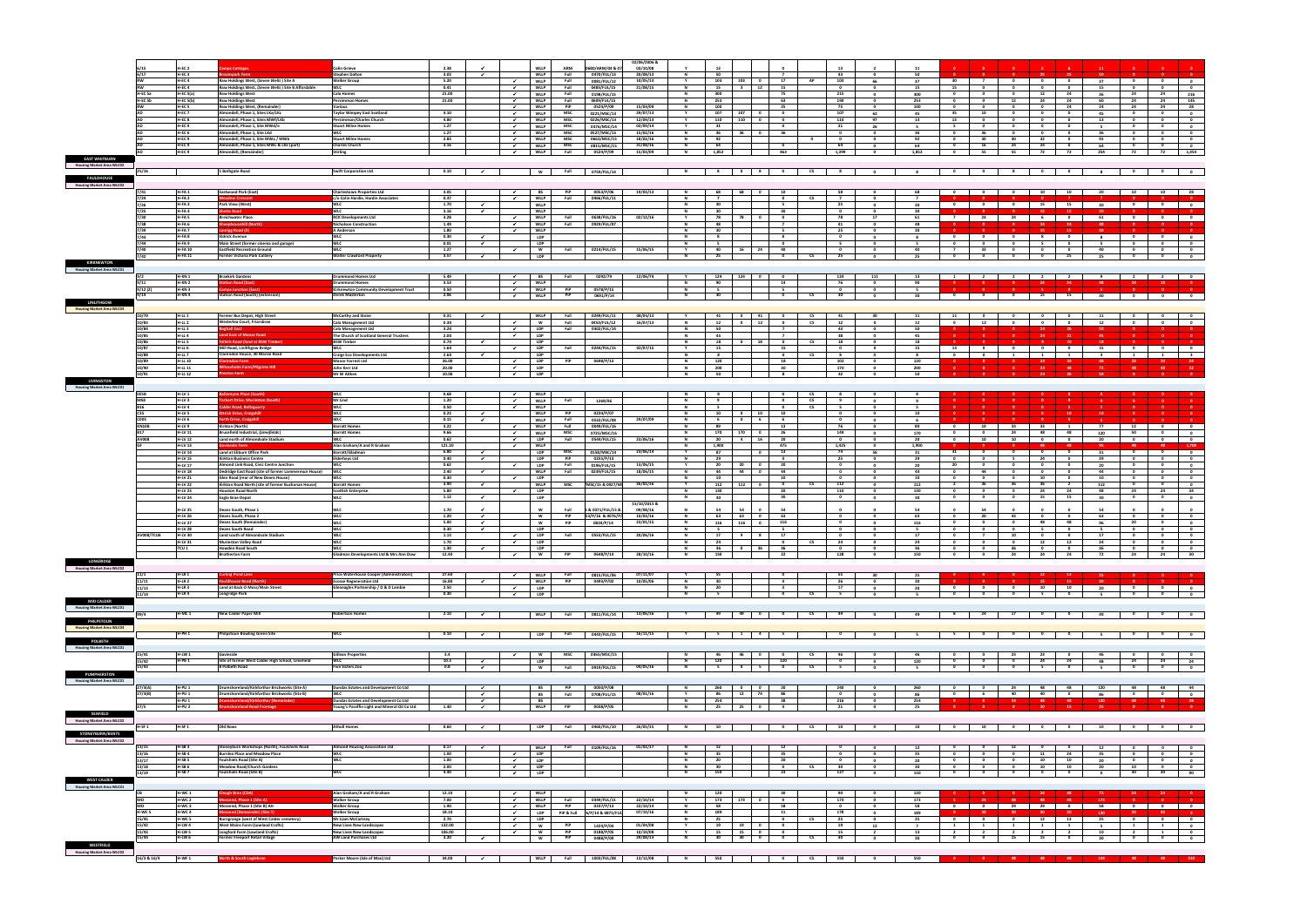| 17/22(2)                               | H-WH <sub>2</sub>           | Polkemmet, Heartlands, Areas A, B & C                                            | <b>Bellway Homes Ltd Scotland</b>           | 4.50            |                          | $\sqrt{ }$               | <b>WLLP</b>                | <b>MSC</b>  | 0890/MSC/10            | 10/12/13             | Y                            | 88              | 88 0             | $\overline{\mathbf{0}}$ | <b>AP</b>     | 88           | 62                      | 26                      | 26          | $\bullet$                                              | $\bullet$                                          | $\bullet$               | $\bullet$               | 26                    | $\overline{\mathbf{0}}$ | $\bullet$                                           | $\overline{\mathbf{0}}$                                                 |
|----------------------------------------|-----------------------------|----------------------------------------------------------------------------------|---------------------------------------------|-----------------|--------------------------|--------------------------|----------------------------|-------------|------------------------|----------------------|------------------------------|-----------------|------------------|-------------------------|---------------|--------------|-------------------------|-------------------------|-------------|--------------------------------------------------------|----------------------------------------------------|-------------------------|-------------------------|-----------------------|-------------------------|-----------------------------------------------------|-------------------------------------------------------------------------|
| 17/22(3)                               |                             | Polkemmet. Heartlands. Areas A6                                                  | <b>Ovster Homes</b>                         | 0.91            |                          | $\sim$                   | <b>WLLP</b>                | Full        | 0492/FUL/14            | 05/11/14             | Y                            | 20              | 20 0             | $\overline{\mathbf{0}}$ | <b>AP</b>     | 20           | 14                      | 6                       | $6^{\circ}$ | $\Omega$                                               | $\overline{\mathbf{0}}$                            | $\bullet$               | $\bullet$               | 6                     | $\bullet$               | $\bullet$                                           | $\bullet$                                                               |
| 17/22                                  | H-WH3                       | Polkemmet, (Remainder)                                                           | <b>Heartlands</b>                           | 81.90           | $\sim$                   |                          | WLLP                       | PiP         | 0493/P/02              | 10/05/06             | <b>N</b>                     | 2.683           |                  | 295                     |               | 2,388        | $\Omega$                | 2,683                   | $\bullet$   | $\Omega$                                               | 48                                                 | 48                      | 48                      | 144                   | 48                      | 48                                                  | 2,443                                                                   |
| H-WH <sub>5</sub>                      | H-WH <sub>5</sub>           | <b>Dixon Terrace</b>                                                             | <b>Springfield Properties</b>               | 2.50            | $\sim$                   |                          | LDP                        |             |                        |                      | N                            | 50              |                  | 8 <sup>2</sup>          |               | 42           | $\bullet$               | 50                      | $\bullet$   | $\bullet$                                              | 25                                                 | 25                      | $\bullet$               | 50                    | $\overline{0}$          | $\bullet$                                           | $\bullet$                                                               |
| H-WH <sub>6</sub><br>W-WH <sub>7</sub> | H-WH <sub>6</sub><br>H-WH 7 | <b>Polkemmet Business Centre, Dixon Terrace</b><br>Murraysgate, West Main Street | <b>David Bradley</b>                        | 0.40<br>2.60    | $\sim$                   |                          | LDP                        |             |                        |                      | N                            | 10<br>60        |                  | $\bullet$<br>$-9$       | <b>CS</b>     | 10<br>51     | $\bullet$               | 10                      | $\bullet$   | $\Omega$<br>$\overline{0}$                             | $\overline{\mathbf{0}}$<br>$\overline{\mathbf{0}}$ | $\bullet$<br>12         | 10<br>12                | 10                    | $\overline{\mathbf{0}}$ | $\bullet$                                           | $\bullet$ $\bullet$                                                     |
|                                        |                             |                                                                                  |                                             |                 | $\mathcal{L}$            |                          | <b>LDP</b>                 |             |                        |                      |                              |                 |                  |                         |               |              | $\Omega$                | 60                      | $\bullet$   |                                                        |                                                    |                         |                         | 24                    | 24                      | 12                                                  | $\overline{\phantom{0}}$                                                |
|                                        |                             |                                                                                  |                                             |                 |                          |                          |                            |             |                        |                      |                              |                 |                  |                         |               |              |                         |                         |             |                                                        |                                                    |                         |                         |                       |                         |                                                     |                                                                         |
| 32/1                                   | H-WI <sub>1</sub>           | inburn, (Site A)                                                                 | <b>Scottish War Blinded</b>                 | 4.65            |                          | $\sim$                   | <b>WLLP</b>                |             |                        |                      | N                            | 50              |                  | 8                       |               | 42           | $\bullet$               | 50                      |             |                                                        |                                                    | 25                      | 25                      | 50                    |                         |                                                     |                                                                         |
|                                        | $H-WI2$                     | <b>East Coxydene Farm</b>                                                        | <b>Neil and Marjorie Miller</b>             | 6.00            |                          | $\mathcal{L}$            | <b>LDP</b>                 |             |                        |                      | $\overline{N}$               | 25              |                  | $\bullet$               | <b>CS</b>     | 25           | $\overline{\mathbf{0}}$ | 25                      |             | $\begin{array}{ccc} \circ & \circ & \circ \end{array}$ | $\bullet$ $\bullet$                                |                         | 25 0                    |                       |                         | 25 0 0 0                                            |                                                                         |
|                                        |                             |                                                                                  |                                             |                 |                          |                          |                            |             |                        |                      |                              |                 |                  |                         |               |              |                         |                         |             |                                                        |                                                    |                         |                         |                       |                         |                                                     |                                                                         |
|                                        |                             |                                                                                  |                                             |                 |                          |                          |                            |             |                        |                      |                              |                 |                  |                         |               |              |                         |                         |             |                                                        |                                                    |                         |                         |                       |                         |                                                     |                                                                         |
| 18/05                                  | H-WB <sub>1</sub>           | astle Road                                                                       | <b>Winchburgh Developments Limited</b>      | 0.62            |                          |                          | <b>√</b> I WLLP            |             |                        |                      | N                            | 10              |                  | $\bullet$               | $\mathsf{cs}$ | 10           | $\bullet$               | 10                      |             |                                                        |                                                    |                         |                         |                       |                         |                                                     |                                                                         |
| 18/13                                  | H-WB <sub>2</sub>           | inchburgh Primary School, Dunn Place                                             | <b>WLC</b>                                  | 0.80            |                          | $\sim$                   |                            |             |                        |                      | N                            | 20              |                  | 20                      |               | $\bullet$    | $\bullet$               | 20                      |             |                                                        |                                                    | 20                      |                         | 20                    |                         | $\bullet$                                           | $\sim$ 0                                                                |
|                                        | $H-WB3$                     | <b>Idry Mains (North) and comprising</b>                                         | <b>Winchburgh Developments Limited</b>      |                 |                          |                          |                            |             |                        |                      |                              |                 |                  |                         |               |              |                         |                         |             |                                                        | 48                                                 | 48                      | 72                      | 216                   | 72                      | 72                                                  | 110                                                                     |
|                                        |                             | <b>Niddry Mains (North), Block CC</b>                                            |                                             | 3.27            |                          | $\overline{\phantom{a}}$ | <b>WLLP</b>                |             |                        |                      | N                            | 121             |                  | 30                      |               | 91           | $\bullet$               | 121                     |             |                                                        |                                                    |                         |                         |                       |                         |                                                     |                                                                         |
|                                        |                             | liddry Mains (North), Block DD                                                   |                                             | 1.46            |                          | $\sim$                   | <b>WLLP</b>                |             |                        |                      | N                            | 54              |                  | 14                      |               | 40           | $\overline{0}$          | 54                      |             |                                                        |                                                    |                         |                         |                       |                         |                                                     |                                                                         |
|                                        |                             | iddry Mains (North), Block EE                                                    |                                             | 6.17            |                          | $\sim$                   | <b>WLLP</b>                |             |                        |                      | N                            | 142             |                  | 36                      |               | 106          | $\overline{\mathbf{0}}$ | 142                     |             |                                                        |                                                    |                         |                         |                       |                         |                                                     |                                                                         |
|                                        |                             | liddry Mains (North), Block FF                                                   |                                             | 3.52            |                          | $\sim$                   | <b>WLLP</b>                |             |                        |                      | $\mathbf N$                  | 96              |                  | 24                      |               | 72           | $\bullet$               | 96                      |             |                                                        |                                                    |                         |                         |                       |                         |                                                     |                                                                         |
|                                        |                             | iddry Mains (North), Block GG                                                    |                                             | 2.58            |                          | $\checkmark$             | <b>WLLP</b>                |             |                        |                      | <b>N</b>                     | 57              |                  | 14                      |               | 43           | $\overline{\mathbf{0}}$ | 57                      |             |                                                        |                                                    |                         |                         |                       |                         |                                                     |                                                                         |
|                                        | H-WB 4                      | lay Pit, Park & Blocks S and T                                                   | <b>Winchburgh Developments Limited</b>      | 14.50           | $\overline{\phantom{a}}$ |                          | WILP                       |             |                        |                      | N                            | 166             |                  | 25                      |               | 141          | $\overline{0}$          | 166                     |             |                                                        | $-24$                                              | 48                      | 72                      | 144                   | 22                      |                                                     | $\sim$ 0                                                                |
| MS                                     | H-WB <sub>5</sub>           | Myreside, Block AA, (Seton Park)                                                 | <b>Taylor Wimpey East Scotland</b>          | 5.60            |                          | $\sim$                   | <b>WLLP</b>                | MSC         | 0426/MSC/13            | 23/08/13             | Y                            |                 | 153 153 0        | 23                      |               | 130          | 36                      | 117                     |             | $24$ 24                                                |                                                    |                         |                         | 24 24 21 117 0 0 0    |                         |                                                     |                                                                         |
|                                        | H-WB <sub>5</sub>           | <b>Ayreside, (Remainder) and comprising</b>                                      | <b>Winchburgh Developments Limited</b>      |                 |                          |                          |                            |             |                        |                      |                              |                 |                  |                         |               |              |                         |                         |             |                                                        | $\bullet$                                          | 24                      | $-24$                   | $-48$                 | $-24$                   | $-24$                                               | 171                                                                     |
|                                        |                             | yreside, (Remainder), Block X                                                    |                                             | 3.25            |                          | $\sim$                   | <b>WLLP</b>                | PiP         | 1012/P/05              | 17/04/12             | N                            | 97              |                  | 24                      |               | 73           | $\Omega$                | 97                      |             |                                                        |                                                    |                         |                         |                       |                         |                                                     |                                                                         |
|                                        |                             | <b>Ayreside, (Remainder), Block Y</b>                                            |                                             | 4.24            |                          | $\sim$                   | <b>WLLP</b>                | PiP         | 1012/P/05              | 17/04/12             | N                            | 157             |                  | 40                      |               | 117          | $\bullet$               | 157                     |             |                                                        |                                                    |                         |                         |                       |                         |                                                     |                                                                         |
|                                        |                             | vreside, (Remainder), Block AA                                                   |                                             | 5.55            |                          | $\mathcal{L}$            | WLLP                       | PiP         | 1012/P/05              | 17/04/12             | <b>N</b>                     | 13              |                  | $\mathbf{R}$            |               | 10           | $\Omega$                | 13                      |             |                                                        |                                                    |                         |                         |                       |                         |                                                     |                                                                         |
|                                        | H-WB 7                      | endevon (South), Block K, Site A (Churchill Brae)                                | <b>Barratt East Scotland</b>                | 33.00           |                          | $\sim$                   | <b>WLLP</b>                | <b>MSC</b>  | 0328/MSC/12            | 03/08/12             | Y                            | 106             |                  | 27                      |               | 79           | 100                     | 6                       |             | n                                                      | <b>DOM:</b>                                        | <b>DOM:</b>             | $\sim$ 0 $\sim$         | - 6 -                 |                         |                                                     | <b>Contract Contract Contract</b>                                       |
| 18/14                                  | H-WB9                       | Land at Glendevon Farm and Glendevon Steading                                    | <b>Stewart Milne Homes</b>                  | 1.95            |                          | $\sim$                   | <b>WLLP</b>                | Full        | 0173/FUL/14            | 06/01/15             | Y.                           | 38              | 38 0             | 6 <sup>1</sup>          |               | 32           | 35                      | $\overline{\mathbf{3}}$ |             |                                                        |                                                    |                         |                         | 3 0 0 0 0 0 3 0 0 0 0 |                         |                                                     |                                                                         |
|                                        | <b>H-WB 10</b>              | ilendevon (South), Remainder) and comprising                                     | <b>Winchburgh Developments Limited</b>      |                 |                          |                          |                            |             |                        |                      |                              |                 |                  |                         |               |              |                         |                         |             | 24                                                     | -48                                                | -48                     | -48                     | 168                   | 48                      | 48                                                  | 527                                                                     |
|                                        |                             | ndevon (South), (Remainder) Block J                                              |                                             | 1.01<br>7.43    |                          | $\checkmark$             | <b>WLLP</b>                | PiP         | 1012/P/05              | 17/04/12<br>17/04/12 | $\mathbf N$<br>N             | 27              |                  | $\overline{7}$          |               | 20<br>148    | $\bullet$               | 27                      |             |                                                        |                                                    |                         |                         |                       |                         |                                                     |                                                                         |
|                                        |                             | endevon (South), (Remainder) Block H<br>lendevon (South), (Remainder) Block G    |                                             | 2.69            |                          | $\sim$<br>$\rightarrow$  | <b>WLLP</b>                | PiP<br>PiP  | 1012/P/05              | 17/04/12             | N                            | 198<br>67       |                  | 50<br>17                |               | 50           | $\bullet$               | 198                     |             |                                                        |                                                    |                         |                         |                       |                         |                                                     |                                                                         |
|                                        |                             | ndevon (South), (Remainder) Block C                                              |                                             | 5.10            |                          | $\checkmark$             | <b>WLLP</b><br><b>WLLP</b> | PiP         | 1012/P/05<br>1012/P/05 | 17/04/12             | $\mathsf{N}$                 | 128             |                  | 32                      |               | 90           | $\Omega$<br>$\bullet$   | 67<br>128               |             |                                                        |                                                    |                         |                         |                       |                         |                                                     |                                                                         |
|                                        |                             | lendevon (South), (Remainder) Block I                                            |                                             | 2.93            |                          | $\sim$                   | <b>WLLP</b>                | PiP         | 1012/P/05              | 17/04/12             | N                            | 73              |                  | 18                      |               | 55           | $\overline{\mathbf{0}}$ | 73                      |             |                                                        |                                                    |                         |                         |                       |                         |                                                     |                                                                         |
|                                        |                             | <b>Slendevon (South), (Remainder) Block D</b>                                    |                                             | 0.51            |                          | $\overline{\phantom{a}}$ | <b>WLLP</b>                | PiP         | 1012/P/05              | 17/04/12             | N                            | 14              |                  | $\overline{a}$          |               | 10           | $\sim$                  | 14                      |             |                                                        |                                                    |                         |                         |                       |                         |                                                     |                                                                         |
|                                        |                             | ndevon (South), (Remainder) Block A                                              |                                             | 4.74            |                          | $\mathcal{L}$            | <b>WLLP</b>                | PiP         | 1012/P/05              | 17/04/12             | $\mathbf N$                  | 133             |                  | 33                      |               | 100          | $\bullet$               | 133                     |             |                                                        |                                                    |                         |                         |                       |                         |                                                     |                                                                         |
|                                        |                             | endevon (South), (Remainder) Block B                                             |                                             | 4.45            |                          | $\sim$                   | <b>WLLP</b>                | PiP         | 1012/P/05              | 17/04/12             | N                            | 111             |                  | 28                      |               | 83           | $\bullet$               | 111                     |             |                                                        |                                                    |                         |                         |                       |                         |                                                     |                                                                         |
|                                        |                             | devon (South), (Remainder) Block F                                               |                                             | 1.58            |                          | $\epsilon$               | <b>WLLP</b>                | PiP         | 1012/P/05              | 17/04/12             | <b>N</b>                     | 40              |                  | 10                      |               | 30           | $\Omega$                | 40                      |             |                                                        |                                                    |                         |                         |                       |                         |                                                     |                                                                         |
|                                        | <b>H-WB11</b>               | Glendevon (North), Block M, (Winchburgh Village)                                 | <b>Bellway Homes Ltd Scotland</b>           | 4.50            |                          | $\sim$                   | <b>WLLP</b>                | MSC         | 0432/MSC/13            | 26/08/12             | Y                            | 111             | 111<br>$\bullet$ | 17                      |               | 94           | 64                      | 47                      | 36          | 11                                                     | $\bullet$                                          | $\circ$ $\qquad$        | $\bullet$               | 47                    | $\bullet$               |                                                     | $\overline{\mathbf{0}}$ $\overline{\mathbf{0}}$ $\overline{\mathbf{0}}$ |
| <b>CDA-GN</b>                          | <b>H-WB 12</b>              | Glendevon (North), Town Centre and comprising                                    |                                             |                 |                          |                          |                            |             |                        |                      |                              |                 |                  |                         |               |              |                         |                         |             |                                                        |                                                    |                         |                         |                       |                         |                                                     |                                                                         |
|                                        |                             | Block Q1 + Q3 Site B                                                             | <b>WLC</b>                                  | 0.92            |                          | $\sim$                   | WILP                       | <b>MSC</b>  | 0372/MSC/15            | 24/07/15             | N                            | 41              | 41 0             | 41                      | CS.           | $\mathbf{0}$ | $\mathbf{a}$            | 41                      | $\Omega$    | 41                                                     | $\Omega$                                           | $\mathbf{0}$            | $^{\circ}$              | 41                    | $\mathbf{0}$            | $\sim$                                              | $\overline{\mathbf{0}}$                                                 |
|                                        |                             | Block Q1 + Q3 Site A                                                             | Wheatley                                    | 8.80            |                          | $\rightarrow$            | <b>WLLP</b>                | MSC         | 0386/MSC/15            | 10/09/15             | $\mathbf N$                  | 55              |                  | 55                      | <b>CS</b>     | $\bullet$    | $\bullet$               | 55                      | $\bullet$   | 55                                                     | $\bullet$                                          | $\overline{\mathbf{0}}$ | $\overline{\mathbf{0}}$ | 55                    | $\overline{\mathbf{0}}$ | $\overline{\phantom{a}}$ 0 $\overline{\phantom{a}}$ | $\overline{\mathbf{0}}$                                                 |
|                                        |                             | $lock 02 + 01$                                                                   | <b>Winchburgh Developments Limited</b>      |                 |                          | $\sim$                   | <b>WLLP</b>                | PiP         | 1012/P/05              | 17/04/12             | $\mathbb N$                  | 142             |                  | 36                      |               | 106          | $\bullet$               | 142                     |             |                                                        | -48                                                | - 48                    | - 48                    | 144                   | - 72                    | - 72                                                | 372                                                                     |
|                                        |                             | $locks$ $P1 + P2 + P3$                                                           | <b>Winchburgh Developments Limited</b>      |                 |                          | $\sim$                   | <b>WLLP</b>                | PiP         | 1012/P/05              | 17/04/12             | $\mathbb{N}$                 | 178             |                  | 45                      |               | 133          | $\Omega$                | 178                     |             |                                                        |                                                    |                         |                         |                       |                         |                                                     |                                                                         |
|                                        |                             | ndevon (North), Town Centre, (Remainder) Block K                                 | <b>Winchburgh Developments Limited</b>      |                 |                          | $\checkmark$             | <b>WLLP</b>                | PiP         | 1012/P/05              | 17/04/12             | $\mathbb{N}$                 | 5               |                  | $\bullet$               |               | 5            | $\bullet$               | $5^{\circ}$             |             |                                                        |                                                    |                         |                         |                       |                         |                                                     |                                                                         |
|                                        |                             | <b>Slendevon (North), (Remainder) Block N</b>                                    | <b>Winchburgh Developments Limited</b>      |                 |                          | $\checkmark$             | <b>WLLP</b>                | PiP         | 1012/P/05              | 17/04/12             | $\mathbb{N}$                 | 123             |                  | 31                      |               | 92           | $\bullet$               | 123                     |             |                                                        |                                                    |                         |                         |                       |                         |                                                     |                                                                         |
|                                        |                             | endevon (North), (Remainder) Block O                                             | <b>Winchburgh Developments Limited</b>      |                 |                          | $\sim$                   | <b>WLLP</b>                | PiP         | 1012/P/05              | 17/04/20             | N<br>$\mathsf{N}$            | 212             |                  | 53                      |               | 159          | $\Omega$                | 212                     |             |                                                        |                                                    |                         |                         |                       |                         |                                                     |                                                                         |
|                                        | <b>H-WB 13</b>              | <b>Idry Mains (South), Block HH</b>                                              | <b>Ninchburgh Developments Limited</b>      | 32.50           |                          | $\overline{\phantom{a}}$ | <b>WLLP</b>                |             |                        |                      |                              | 410             |                  | 103                     |               | 307          | $\bullet$               | 410                     |             | $\bullet$                                              | $\bullet$ $\bullet$                                | 48                      | 48                      | 96                    | 48                      | 48                                                  | 218                                                                     |
| 18/15                                  | <b>H-WB 14</b>              | ain Street (former Beatlie School & Winchburgh Day                               | <b>WLC</b>                                  | 0.60            | $\overline{\phantom{a}}$ |                          | <b>WLLP</b>                |             |                        |                      |                              | 11              |                  | $\sim$                  | <b>CS</b>     | 11           |                         | 11                      |             |                                                        |                                                    |                         |                         |                       |                         |                                                     |                                                                         |
| 18/18                                  | <b>H-WB 15</b>              | devon (regeneration site)                                                        | <b>WIC</b>                                  | 0.80            |                          | $\checkmark$             | <b>LDP</b>                 |             |                        |                      | <b>N</b>                     | 27              |                  | 27                      |               | $\Omega$     | $\Omega$                | 27                      |             |                                                        |                                                    |                         |                         | 27                    |                         |                                                     | $\overline{\phantom{a}}$                                                |
| 18/18                                  | <b>H-WB 16</b>              | e West of Ross's Plantation                                                      | Niddry Mains and Winchburgh Trust           | 10.30           | $\sim$                   |                          | LDP                        |             |                        |                      | N                            | 250             |                  | 63                      |               | 187          | $\Omega$                | 250                     |             |                                                        |                                                    |                         |                         |                       | 48                      | 48                                                  | 154                                                                     |
| 18/19                                  | <b>H-WB 17</b>              | te West of Niddry Castle                                                         | <b>Winchburgh Trust and Aithrie Estates</b> | 9.40            |                          | $\epsilon$               | <b>LDP</b>                 |             |                        |                      | <b>N</b>                     | 250             |                  | 63                      |               | 187          | $\bullet$               | 250                     |             |                                                        |                                                    |                         |                         |                       | 48                      | 48                                                  | 154                                                                     |
| 18/16                                  | <b>H-WB18</b>               | ite adjoining Niddry Mains House                                                 | Aithrie Estates and Hopetoun Estates Trust  | 2.80            |                          | $\rightarrow$            | <b>LDP</b>                 |             |                        |                      | N                            | 30              | 30<br>$\bullet$  | 5 <sup>5</sup>          |               | 25           | $\bullet$               | 30                      |             |                                                        |                                                    |                         |                         |                       | 30                      |                                                     | $\bullet$                                                               |
|                                        |                             |                                                                                  |                                             |                 |                          |                          |                            |             |                        |                      |                              |                 |                  |                         |               |              |                         |                         |             |                                                        |                                                    |                         |                         |                       |                         |                                                     |                                                                         |
|                                        |                             |                                                                                  |                                             |                 |                          |                          |                            |             |                        |                      | Small Sites ▶                | 240             |                  |                         |               |              | 40                      | 200                     | 40 1        | 40                                                     | 40                                                 | 40                      | 40                      | 200                   | $\bullet$ $\bullet$     |                                                     | $\overline{0}$ 0                                                        |
|                                        |                             |                                                                                  |                                             |                 |                          |                          |                            |             |                        |                      | Totals $\blacktriangleright$ |                 | 24,705 3,651 915 | 5.923                   |               | 18,463       | 1.314                   | 23.391                  | 728         | 1.169                                                  | 1,476                                              | 2.699                   | 2,782                   | 8.854                 | 1.830                   | 1,636                                               | 11,071                                                                  |
|                                        |                             |                                                                                  |                                             |                 |                          |                          |                            |             | Planning               | Planning             |                              |                 |                  |                         |               |              |                         |                         |             |                                                        | Expected                                           |                         |                         | <b>Total</b>          |                         | <b>Expected</b>                                     |                                                                         |
| <b>HLA</b>                             | IDI                         |                                                                                  |                                             |                 |                          |                          |                            | application | application            | application          | Under                        | <b>Total No</b> |                  | <b>Affordable</b>       | Affordable    | Private      | Completions             | Remaining               |             |                                                        | completions                                        |                         |                         | completio             |                         | completions                                         |                                                                         |
| reference                              | reference                   | <b>Site Name/Location</b>                                                        | Developer (or owner)                        | Gross Area (ha) | <b>Brownfield</b>        | Greenfield               | Source                     | tyne        | reference              | date of approval     | construction                 | of units        | Flats<br>Houses  | units                   | CS/AP         | Sector       | at 31/03/2016           | at 01/04/2016           |             | 16/17 17/18                                            | 18/19                                              |                         | 19/20 20/21             | 16/17 to 20/21        | 21/22                   | 22/23 POST 23                                       |                                                                         |
|                                        |                             |                                                                                  |                                             |                 |                          |                          |                            |             |                        |                      |                              |                 |                  |                         |               |              |                         |                         |             |                                                        |                                                    |                         |                         |                       |                         |                                                     |                                                                         |
|                                        |                             |                                                                                  |                                             |                 |                          |                          |                            |             |                        |                      |                              |                 |                  |                         |               |              |                         |                         |             |                                                        |                                                    |                         |                         |                       |                         |                                                     |                                                                         |

**Key**<br>BS - Base Supply<br>WLLP - Adopted West Lothian Local<br>Plan<br>AP - Proposed Plan<br>AP - Affordable housing commuted sum<br>AP - Affordable housing commuted sum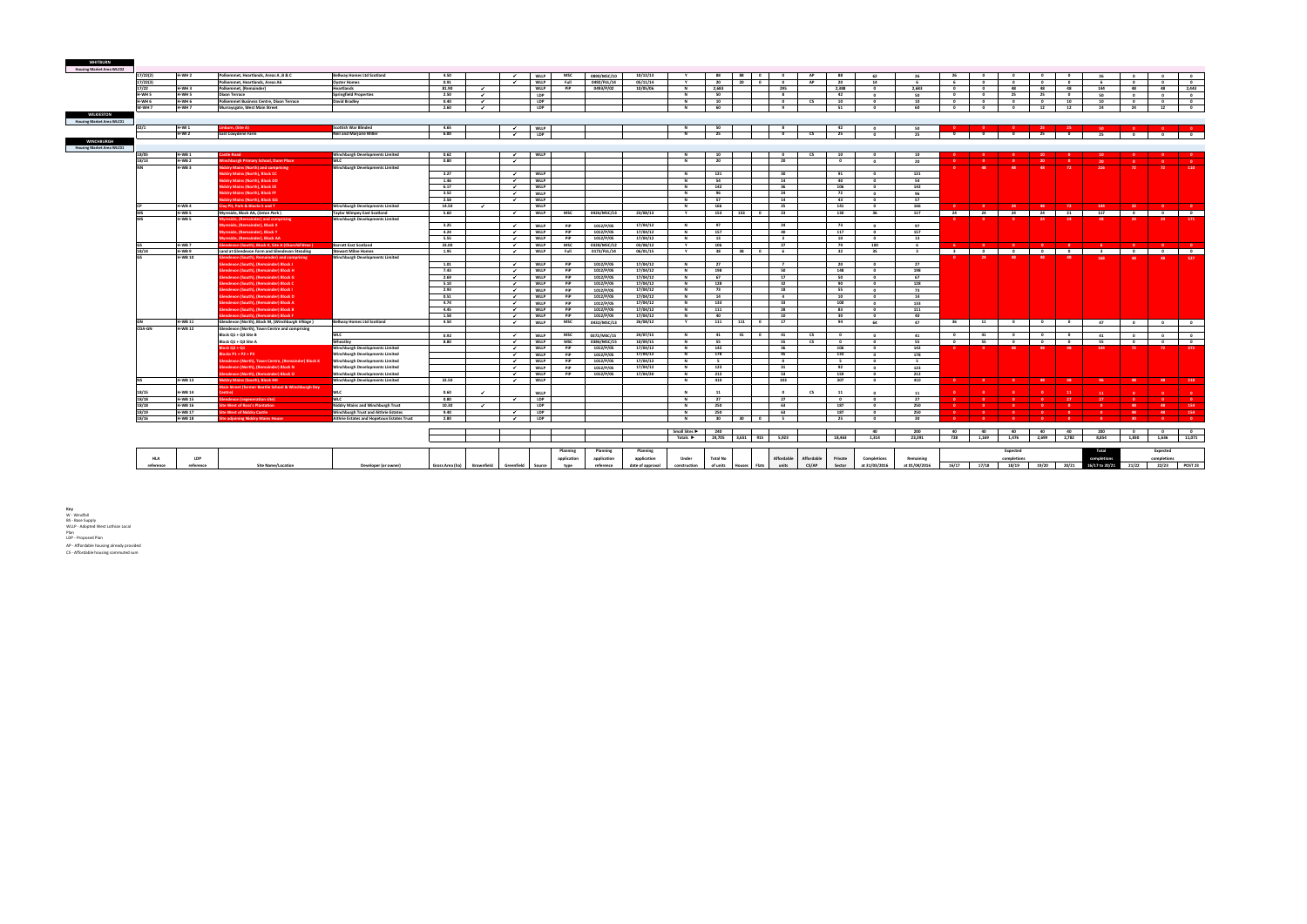**SCHEDULE 3 NON-EFFECTIVE SUPPLY West Lothian Housing Land Audit 2016 (FINALISED 10 MAY 2017)**

**"CONSTRAINED"**

| o | Summary of                               |
|---|------------------------------------------|
| Ś | constraint(s)                            |
|   |                                          |
|   |                                          |
|   | Marketability/No consent                 |
|   | Physical/Infrastructure/No consent       |
|   |                                          |
|   |                                          |
|   | Marketability/Expired consent            |
|   |                                          |
|   |                                          |
|   | Marketability/Expired consent            |
|   |                                          |
|   |                                          |
|   | Marketability/No consent                 |
|   |                                          |
|   |                                          |
|   | Physical/Infrastructure/No consent       |
|   | Ownership/No consent/Masterplan required |
|   |                                          |
|   | Physical/Land Use/No consent             |
|   |                                          |
|   |                                          |
|   | Land Use/Marketability/Expired consent   |
|   | Marketability/No consent                 |
|   |                                          |
|   |                                          |
|   | Marketability/Expired consent            |
|   | Marketability/Expired consent            |
|   |                                          |
|   |                                          |

|                                  |                        |                   |                                                |                                                |                            |     |            |             | Planning    | Planning      | Planning                    |                 |                                          |
|----------------------------------|------------------------|-------------------|------------------------------------------------|------------------------------------------------|----------------------------|-----|------------|-------------|-------------|---------------|-----------------------------|-----------------|------------------------------------------|
|                                  | <b>HLA</b>             | LDP               |                                                |                                                |                            |     |            |             | application | application   | application                 | <b>Total No</b> | Summary of                               |
|                                  | reference              | reference         | <b>Site Name/Location</b>                      | Developer (or owner)                           | Gross Area (ha) Brownfield |     | Greenfield | Source      | type        | reference     | date of approval            | of units        | constraint(s)                            |
| <b>ARMADALE</b>                  |                        |                   |                                                |                                                |                            |     |            |             |             |               |                             |                 |                                          |
| <b>Housing Market Area WLC02</b> |                        |                   |                                                |                                                |                            |     |            |             |             |               |                             |                 |                                          |
|                                  | 1/25                   | H-AM1             | Muirfield, North Street,                       | John R Harris and Partners                     | 0.27                       |     |            | <b>WLLP</b> | PiP         | 0032/P/09     | Undetermined                | 10              | Marketability/No consent                 |
|                                  | $\overline{\text{cs}}$ | H-AM <sub>6</sub> | <b>Colinshiel (Site B)</b>                     | W Jones                                        | 8.80                       |     | ر.         | <b>WLLP</b> |             |               |                             | 135             | Physical/Infrastructure/No consent       |
| <b>BATHGATE</b>                  |                        |                   |                                                |                                                |                            |     |            |             |             |               |                             |                 |                                          |
| <b>Housing Market Area WLC02</b> |                        |                   |                                                |                                                |                            |     |            |             |             |               |                             |                 |                                          |
|                                  | 2/106                  | H-BA <sub>1</sub> | Balmuir Road (former Woodthorpe Garden Centre) | I and H Brown                                  | 0.8                        |     |            | W           | ARM         | 0128/ARM/08   | 06/01/2010                  | 11              | Marketability/Expired consent            |
| <b>BLACKBURN</b>                 |                        |                   |                                                |                                                |                            |     |            |             |             |               |                             |                 |                                          |
| <b>Housing Market Area WLC02</b> |                        |                   |                                                |                                                |                            |     |            |             |             |               |                             |                 |                                          |
|                                  | 3/36                   | $H-BB5$           | 16 Bathgate Road                               | <b>Braidwood Motor Company</b>                 | 0.15                       |     |            | <b>WLLP</b> | Full        | 0528/FUL/2008 | 30/07/2008                  | 5               | Marketability/Expired consent            |
| <b>BREICH</b>                    |                        |                   |                                                |                                                |                            |     |            |             |             |               |                             |                 |                                          |
| <b>Housing Market Area WLC02</b> |                        |                   |                                                |                                                |                            |     |            |             |             |               |                             |                 |                                          |
|                                  | 21/4                   | H-BR <sub>1</sub> | <b>Rashiehill Crescent</b>                     | <b>WIC</b>                                     | 0.15                       |     |            | <b>WLLP</b> |             |               |                             | - 5             | Marketability/No consent                 |
| <b>BROXBURN/UPHALL</b>           |                        |                   |                                                |                                                |                            |     |            |             |             |               |                             |                 |                                          |
| <b>Housing Market Area WLC01</b> |                        |                   |                                                |                                                |                            |     |            |             |             |               |                             |                 |                                          |
|                                  | 4/40                   | H-BU <sub>5</sub> | <b>Candleworks</b>                             | <b>WLC</b>                                     | 7.71                       |     |            | <b>WLLP</b> | PiP         | 0115/P/11     | Undetermined                | 100             | Physical/Infrastructure/No consent       |
|                                  |                        |                   | <b>Greendykes Industrial Estate</b>            | <b>WLC</b>                                     | 7.81                       |     |            | <b>WLLP</b> |             |               |                             | 10              | Ownership/No consent/Masterplan required |
| <b>EAST CALDER</b>               |                        |                   |                                                |                                                |                            |     |            |             |             |               |                             |                 |                                          |
| <b>Housing Market Area WLC01</b> |                        |                   |                                                |                                                |                            |     |            |             |             |               |                             |                 |                                          |
|                                  | 6/16                   | H-EC <sub>1</sub> | <b>Millbank Depot</b>                          | <b>WLC</b>                                     | 1.36                       |     |            | <b>WLLP</b> |             |               |                             | 22              | Physical/Land Use/No consent             |
| <b>LIVINGSTON</b>                |                        |                   |                                                |                                                |                            |     |            |             |             |               |                             |                 |                                          |
| <b>Housing Market Area WLC01</b> |                        |                   |                                                |                                                |                            |     |            |             |             |               |                             |                 |                                          |
|                                  | DDER1                  | $H-UV$ 7          | Quentin Rise, Dedridge (East)                  | Dr S Bagaria                                   | 0.39                       |     |            | <b>WLLP</b> |             |               |                             | 15              | Land Use/Marketability/Expired consent   |
|                                  | <b>DI27</b>            | <b>H-LV 10</b>    | Deans (West)/Hardie Road                       | <b>WLC</b>                                     | 1.18                       |     |            | <b>WLLP</b> |             |               |                             |                 | Marketability/No consent                 |
| <b>STONEYBURN</b>                |                        |                   |                                                |                                                |                            |     |            |             |             |               |                             |                 |                                          |
| <b>Housing Market Area WLC02</b> |                        |                   |                                                |                                                |                            |     |            |             |             |               |                             |                 |                                          |
|                                  | 13/12                  | H-SB <sub>1</sub> | <b>Stoneyburn Farm (East)</b>                  | Gordon and Hilda Rennie and Sundial Properties | 3.06                       |     | ✔          | <b>WLLP</b> | PiP         | 0183/P/02     | 26/05/2004                  | 60              | Marketability/Expired consent            |
|                                  | 13/13                  | $H-SB2$           | <b>Stoneyburn Farm (West)</b>                  | <b>Gordon and Hilda Rennie</b>                 | 2.65                       |     |            | <b>WLLP</b> | PiP         | 0183/P/02     | 26/05/2004                  | 60              | Marketability/Expired consent            |
|                                  |                        |                   |                                                |                                                |                            |     |            |             |             |               |                             |                 |                                          |
|                                  |                        |                   |                                                |                                                |                            | 158 | 280        |             |             |               | Total $\blacktriangleright$ | 438             |                                          |
|                                  |                        |                   |                                                |                                                |                            |     |            |             |             |               |                             |                 |                                          |

**Key**<br>W - Windfall<br>BS - Base Supply<br>WLLP - Adopted West Lothian Local Plan<br>LDP - Proposed Plan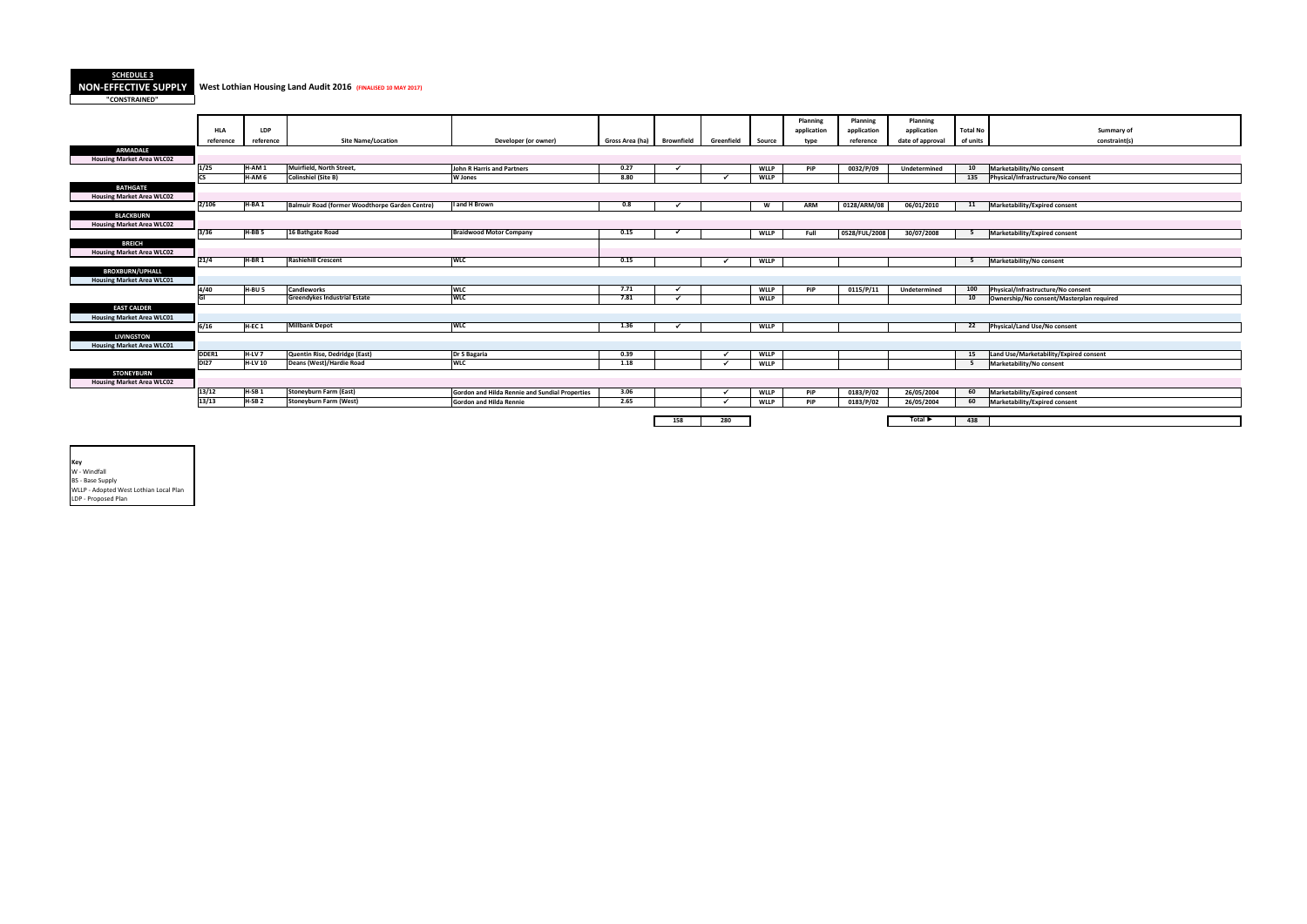**SCHEDULE 4**

#### **COMPLETIONS West Lothian Housing Land Audit 2016 (FINALISED 10 MAY 2017)**

|                                  | <b>HLA</b>            | <b>LDP</b>                             |                                                                                                                               |                                                                          |                          |                              |                            | <b>Total No</b> |                         |                                                    | <b>Affordable</b>                    |                                | Completions                             |                            | Remaining               |                                |                                         | <b>Delivery Programme</b>               |                                                    |                                         | Total<br>completions          |                                                    |                                      |                                                    |
|----------------------------------|-----------------------|----------------------------------------|-------------------------------------------------------------------------------------------------------------------------------|--------------------------------------------------------------------------|--------------------------|------------------------------|----------------------------|-----------------|-------------------------|----------------------------------------------------|--------------------------------------|--------------------------------|-----------------------------------------|----------------------------|-------------------------|--------------------------------|-----------------------------------------|-----------------------------------------|----------------------------------------------------|-----------------------------------------|-------------------------------|----------------------------------------------------|--------------------------------------|----------------------------------------------------|
|                                  | reference             | reference                              | <b>Site Name/Location</b>                                                                                                     | Developer (or owner)                                                     | Brownfield               | Greenfield                   | Source                     | of units        | Houses                  | Flats                                              | units                                | to 31/03/2015                  |                                         | 2015 to 2016 to 31/03/2016 | at 01/04/2016           | 16/17                          | 17/18                                   | 18/19                                   | 19/20                                              | 20/21                                   | 16/17 to 20/21                | 21/22                                              | 22/23                                | <b>POST 23</b>                                     |
| <b>ARMADALE</b>                  |                       |                                        |                                                                                                                               |                                                                          |                          |                              |                            |                 |                         |                                                    |                                      |                                |                                         |                            |                         |                                |                                         |                                         |                                                    |                                         |                               |                                                    |                                      |                                                    |
| <b>Housing Market Area WLC02</b> |                       |                                        |                                                                                                                               |                                                                          |                          |                              |                            |                 |                         |                                                    |                                      |                                |                                         |                            |                         |                                |                                         |                                         |                                                    |                                         |                               |                                                    |                                      |                                                    |
|                                  | 1/37                  | H-LW 2                                 | <b>Craigengall Farm (Lowland Crofts)</b>                                                                                      | <b>M&amp;M Quality Homes</b>                                             |                          | $\checkmark$                 | W                          | 11              | 11                      | $\overline{\mathbf{0}}$                            | $\mathbf{0}$                         | $\overline{\phantom{0}}$       | $\overline{1}$                          | 6                          | 5                       | $\overline{\mathbf{1}}$        | $\mathbf{1}$                            | $\mathbf{1}$                            | $\overline{2}$                                     | $\mathbf{0}$                            | 5                             | $\bullet$                                          | $\mathbf{0}$                         | $\mathbf{0}$                                       |
|                                  |                       | H-AM <sub>7</sub><br>$H-AM11$          | Tarrareoch (Southdale Meadows) H2<br>Netherhouse, Phase 2 (Ferrier Way)                                                       | <b>Bellway Homes Ltd, Scotland</b><br><b>Taylor Wimpey East Scotland</b> |                          | $\checkmark$<br>$\checkmark$ | <b>WLLP</b><br><b>WLLP</b> | 85<br>85        | 85<br>85                | $\overline{\mathbf{0}}$<br>$\bullet$               | $\overline{\mathbf{0}}$<br>$\bullet$ | $\mathbf{0}$<br>$\overline{2}$ | 36<br>36                                | 36<br>38                   | 49<br>47                | 36<br>36                       | 13<br>11                                | $\mathbf 0$<br>$\overline{\mathbf{0}}$  | $\overline{\mathbf{0}}$<br>$\bullet$               | $\mathbf{0}$<br>$\overline{\mathbf{0}}$ | 49<br>47                      | $\mathbf{0}$<br>$\overline{\mathbf{0}}$            | $\mathbf 0$<br>$\bullet$             | $\overline{\mathbf{0}}$<br>$\overline{\mathbf{0}}$ |
| <b>BATHGATE</b>                  |                       |                                        |                                                                                                                               |                                                                          |                          |                              |                            |                 |                         |                                                    |                                      |                                |                                         |                            |                         |                                |                                         |                                         |                                                    |                                         |                               |                                                    |                                      |                                                    |
| <b>Housing Market Area WLC02</b> |                       |                                        |                                                                                                                               |                                                                          |                          |                              |                            |                 |                         |                                                    |                                      |                                |                                         |                            |                         |                                |                                         |                                         |                                                    |                                         |                               |                                                    |                                      |                                                    |
|                                  | 2/66(7)               | H-BA <sub>3</sub>                      | <b>Standhill (Inchcross Grange)</b>                                                                                           | <b>Barratt West Scotland</b>                                             | $\checkmark$             |                              | BS                         | 175             |                         | $\overline{\mathbf{0}}$                            | $\bullet$                            | 35                             | 72                                      | 107                        | 68                      | 39                             | $\mathbf{0}$                            | $\mathbf{0}$                            | $\overline{\mathbf{0}}$                            | $\mathbf{0}$                            | 39                            | $\mathbf{0}$                                       | $\mathbf{0}$                         | $\bullet$                                          |
|                                  | 2/66(15)              | H-BA <sub>8</sub>                      | Wester Inch, Area S                                                                                                           | <b>Miller Homes</b>                                                      | $\checkmark$             |                              | BS                         | 76              | 76                      | $\overline{\mathbf{0}}$                            | $\mathbf{0}$                         | $\overline{\mathbf{3}}$        | 36                                      | 39                         | 37                      | 36                             | $\mathbf{1}$                            | $\mathbf{0}$                            | $\overline{\mathbf{0}}$                            | $\mathbf{0}$                            | 37                            | $\mathbf{0}$                                       | $\mathbf{0}$                         | $\mathbf{0}$                                       |
|                                  | 2/66(16)<br>2/66(17a) | H-BA <sub>9</sub><br><b>H-BA 10</b>    | Wester Inch, Areas X, Y, Z and AA, (Wester Grove and The Lays)<br>Wester Inch, Areas U and V, (Queens Gait and Reiver Grange) | <b>Taylor Wimpey East Scotland</b><br><b>Persimmon/Charles Church</b>    | $\checkmark$<br>✓        |                              | BS<br>BS                   | 291<br>134      | 247                     | 44<br>18                                           | $\mathbf{0}$<br>$\mathbf{0}$         | 267<br>72                      | 24                                      | 291                        | $\Omega$<br>26          | $\mathbf{0}$                   | $\mathbf 0$<br>$\mathbf 0$              | $\mathbf{0}$<br>$\mathbf 0$             | $\Omega$                                           | $\mathbf{0}$                            | $\Omega$                      | $\overline{\mathbf{0}}$<br>$\mathbf{0}$            | $\mathbf{0}$                         | $\mathbf{0}$                                       |
| <b>BROXBURN/UPHALL</b>           |                       |                                        |                                                                                                                               |                                                                          |                          |                              |                            |                 | 116                     |                                                    |                                      |                                | 36                                      | 108                        |                         | 26                             |                                         |                                         | $\overline{\mathbf{0}}$                            | $\mathbf{0}$                            | 26                            |                                                    | $\mathbf{0}$                         | $\overline{\mathbf{0}}$                            |
| <b>Housing Market Area WLC01</b> |                       |                                        |                                                                                                                               |                                                                          |                          |                              |                            |                 |                         |                                                    |                                      |                                |                                         |                            |                         |                                |                                         |                                         |                                                    |                                         |                               |                                                    |                                      |                                                    |
|                                  | 4/57                  |                                        | H-BU 13 Kirkhill North, Phase 1                                                                                               | <b>WLC</b>                                                               |                          | $\checkmark$                 | <b>LDP</b>                 | 45              | 45                      | $\mathbf{o}$                                       | 45                                   | $\Omega$                       |                                         | - 5                        | 40                      | 20                             | 20                                      |                                         |                                                    |                                         | 40                            | $\mathbf 0$                                        | $\bullet$                            | $\overline{\mathbf{0}}$                            |
| <b>EAST CALDER</b>               |                       |                                        |                                                                                                                               |                                                                          |                          |                              |                            |                 |                         |                                                    |                                      |                                |                                         |                            |                         |                                |                                         |                                         |                                                    |                                         |                               |                                                    |                                      |                                                    |
| <b>Housing Market Area WLC01</b> |                       |                                        |                                                                                                                               |                                                                          |                          |                              |                            |                 |                         |                                                    |                                      |                                |                                         |                            |                         |                                |                                         |                                         |                                                    |                                         |                               |                                                    |                                      |                                                    |
|                                  | <b>RW</b>             | H-EC <sub>4</sub>                      | Raw Holdings West, (Seven Wells)                                                                                              | <b>Walker Group</b>                                                      |                          | $\checkmark$                 | <b>WLLP</b>                | 103             | 103                     | $\bullet$                                          | $\overline{\mathbf{0}}$              | 30                             | 36                                      | 66                         | 37                      | 30                             | $\overline{7}$                          | $\overline{0}$                          | $\overline{\mathbf{0}}$                            | $\overline{\mathbf{0}}$                 | 37                            | $\overline{\mathbf{0}}$                            | $\mathbf{0}$                         | $\overline{\mathbf{0}}$                            |
|                                  | <b>AD</b><br>AD       | H-EC <sub>6</sub><br>H-EC <sub>7</sub> | Almondell, Phase 1, Site MWd                                                                                                  | <b>Stewart Milne Homes</b>                                               |                          | $\checkmark$<br>$\checkmark$ | <b>WLLP</b><br><b>WLLP</b> | 31              | 31<br>107               | $\overline{\mathbf{0}}$                            | $\mathbf{0}$<br>$\mathbf{0}$         | $\bullet$<br>27                | 31                                      | 31<br>62                   | $\Omega$<br>45          | $\mathbf 0$                    | $\mathbf{0}$                            | $\overline{\mathbf{0}}$                 | $\overline{\mathbf{0}}$                            | $\mathbf{0}$                            | $\mathbf{0}$<br>45            | $\overline{\mathbf{0}}$                            | $\mathbf{0}$<br>$\bf{0}$             | $\mathbf{0}$<br>$\mathbf{0}$                       |
|                                  |                       | H-EC <sub>8</sub>                      | Almondell, Phase 1, Sites LKa/LKc<br>Almondell, Phase 1, Sites MWf/LKb                                                        | <b>Taylor Wimpey East Scotland</b><br><b>Persimmon/Charles Church</b>    |                          | $\checkmark$                 | <b>WLLP</b>                | 107<br>110      | 110                     | $\overline{\mathbf{0}}$<br>$\overline{\mathbf{0}}$ | $\mathbf{0}$                         | 62                             | 35<br>35                                | 97                         | 13                      | 35<br>13                       | 10<br>$\overline{\mathbf{0}}$           | $\overline{\mathbf{0}}$<br>$\mathbf{0}$ | $\overline{\mathbf{0}}$<br>$\overline{\mathbf{0}}$ | $\mathbf{0}$<br>$\overline{\mathbf{0}}$ | 13                            | $\overline{\mathbf{0}}$<br>$\mathbf{0}$            | $\mathbf{0}$                         | $\overline{\mathbf{0}}$                            |
| <b>KIRKNEWTON</b>                |                       |                                        |                                                                                                                               |                                                                          |                          |                              |                            |                 |                         |                                                    |                                      |                                |                                         |                            |                         |                                |                                         |                                         |                                                    |                                         |                               |                                                    |                                      |                                                    |
| <b>Housing Market Area WLC01</b> |                       |                                        |                                                                                                                               |                                                                          |                          |                              |                            |                 |                         |                                                    |                                      |                                |                                         |                            |                         |                                |                                         |                                         |                                                    |                                         |                               |                                                    |                                      |                                                    |
|                                  | 9/2                   | <b>H-KN1</b>                           | <b>Braekirk Gardens</b>                                                                                                       | <b>Drummond Homes Ltd</b>                                                |                          | $\checkmark$                 | BS                         | 124             | 124                     |                                                    |                                      | 109                            | $\overline{\mathbf{2}}$                 | 111                        | 13                      | $\overline{\mathbf{1}}$        | $\overline{2}$                          | $\overline{2}$                          | $\overline{2}$                                     | $\overline{2}$                          | 9                             | $\overline{\mathbf{2}}$                            | $\overline{2}$                       | $\mathbf{0}$                                       |
| <b>LINLITHGOW</b>                |                       |                                        |                                                                                                                               |                                                                          |                          |                              |                            |                 |                         |                                                    |                                      |                                |                                         |                            |                         |                                |                                         |                                         |                                                    |                                         |                               |                                                    |                                      |                                                    |
| <b>Housing Market Area WLC03</b> | 10/79                 | <b>H-LL 1</b>                          | Former Bus Depot, High Street                                                                                                 | <b>McCarthy and Stone</b>                                                | $\checkmark$             |                              | <b>WLLP</b>                | 41              | $\overline{\mathbf{0}}$ | 41                                                 |                                      |                                | 30                                      | 30                         | 11                      | 11                             | $\overline{\mathbf{0}}$                 |                                         | $\overline{\mathbf{0}}$                            |                                         | 11                            | $\overline{\mathbf{0}}$                            | $\overline{\mathbf{0}}$              |                                                    |
| <b>LIVINGSTON</b>                |                       |                                        |                                                                                                                               |                                                                          |                          |                              |                            |                 |                         |                                                    | $\overline{\mathbf{0}}$              | $\bullet$                      |                                         |                            |                         |                                |                                         | $\overline{\mathbf{0}}$                 |                                                    | $\overline{\mathbf{0}}$                 |                               |                                                    |                                      | $\overline{\mathbf{0}}$                            |
| <b>Housing Market Area WLC02</b> |                       |                                        |                                                                                                                               |                                                                          |                          |                              |                            |                 |                         |                                                    |                                      |                                |                                         |                            |                         |                                |                                         |                                         |                                                    |                                         |                               |                                                    |                                      |                                                    |
|                                  | MS6A                  | H-LV 2                                 | Murieston (South) (6A), (Murieston Gait)                                                                                      | <b>Cala Management Ltd</b>                                               |                          | $\checkmark$                 | <b>WLLP</b>                | 59              | 59                      | $\bullet$                                          | 8                                    | 30                             | 29                                      | 59                         | $\mathbf{0}$            | $\bullet$                      | $\mathbf{0}$                            | $\bullet$                               | $\bullet$                                          | $\mathbf{0}$                            | $\bullet$                     | $\mathbf{0}$                                       | $\overline{\mathbf{0}}$              | $\overline{\mathbf{0}}$                            |
|                                  |                       | <b>H-LV 14</b>                         | Land at Eliburn Office Park                                                                                                   | <b>Barratt/Gladman</b>                                                   | $\overline{\phantom{a}}$ |                              | <b>WLLP</b>                | 87              |                         |                                                    | 13                                   | $\Omega$                       | 56                                      | 56                         | 31                      | 31                             | $\mathbf 0$                             | $\mathbf{0}$                            | $\overline{\mathbf{0}}$                            | $\mathbf{0}$                            | 31                            | $\mathbf{0}$                                       | $\mathbf{0}$                         | $\mathbf{0}$                                       |
| <b>PUMPHERSTON</b>               | <b>DI28</b>           | <b>H-LV 20</b>                         | Glen Road/Broomyknowe Drive                                                                                                   | Mr Scott Graham                                                          | ✓                        |                              | W                          | 12              | $\mathbf 0$             | 12                                                 | $\mathbf{0}$                         | $\mathbf{0}$                   | 12                                      | 12                         | $\Omega$                | $\mathbf 0$                    | $\mathbf{0}$                            | $\Omega$                                | $\mathbf 0$                                        | $\mathbf{0}$                            | $\mathbf{0}$                  | $\bullet$                                          | $\overline{\mathbf{0}}$              | $\mathbf 0$                                        |
| <b>Housing Market Area WLC01</b> |                       |                                        |                                                                                                                               |                                                                          |                          |                              |                            |                 |                         |                                                    |                                      |                                |                                         |                            |                         |                                |                                         |                                         |                                                    |                                         |                               |                                                    |                                      |                                                    |
|                                  |                       |                                        | Uphall Station Road (former Pumpherston Primary School &                                                                      |                                                                          |                          |                              |                            |                 |                         |                                                    |                                      |                                |                                         |                            |                         |                                |                                         |                                         |                                                    |                                         |                               |                                                    |                                      |                                                    |
|                                  | 27/6                  | H-PU <sub>3</sub>                      | Institute)                                                                                                                    | <b>WLC</b>                                                               | $\checkmark$             |                              | <b>WLLP</b>                | 14              | 14                      | $\Omega$                                           | 14                                   | $\Omega$                       | 14                                      | 14                         | $\mathbf{0}$            | $\Omega$                       | $^{\circ}$                              | $\Omega$                                | $\mathbf{a}$                                       | $\Omega$                                | $\Omega$                      | $\mathbf{0}$                                       | $\Omega$                             | $\bullet$                                          |
| <b>WEST CALDER</b>               |                       |                                        |                                                                                                                               |                                                                          |                          |                              |                            |                 |                         |                                                    |                                      |                                |                                         |                            |                         |                                |                                         |                                         |                                                    |                                         |                               |                                                    |                                      |                                                    |
| <b>Housing Market Area WLC01</b> |                       |                                        |                                                                                                                               |                                                                          |                          |                              |                            |                 |                         |                                                    |                                      |                                |                                         |                            |                         |                                |                                         |                                         |                                                    |                                         |                               |                                                    |                                      |                                                    |
|                                  | 15/43<br>15/43        | H-LW 4<br>H-LW <sub>5</sub>            | <b>West Mains Farm (Lowland Crofts)</b><br><b>Longford Farm (Lowland Crofts)</b>                                              | <b>New Lives New Landscapes</b><br><b>New Lives New Landscapes</b>       |                          | $\checkmark$<br>$\checkmark$ | w<br>W                     | 19<br>15        | 19<br>15                | $\mathbf{0}$<br>$\overline{\mathbf{0}}$            | $\Omega$<br>$\mathbf{0}$             | 11<br>1                        | $\overline{\mathbf{1}}$<br>$\mathbf{1}$ | 12<br>$\overline{2}$       | $\overline{7}$<br>13    | $\mathbf{1}$<br>$\overline{2}$ | $\mathbf{1}$<br>$\overline{2}$          | $\mathbf{1}$<br>$\overline{2}$          | $\mathbf{1}$<br>$\overline{\mathbf{2}}$            | $\overline{2}$                          | - 5<br>10                     | $\mathbf{1}$<br>$\overline{\mathbf{2}}$            | $\mathbf{1}$<br>$\mathbf{1}$         | $\mathbf{0}$<br>$\overline{\mathbf{0}}$            |
| <b>WHITBURN</b>                  |                       |                                        |                                                                                                                               |                                                                          |                          |                              |                            |                 |                         |                                                    |                                      |                                |                                         |                            |                         |                                |                                         |                                         |                                                    |                                         |                               |                                                    |                                      |                                                    |
| <b>Housing Market Area WLC02</b> |                       |                                        |                                                                                                                               |                                                                          |                          |                              |                            |                 |                         |                                                    |                                      |                                |                                         |                            |                         |                                |                                         |                                         |                                                    |                                         |                               |                                                    |                                      |                                                    |
|                                  | 17/22(1)              | H-WH <sub>1</sub>                      | Polkemmet, Heartlands (1)                                                                                                     | <b>Taylor Wimpey East Scotland</b>                                       |                          |                              | <b>WLLP</b>                | 97              | 97                      | $\overline{\mathbf{0}}$                            | $\mathbf{0}$                         | 60                             | 37                                      | 97                         | $\mathbf{0}$            | $\mathbf{0}$                   | $\mathbf 0$                             | $\mathbf 0$                             | $\mathbf 0$                                        | $\mathbf{0}$                            | $\mathbf{0}$                  | $\mathbf 0$                                        | $\mathbf{0}$                         | $\mathbf{0}$                                       |
|                                  | 17/22(2)              | H-WH <sub>2</sub>                      | Polkemmet, Heartlands, Areas A, B & C                                                                                         | <b>Bellway Homes Ltd Scotland</b>                                        |                          | $\checkmark$                 | <b>WLLP</b>                | 88              | 88                      | $\mathbf{0}$                                       | $\mathbf{0}$                         | 26                             | 36                                      | 62                         | 26                      | 26                             | $\mathbf{0}$                            | $\mathbf{0}$                            | $\overline{\mathbf{0}}$                            | $\mathbf{0}$                            | 26                            | $\mathbf{0}$                                       | $\mathbf 0$                          | $\overline{\mathbf{0}}$                            |
|                                  | 17/22(3)<br>17/30     | H-WH <sub>2</sub><br>$H-WH4$           | Polkemmet, Heartlands, Areas A6<br><b>Whitdale, East Main Street</b>                                                          | <b>Ovster Homes</b><br><b>Almond Housing Association</b>                 | $\checkmark$             | $\checkmark$                 | <b>WLLP</b><br>W           | 20<br>49        | 20<br>23                | $\mathbf{0}$<br>26                                 | $\mathbf{0}$<br>49                   | $\mathbf{0}$<br>$\bullet$      | 14<br>49                                | 14<br>49                   | 6<br>$\mathbf{0}$       | 6<br>$\mathbf{0}$              | $\overline{\mathbf{0}}$<br>$\mathbf{0}$ | $\mathbf 0$<br>$\mathbf{0}$             | $\overline{\mathbf{0}}$<br>$\overline{\mathbf{0}}$ | $\mathbf{0}$<br>$\mathbf{0}$            | 6<br>$\bullet$                | $\overline{\mathbf{0}}$<br>$\overline{\mathbf{0}}$ | $\bullet$<br>$\bullet$               | $\mathbf{0}$<br>$\overline{\mathbf{0}}$            |
| <b>WINCHBURGH</b>                |                       |                                        |                                                                                                                               |                                                                          |                          |                              |                            |                 |                         |                                                    |                                      |                                |                                         |                            |                         |                                |                                         |                                         |                                                    |                                         |                               |                                                    |                                      |                                                    |
| <b>Housing Market Area WLC01</b> |                       |                                        |                                                                                                                               |                                                                          |                          |                              |                            |                 |                         |                                                    |                                      |                                |                                         |                            |                         |                                |                                         |                                         |                                                    |                                         |                               |                                                    |                                      |                                                    |
|                                  | <b>MS</b>             | H-WB <sub>5</sub>                      | Myreside, Block AA, (Seton Park)                                                                                              | <b>Taylor Wimpey East Scotland</b>                                       |                          | ✓                            | <b>WLLP</b>                | 153             | 153                     | $\bullet$                                          |                                      | 12                             | 24                                      | 36                         | 117                     | 24                             | 24                                      | 24                                      | 24                                                 | 21                                      | 117                           | $\overline{\mathbf{0}}$                            | $\overline{\mathbf{0}}$              | $\overline{\mathbf{0}}$                            |
|                                  |                       | H-WB 7                                 | Glendevon (South), Block K, Site A, (Churchill Brae)                                                                          | <b>Barratt East Scotland</b>                                             |                          | $\checkmark$                 | <b>WLLP</b>                | 106             | 106                     | $\bullet$                                          |                                      | 29                             | 71                                      | 100                        | - 6                     | 6                              | $\mathbf{0}$                            | $\mathbf{0}$                            | $\mathbf 0$                                        | $\mathbf{0}$                            | 6                             | $\mathbf 0$                                        | $\mathbf 0$                          | $\mathbf{0}$                                       |
|                                  |                       | H-WB 8<br><b>H-WB 11</b>               | Glendevon (South), Block K, Site B, (Glendevon Gait)                                                                          | <b>Miller Homes</b>                                                      |                          | $\checkmark$<br>$\checkmark$ | <b>WLLP</b>                | 76              | 76                      | $\bullet$                                          |                                      | 62                             | 14                                      | 76<br>64                   | $\mathbf 0$<br>47       | $\bullet$                      | $\bullet$                               | $\bullet$<br>$\overline{0}$             | $\bullet$<br>$\Omega$                              | $\bullet$<br>$\Omega$                   | $\mathbf{0}$                  | $\overline{\mathbf{0}}$                            | $\bullet$<br>$\overline{\mathbf{0}}$ | $\mathbf{0}$<br>$\mathbf{0}$                       |
|                                  | 18/14                 |                                        | Glendevon (North), Block M, (Winchburgh Village)<br>H-WB 15 Land at Glendevon Farm and Glendevon Steading                     | <b>Bellway Homes Ltd Scotland</b><br><b>Stewart Milne Homes</b>          |                          | $\checkmark$                 | <b>WLLP</b><br><b>WLLP</b> | 111<br>38       | 111<br>38               | $\overline{\mathbf{0}}$<br>$\bullet$               | $\overline{\mathbf{0}}$              | 28<br>$\Omega$                 | 36<br>35                                | 35                         | $\overline{\mathbf{3}}$ | 36<br>$\overline{\mathbf{3}}$  | 11<br>$\overline{\mathbf{0}}$           | $\mathbf{0}$                            | $\overline{\mathbf{0}}$                            | $\mathbf{0}$                            | 47<br>$\overline{\mathbf{3}}$ | $\mathbf{0}$<br>$\mathbf{0}$                       | $\overline{\mathbf{0}}$              | $\overline{\mathbf{0}}$                            |
|                                  |                       |                                        |                                                                                                                               |                                                                          |                          |                              |                            |                 |                         |                                                    |                                      |                                |                                         |                            |                         |                                |                                         |                                         |                                                    |                                         |                               |                                                    |                                      |                                                    |
|                                  |                       |                                        |                                                                                                                               | Small Sites                                                              |                          |                              |                            |                 |                         |                                                    |                                      |                                | 40                                      |                            |                         |                                |                                         |                                         |                                                    |                                         |                               |                                                    |                                      |                                                    |
|                                  |                       |                                        |                                                                                                                               | Totals ►                                                                 | 340                      | 515                          |                            | 2362            | 2229                    | 149                                                | 129                                  | 871                            | 884                                     | 1615                       | 647                     | 419                            | 103                                     | 30                                      | 31                                                 | 26                                      | 609                           | 5 <sub>5</sub>                                     | $\overline{4}$                       | $\overline{\mathbf{0}}$                            |
|                                  |                       |                                        |                                                                                                                               |                                                                          |                          |                              |                            |                 |                         |                                                    |                                      |                                |                                         |                            |                         |                                |                                         |                                         |                                                    |                                         |                               |                                                    |                                      |                                                    |
|                                  |                       |                                        |                                                                                                                               |                                                                          |                          |                              |                            |                 |                         |                                                    |                                      |                                |                                         |                            |                         |                                |                                         |                                         |                                                    |                                         |                               |                                                    |                                      |                                                    |